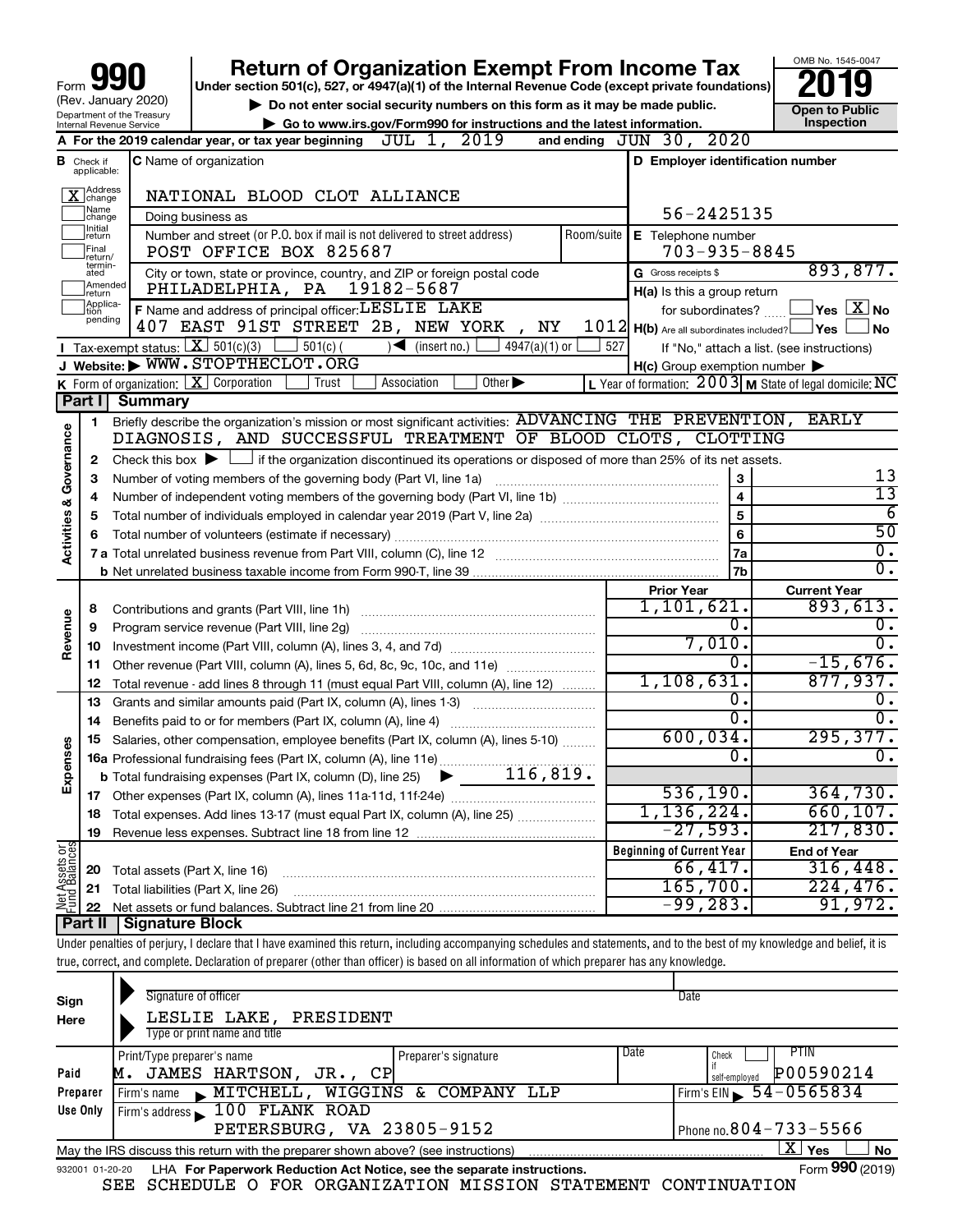| 1            | Briefly describe the organization's mission:<br>ADVANCING THE PREVENTION, EARLY DIAGNOSIS, AND SUCCESSFUL TREATMENT OF                                                                                     |
|--------------|------------------------------------------------------------------------------------------------------------------------------------------------------------------------------------------------------------|
|              | BLOOD CLOTS, CLOTTING DISORDERS AND CLOT-PROVOKED STROKES THROUGH                                                                                                                                          |
|              | PUBLIC AWARENESS, ADVOCACY, AND PATIENT AND PROFESSIONAL EDUCATION.                                                                                                                                        |
| $\mathbf{2}$ | Did the organization undertake any significant program services during the year which were not listed on the                                                                                               |
|              | $\overline{\ }$ Yes $\overline{\ \ \ }$ No<br>prior Form 990 or 990-EZ?                                                                                                                                    |
|              | If "Yes," describe these new services on Schedule O.                                                                                                                                                       |
| 3            | $\overline{\mathsf{Yes} \mathbf{X}}$ No<br>Did the organization cease conducting, or make significant changes in how it conducts, any program services?<br>If "Yes," describe these changes on Schedule O. |
| 4            | Describe the organization's program service accomplishments for each of its three largest program services, as measured by expenses.                                                                       |
|              | Section 501(c)(3) and 501(c)(4) organizations are required to report the amount of grants and allocations to others, the total expenses, and                                                               |
| 4a           | revenue, if any, for each program service reported.<br>502, 284.<br>) (Expenses \$<br>including grants of \$<br>) (Revenue \$<br>(Code:                                                                    |
|              | PERFORMED EDUCATION PROGRAMS RELATED<br>TO THE PREVENTION OF BLOOD CLOTS.                                                                                                                                  |
|              |                                                                                                                                                                                                            |
|              |                                                                                                                                                                                                            |
|              |                                                                                                                                                                                                            |
|              |                                                                                                                                                                                                            |
|              |                                                                                                                                                                                                            |
|              |                                                                                                                                                                                                            |
|              |                                                                                                                                                                                                            |
|              |                                                                                                                                                                                                            |
| 4b           | including grants of \$<br>) (Revenue \$<br>$\left(\text{Code:} \right)$ $\left(\text{Expenses $}\right)$                                                                                                   |
|              |                                                                                                                                                                                                            |
|              |                                                                                                                                                                                                            |
|              |                                                                                                                                                                                                            |
|              |                                                                                                                                                                                                            |
|              |                                                                                                                                                                                                            |
|              |                                                                                                                                                                                                            |
|              |                                                                                                                                                                                                            |
|              |                                                                                                                                                                                                            |
|              |                                                                                                                                                                                                            |
| 4с           | $\left(\text{Code:} \right)$ $\left(\text{Expenses $}\right)$<br>including grants of \$<br>) (Revenue \$                                                                                                   |
|              |                                                                                                                                                                                                            |
|              |                                                                                                                                                                                                            |
|              |                                                                                                                                                                                                            |
|              |                                                                                                                                                                                                            |
|              |                                                                                                                                                                                                            |
|              |                                                                                                                                                                                                            |
|              |                                                                                                                                                                                                            |
|              |                                                                                                                                                                                                            |
|              |                                                                                                                                                                                                            |
|              |                                                                                                                                                                                                            |
| 4d           | Other program services (Describe on Schedule O.)                                                                                                                                                           |
| 4e           | (Expenses \$<br>(Revenue \$<br>including grants of \$<br>502, 284.<br>Total program service expenses                                                                                                       |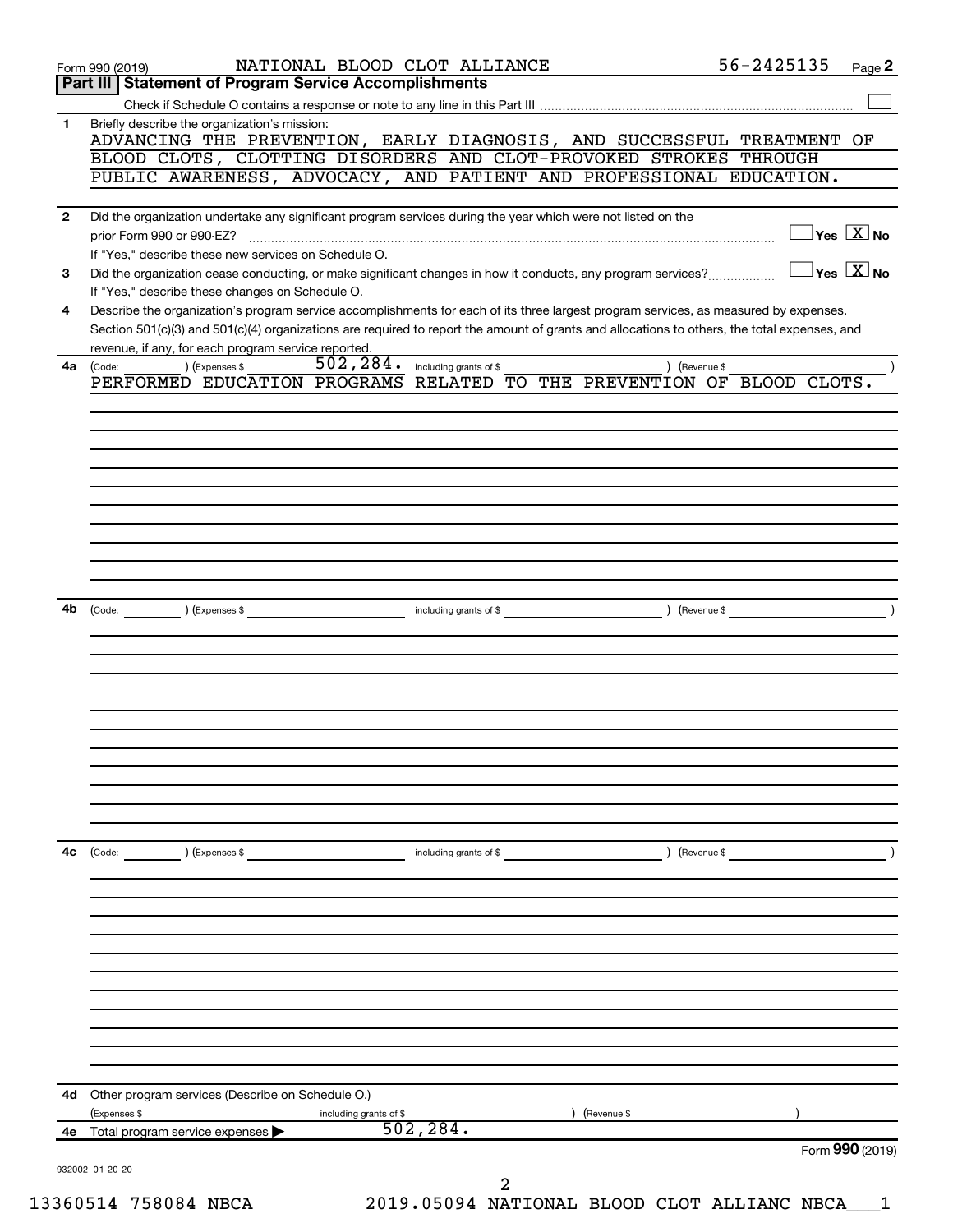| Form 990 (2019) |  |  |
|-----------------|--|--|

Form 990 (2019) Page NATIONAL BLOOD CLOT ALLIANCE 56-2425135 **Part IV Checklist of Required Schedules**

|     |                                                                                                                                                                                                                                                           |                        | Yes                     | No                      |
|-----|-----------------------------------------------------------------------------------------------------------------------------------------------------------------------------------------------------------------------------------------------------------|------------------------|-------------------------|-------------------------|
| 1   | Is the organization described in section 501(c)(3) or 4947(a)(1) (other than a private foundation)?                                                                                                                                                       |                        |                         |                         |
|     |                                                                                                                                                                                                                                                           | 1                      | х                       |                         |
| 2   |                                                                                                                                                                                                                                                           | $\mathbf{2}$           | $\overline{\mathbf{X}}$ |                         |
| З   | Did the organization engage in direct or indirect political campaign activities on behalf of or in opposition to candidates for                                                                                                                           |                        |                         |                         |
|     | public office? If "Yes," complete Schedule C, Part I                                                                                                                                                                                                      | 3                      |                         | X.                      |
| 4   | Section 501(c)(3) organizations. Did the organization engage in lobbying activities, or have a section 501(h) election in effect                                                                                                                          |                        |                         | x                       |
|     |                                                                                                                                                                                                                                                           | 4                      |                         |                         |
| 5   | Is the organization a section 501(c)(4), 501(c)(5), or 501(c)(6) organization that receives membership dues, assessments, or                                                                                                                              |                        |                         | x                       |
|     |                                                                                                                                                                                                                                                           | 5                      |                         |                         |
| 6   | Did the organization maintain any donor advised funds or any similar funds or accounts for which donors have the right to<br>provide advice on the distribution or investment of amounts in such funds or accounts? If "Yes," complete Schedule D, Part I | 6                      |                         | x                       |
| 7   | Did the organization receive or hold a conservation easement, including easements to preserve open space,                                                                                                                                                 |                        |                         |                         |
|     |                                                                                                                                                                                                                                                           | $\overline{7}$         |                         | х                       |
| 8   | Did the organization maintain collections of works of art, historical treasures, or other similar assets? If "Yes," complete                                                                                                                              |                        |                         |                         |
|     |                                                                                                                                                                                                                                                           | 8                      |                         | х                       |
| 9   | Did the organization report an amount in Part X, line 21, for escrow or custodial account liability, serve as a custodian for                                                                                                                             |                        |                         |                         |
|     | amounts not listed in Part X; or provide credit counseling, debt management, credit repair, or debt negotiation services?                                                                                                                                 |                        |                         |                         |
|     |                                                                                                                                                                                                                                                           | 9                      |                         | x                       |
| 10  | Did the organization, directly or through a related organization, hold assets in donor-restricted endowments                                                                                                                                              |                        |                         |                         |
|     |                                                                                                                                                                                                                                                           | 10                     |                         | x                       |
| 11  | If the organization's answer to any of the following questions is "Yes," then complete Schedule D, Parts VI, VII, VIII, IX, or X                                                                                                                          |                        |                         |                         |
|     | as applicable.                                                                                                                                                                                                                                            |                        |                         |                         |
|     | a Did the organization report an amount for land, buildings, and equipment in Part X, line 10? If "Yes," complete Schedule D,                                                                                                                             |                        |                         |                         |
|     |                                                                                                                                                                                                                                                           | 11a                    | X                       |                         |
|     | <b>b</b> Did the organization report an amount for investments - other securities in Part X, line 12, that is 5% or more of its total                                                                                                                     |                        |                         |                         |
|     |                                                                                                                                                                                                                                                           | 11b                    |                         | x                       |
|     | c Did the organization report an amount for investments - program related in Part X, line 13, that is 5% or more of its total                                                                                                                             |                        |                         |                         |
|     |                                                                                                                                                                                                                                                           | 11c                    |                         | х                       |
|     | d Did the organization report an amount for other assets in Part X, line 15, that is 5% or more of its total assets reported in                                                                                                                           |                        |                         |                         |
|     |                                                                                                                                                                                                                                                           | 11d                    |                         | х                       |
|     |                                                                                                                                                                                                                                                           | 11e                    | х                       |                         |
| f.  | Did the organization's separate or consolidated financial statements for the tax year include a footnote that addresses                                                                                                                                   |                        |                         | x.                      |
|     | the organization's liability for uncertain tax positions under FIN 48 (ASC 740)? If "Yes," complete Schedule D, Part X<br>12a Did the organization obtain separate, independent audited financial statements for the tax year? If "Yes," complete         | 11f                    |                         |                         |
|     |                                                                                                                                                                                                                                                           | 12a                    |                         | x                       |
|     | <b>b</b> Was the organization included in consolidated, independent audited financial statements for the tax year?                                                                                                                                        |                        |                         |                         |
|     | If "Yes." and if the organization answered "No" to line 12a, then completing Schedule D. Parts XI and XII is optional                                                                                                                                     | 12b                    |                         | х                       |
| 13  |                                                                                                                                                                                                                                                           | 13                     |                         | $\overline{\textbf{x}}$ |
| 14a |                                                                                                                                                                                                                                                           | 14a                    |                         | x                       |
|     | <b>b</b> Did the organization have aggregate revenues or expenses of more than \$10,000 from grantmaking, fundraising, business,                                                                                                                          |                        |                         |                         |
|     | investment, and program service activities outside the United States, or aggregate foreign investments valued at \$100,000                                                                                                                                |                        |                         |                         |
|     |                                                                                                                                                                                                                                                           | 14b                    |                         | х                       |
| 15  | Did the organization report on Part IX, column (A), line 3, more than \$5,000 of grants or other assistance to or for any                                                                                                                                 |                        |                         |                         |
|     |                                                                                                                                                                                                                                                           | 15                     |                         | х                       |
| 16  | Did the organization report on Part IX, column (A), line 3, more than \$5,000 of aggregate grants or other assistance to                                                                                                                                  |                        |                         |                         |
|     |                                                                                                                                                                                                                                                           | 16                     |                         | х                       |
| 17  | Did the organization report a total of more than \$15,000 of expenses for professional fundraising services on Part IX,                                                                                                                                   |                        |                         |                         |
|     |                                                                                                                                                                                                                                                           | 17                     |                         | x                       |
| 18  | Did the organization report more than \$15,000 total of fundraising event gross income and contributions on Part VIII, lines                                                                                                                              |                        |                         |                         |
|     |                                                                                                                                                                                                                                                           | 18                     | х                       |                         |
| 19  | Did the organization report more than \$15,000 of gross income from gaming activities on Part VIII, line 9a? If "Yes,"                                                                                                                                    |                        |                         | х                       |
|     |                                                                                                                                                                                                                                                           | 19                     |                         | $\overline{\mathbf{X}}$ |
|     |                                                                                                                                                                                                                                                           | 20a<br>20 <sub>b</sub> |                         |                         |
| 21  | Did the organization report more than \$5,000 of grants or other assistance to any domestic organization or                                                                                                                                               |                        |                         |                         |
|     |                                                                                                                                                                                                                                                           | 21                     |                         | х                       |
|     | 932003 01-20-20                                                                                                                                                                                                                                           |                        |                         | Form 990 (2019)         |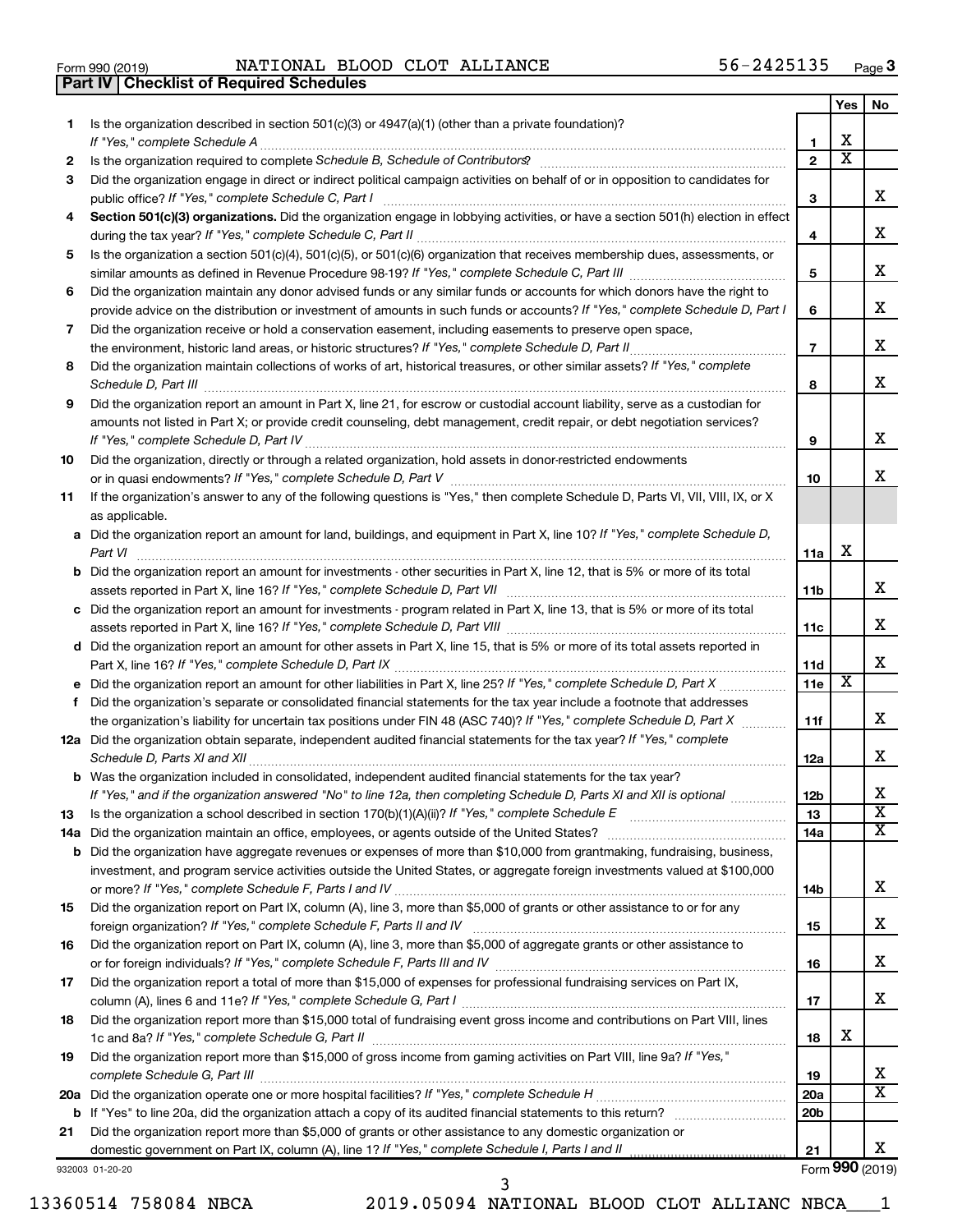|  | Form 990 (2019) |
|--|-----------------|
|  |                 |

Form 990 (2019) Page NATIONAL BLOOD CLOT ALLIANCE 56-2425135

*(continued)* **Part IV Checklist of Required Schedules**

| 22       |                                                                                                                                                                                                                                    |          | Yes      | No                      |
|----------|------------------------------------------------------------------------------------------------------------------------------------------------------------------------------------------------------------------------------------|----------|----------|-------------------------|
|          | Did the organization report more than \$5,000 of grants or other assistance to or for domestic individuals on                                                                                                                      | 22       |          | х                       |
| 23       | Did the organization answer "Yes" to Part VII, Section A, line 3, 4, or 5 about compensation of the organization's current                                                                                                         |          |          |                         |
|          | and former officers, directors, trustees, key employees, and highest compensated employees? If "Yes," complete                                                                                                                     |          |          |                         |
|          | Schedule J <b>Execute J Execute Contract Contract Contract Contract Contract Contract Contract Contract Contract Contract Contract Contract Contract Contract Contract Contract Contract Contract Contract Contract Contract C</b> | 23       |          | х                       |
|          | 24a Did the organization have a tax-exempt bond issue with an outstanding principal amount of more than \$100,000 as of the                                                                                                        |          |          |                         |
|          | last day of the year, that was issued after December 31, 2002? If "Yes," answer lines 24b through 24d and complete                                                                                                                 |          |          |                         |
|          |                                                                                                                                                                                                                                    | 24a      |          | x                       |
|          |                                                                                                                                                                                                                                    | 24b      |          |                         |
|          | c Did the organization maintain an escrow account other than a refunding escrow at any time during the year to defease                                                                                                             | 24с      |          |                         |
|          |                                                                                                                                                                                                                                    | 24d      |          |                         |
|          | 25a Section 501(c)(3), 501(c)(4), and 501(c)(29) organizations. Did the organization engage in an excess benefit                                                                                                                   |          |          |                         |
|          |                                                                                                                                                                                                                                    | 25a      |          | x                       |
|          | <b>b</b> Is the organization aware that it engaged in an excess benefit transaction with a disqualified person in a prior year, and                                                                                                |          |          |                         |
|          | that the transaction has not been reported on any of the organization's prior Forms 990 or 990-EZ? If "Yes," complete                                                                                                              |          |          |                         |
|          | Schedule L, Part I                                                                                                                                                                                                                 | 25b      |          | х                       |
| 26       | Did the organization report any amount on Part X, line 5 or 22, for receivables from or payables to any current<br>or former officer, director, trustee, key employee, creator or founder, substantial contributor, or 35%         |          |          |                         |
|          |                                                                                                                                                                                                                                    | 26       |          | х                       |
| 27       | Did the organization provide a grant or other assistance to any current or former officer, director, trustee, key employee,                                                                                                        |          |          |                         |
|          | creator or founder, substantial contributor or employee thereof, a grant selection committee member, or to a 35% controlled                                                                                                        |          |          |                         |
|          | entity (including an employee thereof) or family member of any of these persons? If "Yes," complete Schedule L, Part III                                                                                                           | 27       |          | х                       |
| 28       | Was the organization a party to a business transaction with one of the following parties (see Schedule L, Part IV                                                                                                                  |          |          |                         |
|          | instructions, for applicable filing thresholds, conditions, and exceptions):                                                                                                                                                       |          |          |                         |
|          | a A current or former officer, director, trustee, key employee, creator or founder, or substantial contributor? If                                                                                                                 |          |          |                         |
|          |                                                                                                                                                                                                                                    | 28a      |          | х                       |
|          |                                                                                                                                                                                                                                    | 28b      |          | $\overline{\mathbf{x}}$ |
|          | c A 35% controlled entity of one or more individuals and/or organizations described in lines 28a or 28b? If                                                                                                                        |          |          |                         |
|          |                                                                                                                                                                                                                                    | 28c      |          | х                       |
| 29       |                                                                                                                                                                                                                                    | 29       |          | $\overline{\texttt{x}}$ |
| 30       | Did the organization receive contributions of art, historical treasures, or other similar assets, or qualified conservation                                                                                                        |          |          | х                       |
|          | Did the organization liquidate, terminate, or dissolve and cease operations? If "Yes," complete Schedule N, Part I                                                                                                                 | 30<br>31 |          | $\overline{\mathbf{X}}$ |
| 31<br>32 | Did the organization sell, exchange, dispose of, or transfer more than 25% of its net assets? If "Yes," complete                                                                                                                   |          |          |                         |
|          |                                                                                                                                                                                                                                    | 32       |          | Χ                       |
| 33       | Did the organization own 100% of an entity disregarded as separate from the organization under Regulations                                                                                                                         |          |          |                         |
|          |                                                                                                                                                                                                                                    | 33       |          | x                       |
| 34       | Was the organization related to any tax-exempt or taxable entity? If "Yes," complete Schedule R, Part II, III, or IV, and                                                                                                          |          |          |                         |
|          | Part V, line 1                                                                                                                                                                                                                     | 34       |          | х<br>$\mathbf x$        |
|          |                                                                                                                                                                                                                                    | 35a      |          |                         |
|          | b If "Yes" to line 35a, did the organization receive any payment from or engage in any transaction with a controlled entity                                                                                                        | 35b      |          |                         |
| 36       | Section 501(c)(3) organizations. Did the organization make any transfers to an exempt non-charitable related organization?                                                                                                         |          |          |                         |
|          |                                                                                                                                                                                                                                    | 36       |          | x                       |
| 37       | Did the organization conduct more than 5% of its activities through an entity that is not a related organization                                                                                                                   |          |          |                         |
|          |                                                                                                                                                                                                                                    | 37       |          | x                       |
| 38       | Did the organization complete Schedule O and provide explanations in Schedule O for Part VI, lines 11b and 19?                                                                                                                     |          |          |                         |
|          |                                                                                                                                                                                                                                    | 38       | х        |                         |
| Part V   | <b>Statements Regarding Other IRS Filings and Tax Compliance</b>                                                                                                                                                                   |          |          |                         |
|          |                                                                                                                                                                                                                                    |          | Yes   No |                         |
|          | 1 OI                                                                                                                                                                                                                               |          |          |                         |
|          | 0                                                                                                                                                                                                                                  |          |          |                         |
|          | c Did the organization comply with backup withholding rules for reportable payments to vendors and reportable gaming                                                                                                               |          |          |                         |
|          |                                                                                                                                                                                                                                    |          |          |                         |
|          |                                                                                                                                                                                                                                    | 1c       | х        |                         |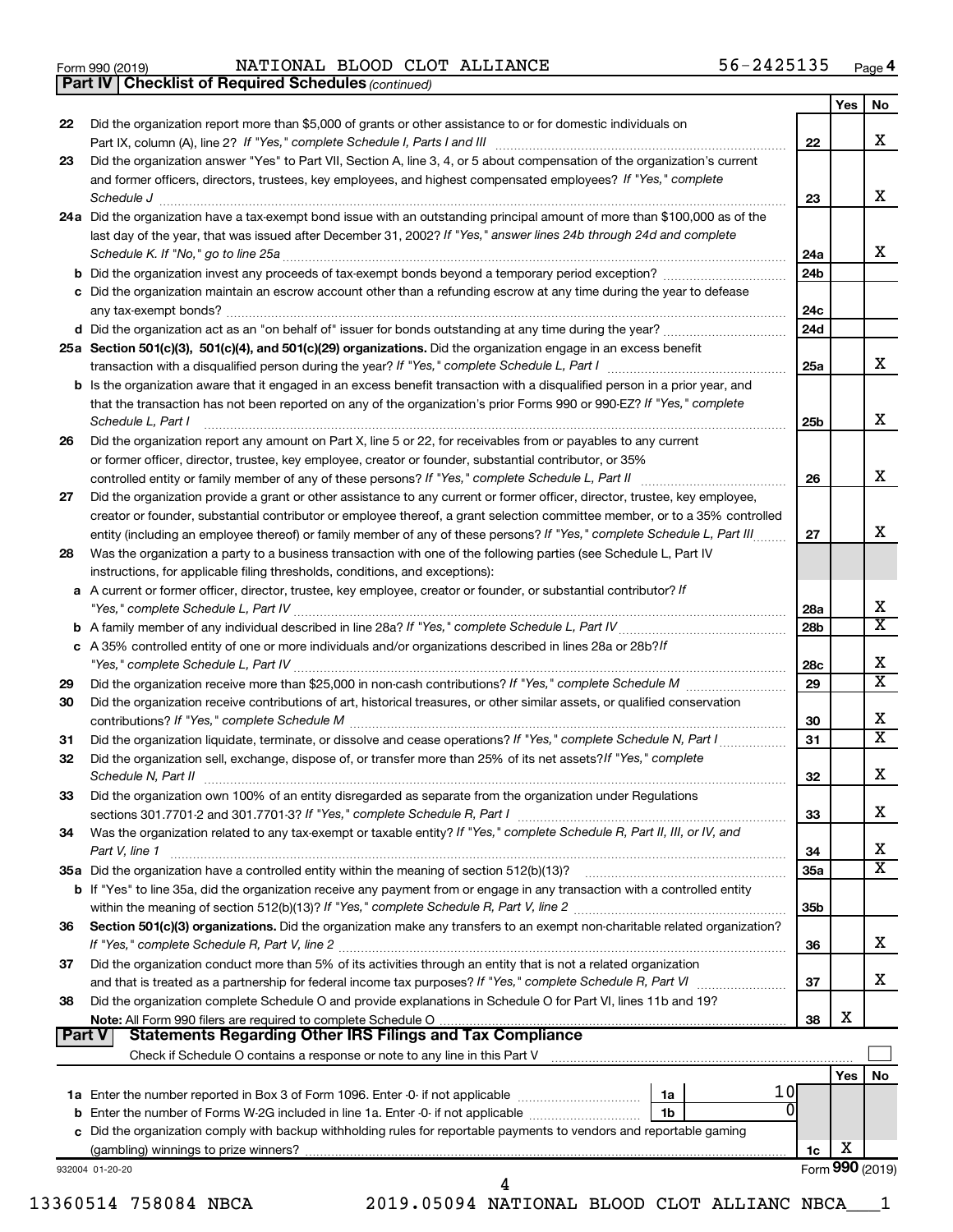|  | Form 990 (2019) |
|--|-----------------|
|  |                 |

**Part V** Statements Regarding Other IRS Filings and Tax Compliance (continued)

|    |                                                                                                                                                                                                       |                | Yes | No                           |
|----|-------------------------------------------------------------------------------------------------------------------------------------------------------------------------------------------------------|----------------|-----|------------------------------|
|    | 2a Enter the number of employees reported on Form W-3, Transmittal of Wage and Tax Statements,                                                                                                        |                |     |                              |
|    | $6 \mid$<br>filed for the calendar year ending with or within the year covered by this return<br>2a                                                                                                   |                |     |                              |
|    |                                                                                                                                                                                                       | 2 <sub>b</sub> | Х   |                              |
|    |                                                                                                                                                                                                       |                |     |                              |
|    | 3a Did the organization have unrelated business gross income of \$1,000 or more during the year?                                                                                                      | За             |     | x                            |
|    |                                                                                                                                                                                                       | 3b             |     |                              |
|    | 4a At any time during the calendar year, did the organization have an interest in, or a signature or other authority over, a                                                                          |                |     |                              |
|    | financial account in a foreign country (such as a bank account, securities account, or other financial account)?                                                                                      | 4a             |     | x                            |
|    | <b>b</b> If "Yes," enter the name of the foreign country $\blacktriangleright$                                                                                                                        |                |     |                              |
|    | See instructions for filing requirements for FinCEN Form 114, Report of Foreign Bank and Financial Accounts (FBAR).                                                                                   |                |     |                              |
| 5а |                                                                                                                                                                                                       | 5a             |     | х<br>$\overline{\textbf{X}}$ |
| b  |                                                                                                                                                                                                       | 5b             |     |                              |
|    |                                                                                                                                                                                                       | 5c             |     |                              |
|    | 6a Does the organization have annual gross receipts that are normally greater than \$100,000, and did the organization solicit                                                                        | 6a             |     | х                            |
|    | any contributions that were not tax deductible as charitable contributions?<br>b If "Yes," did the organization include with every solicitation an express statement that such contributions or gifts |                |     |                              |
|    | were not tax deductible?                                                                                                                                                                              | 6b             |     |                              |
| 7  | Organizations that may receive deductible contributions under section 170(c).                                                                                                                         |                |     |                              |
|    | Did the organization receive a payment in excess of \$75 made partly as a contribution and partly for goods and services provided to the payor?                                                       | 7a             |     | х                            |
|    |                                                                                                                                                                                                       | 7b             |     |                              |
|    | Did the organization sell, exchange, or otherwise dispose of tangible personal property for which it was required                                                                                     |                |     |                              |
|    |                                                                                                                                                                                                       | 7c             |     | x                            |
|    | 7d                                                                                                                                                                                                    |                |     |                              |
|    | Did the organization receive any funds, directly or indirectly, to pay premiums on a personal benefit contract?                                                                                       | 7e             |     |                              |
| t  |                                                                                                                                                                                                       |                |     |                              |
|    | If the organization received a contribution of qualified intellectual property, did the organization file Form 8899 as required?                                                                      |                |     |                              |
| h  | If the organization received a contribution of cars, boats, airplanes, or other vehicles, did the organization file a Form 1098-C?                                                                    |                |     |                              |
| 8  | Sponsoring organizations maintaining donor advised funds. Did a donor advised fund maintained by the                                                                                                  |                |     |                              |
|    |                                                                                                                                                                                                       |                |     |                              |
| 9  | Sponsoring organizations maintaining donor advised funds.                                                                                                                                             |                |     |                              |
| а  | Did the sponsoring organization make any taxable distributions under section 4966?                                                                                                                    | 9а             |     |                              |
| b  |                                                                                                                                                                                                       | 9b             |     |                              |
| 10 | Section 501(c)(7) organizations. Enter:                                                                                                                                                               |                |     |                              |
| а  | 10a                                                                                                                                                                                                   |                |     |                              |
| b  | 10 <sub>b</sub><br>Gross receipts, included on Form 990, Part VIII, line 12, for public use of club facilities                                                                                        |                |     |                              |
| 11 | Section 501(c)(12) organizations. Enter:<br> 11a                                                                                                                                                      |                |     |                              |
|    |                                                                                                                                                                                                       |                |     |                              |
|    | b Gross income from other sources (Do not net amounts due or paid to other sources against                                                                                                            |                |     |                              |
|    | 11 <sub>b</sub><br>12a Section 4947(a)(1) non-exempt charitable trusts. Is the organization filing Form 990 in lieu of Form 1041?                                                                     | 12a            |     |                              |
|    | b If "Yes," enter the amount of tax-exempt interest received or accrued during the year<br>12 <sub>b</sub>                                                                                            |                |     |                              |
| 13 | Section 501(c)(29) qualified nonprofit health insurance issuers.                                                                                                                                      |                |     |                              |
|    | a Is the organization licensed to issue qualified health plans in more than one state?                                                                                                                | 13a            |     |                              |
|    | Note: See the instructions for additional information the organization must report on Schedule O.                                                                                                     |                |     |                              |
|    | <b>b</b> Enter the amount of reserves the organization is required to maintain by the states in which the                                                                                             |                |     |                              |
|    | 13b                                                                                                                                                                                                   |                |     |                              |
|    | 13 <sub>c</sub>                                                                                                                                                                                       |                |     |                              |
|    | 14a Did the organization receive any payments for indoor tanning services during the tax year?                                                                                                        | 14a            |     | x                            |
|    | <b>b</b> If "Yes," has it filed a Form 720 to report these payments? If "No," provide an explanation on Schedule O                                                                                    | 14b            |     |                              |
| 15 | Is the organization subject to the section 4960 tax on payment(s) of more than \$1,000,000 in remuneration or                                                                                         |                |     |                              |
|    | excess parachute payment(s) during the year?                                                                                                                                                          | 15             |     | х                            |
|    | If "Yes," see instructions and file Form 4720, Schedule N.                                                                                                                                            |                |     |                              |
| 16 | Is the organization an educational institution subject to the section 4968 excise tax on net investment income?                                                                                       | 16             |     | x                            |
|    | If "Yes," complete Form 4720, Schedule O.                                                                                                                                                             |                |     |                              |

Form (2019) **990**

932005 01-20-20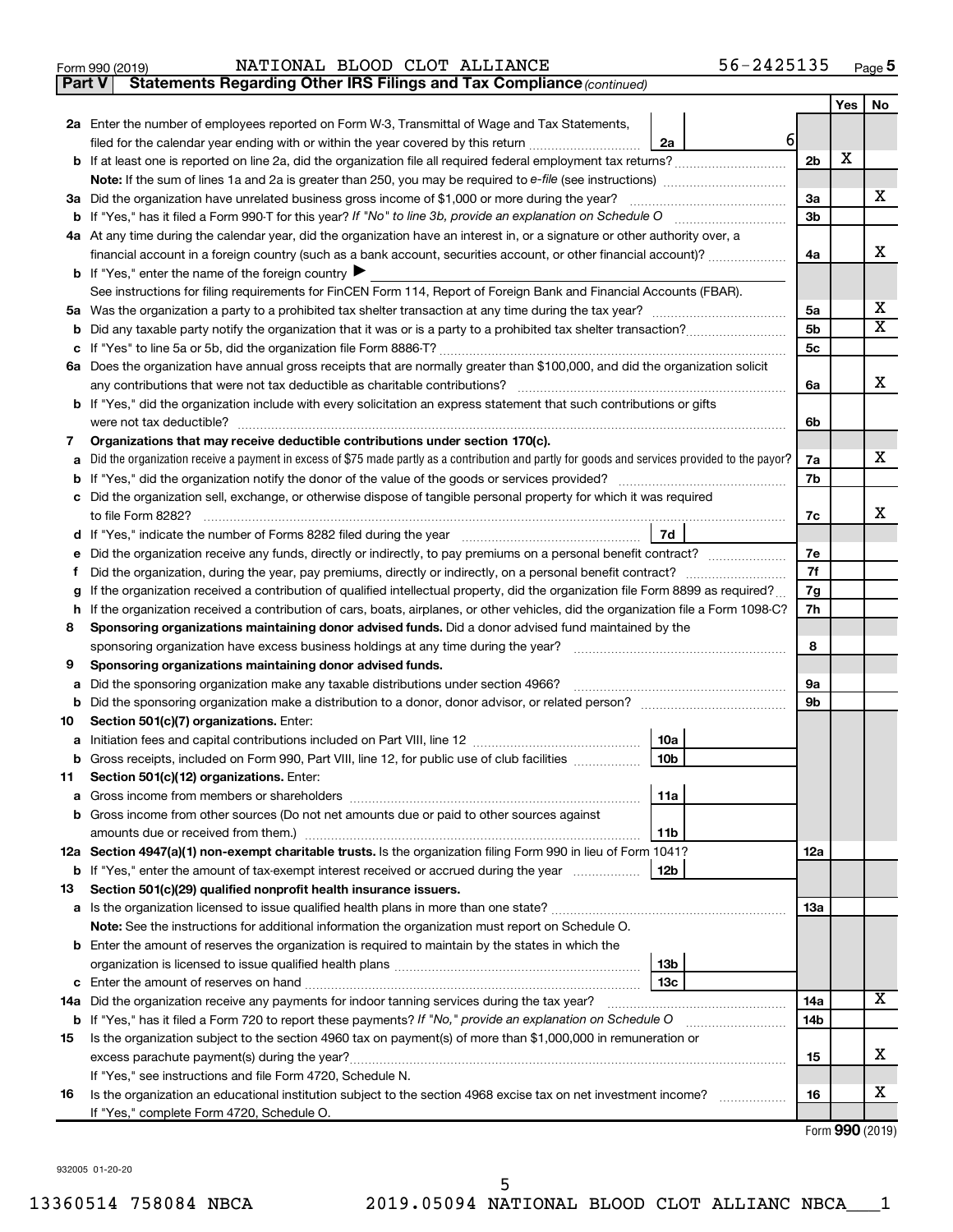## Form 990 (2019) Page NATIONAL BLOOD CLOT ALLIANCE 56-2425135

**Part VI** Governance, Management, and Disclosure For each "Yes" response to lines 2 through 7b below, and for a "No" response *to line 8a, 8b, or 10b below, describe the circumstances, processes, or changes on Schedule O. See instructions.*

|     | Check if Schedule O contains a response or note to any line in this Part VI [11] [12] Check if Schedule O contains a response or note to any line in this Part VI |                               |    |                 |                         | $\overline{\mathbf{X}}$ |
|-----|-------------------------------------------------------------------------------------------------------------------------------------------------------------------|-------------------------------|----|-----------------|-------------------------|-------------------------|
|     | <b>Section A. Governing Body and Management</b>                                                                                                                   |                               |    |                 |                         |                         |
|     |                                                                                                                                                                   |                               |    |                 | <b>Yes</b>              | No                      |
|     | 1a Enter the number of voting members of the governing body at the end of the tax year                                                                            | 1a                            | 13 |                 |                         |                         |
|     | If there are material differences in voting rights among members of the governing body, or if the governing                                                       |                               |    |                 |                         |                         |
|     | body delegated broad authority to an executive committee or similar committee, explain on Schedule O.                                                             |                               |    |                 |                         |                         |
| b   | Enter the number of voting members included on line 1a, above, who are independent                                                                                | 1b                            | 13 |                 |                         |                         |
| 2   | Did any officer, director, trustee, or key employee have a family relationship or a business relationship with any other                                          |                               |    |                 |                         | x                       |
|     | officer, director, trustee, or key employee?                                                                                                                      |                               |    | $\mathbf{2}$    |                         |                         |
| 3   | Did the organization delegate control over management duties customarily performed by or under the direct supervision                                             |                               |    |                 |                         |                         |
|     |                                                                                                                                                                   |                               |    | 3               |                         |                         |
| 4   | Did the organization make any significant changes to its governing documents since the prior Form 990 was filed?                                                  |                               |    | $\overline{4}$  |                         |                         |
| 5   |                                                                                                                                                                   |                               |    | 5               |                         |                         |
| 6   |                                                                                                                                                                   |                               |    | 6               |                         |                         |
| 7a  | Did the organization have members, stockholders, or other persons who had the power to elect or appoint one or                                                    |                               |    |                 |                         |                         |
|     |                                                                                                                                                                   |                               |    | 7a              |                         |                         |
|     | <b>b</b> Are any governance decisions of the organization reserved to (or subject to approval by) members, stockholders, or                                       |                               |    |                 |                         |                         |
|     | persons other than the governing body?                                                                                                                            |                               |    | 7b              |                         |                         |
| 8   | Did the organization contemporaneously document the meetings held or written actions undertaken during the year by the following:                                 |                               |    |                 |                         |                         |
|     |                                                                                                                                                                   |                               |    | 8а              | х                       |                         |
|     |                                                                                                                                                                   |                               |    | 8b              | $\overline{\mathbf{x}}$ |                         |
| 9   | Is there any officer, director, trustee, or key employee listed in Part VII, Section A, who cannot be reached at the                                              |                               |    |                 |                         |                         |
|     |                                                                                                                                                                   |                               |    | 9               |                         |                         |
|     | Section B. Policies (This Section B requests information about policies not required by the Internal Revenue Code.)                                               |                               |    |                 |                         |                         |
|     |                                                                                                                                                                   |                               |    |                 | Yes                     |                         |
|     |                                                                                                                                                                   |                               |    | 10a             | х                       |                         |
|     | b If "Yes," did the organization have written policies and procedures governing the activities of such chapters, affiliates,                                      |                               |    |                 |                         |                         |
|     | and branches to ensure their operations are consistent with the organization's exempt purposes? <i>managereconominion</i>                                         |                               |    | 10b             | х                       |                         |
|     | 11a Has the organization provided a complete copy of this Form 990 to all members of its governing body before filing the form?                                   |                               |    | 11a             | $\overline{\text{x}}$   |                         |
|     | <b>b</b> Describe in Schedule O the process, if any, used by the organization to review this Form 990.                                                            |                               |    |                 |                         |                         |
| 12a |                                                                                                                                                                   |                               |    | 12a             | х                       |                         |
| b   | Were officers, directors, or trustees, and key employees required to disclose annually interests that could give rise to conflicts?                               |                               |    | 12 <sub>b</sub> | $\overline{\text{x}}$   |                         |
|     | c Did the organization regularly and consistently monitor and enforce compliance with the policy? If "Yes," describe                                              |                               |    |                 |                         |                         |
|     | in Schedule O how this was done manufactured and continuum and contact the way to be a set of the set of the s                                                    |                               |    | 12c             | х                       |                         |
| 13  |                                                                                                                                                                   |                               |    | 13              | $\overline{\textbf{x}}$ |                         |
| 14  | Did the organization have a written document retention and destruction policy? [11] manufaction manufaction in                                                    |                               |    | 14              | $\overline{\textbf{x}}$ |                         |
|     | Did the process for determining compensation of the following persons include a review and approval by independent                                                |                               |    |                 |                         |                         |
| 15  |                                                                                                                                                                   |                               |    |                 |                         |                         |
|     | persons, comparability data, and contemporaneous substantiation of the deliberation and decision?                                                                 |                               |    |                 | х                       |                         |
|     |                                                                                                                                                                   |                               |    | 15a             | $\overline{\textbf{x}}$ |                         |
|     |                                                                                                                                                                   |                               |    | 15b             |                         |                         |
|     | If "Yes" to line 15a or 15b, describe the process in Schedule O (see instructions).                                                                               |                               |    |                 |                         |                         |
|     | 16a Did the organization invest in, contribute assets to, or participate in a joint venture or similar arrangement with a                                         |                               |    |                 |                         |                         |
|     | taxable entity during the year?                                                                                                                                   |                               |    | 16a             |                         |                         |
|     | <b>b</b> If "Yes," did the organization follow a written policy or procedure requiring the organization to evaluate its participation                             |                               |    |                 |                         |                         |
|     | in joint venture arrangements under applicable federal tax law, and take steps to safeguard the organization's                                                    |                               |    |                 |                         |                         |
|     | exempt status with respect to such arrangements?                                                                                                                  |                               |    | 16b             |                         |                         |
|     | <b>Section C. Disclosure</b>                                                                                                                                      |                               |    |                 |                         |                         |
| 17  | <b>NONE</b><br>List the states with which a copy of this Form 990 is required to be filed >                                                                       |                               |    |                 |                         |                         |
| 18  | Section 6104 requires an organization to make its Forms 1023 (1024 or 1024-A, if applicable), 990, and 990-T (Section 501(c)(3)s only) available                  |                               |    |                 |                         |                         |
|     | for public inspection. Indicate how you made these available. Check all that apply.                                                                               |                               |    |                 |                         |                         |
|     | $ \underline{X} $ Upon request<br>Own website<br>Another's website                                                                                                | Other (explain on Schedule O) |    |                 |                         |                         |
| 19  | Describe on Schedule O whether (and if so, how) the organization made its governing documents, conflict of interest policy, and financial                         |                               |    |                 |                         |                         |
|     | statements available to the public during the tax year.                                                                                                           |                               |    |                 |                         |                         |
|     |                                                                                                                                                                   |                               |    |                 |                         |                         |
| 20  | State the name, address, and telephone number of the person who possesses the organization's books and records                                                    |                               |    |                 |                         |                         |
|     | TERESA BORDEAUX - 301-825-9587                                                                                                                                    |                               |    |                 |                         |                         |
|     | WATERWAY DRIVE, NAVELOCK, NC<br>28532<br>143                                                                                                                      |                               |    |                 |                         |                         |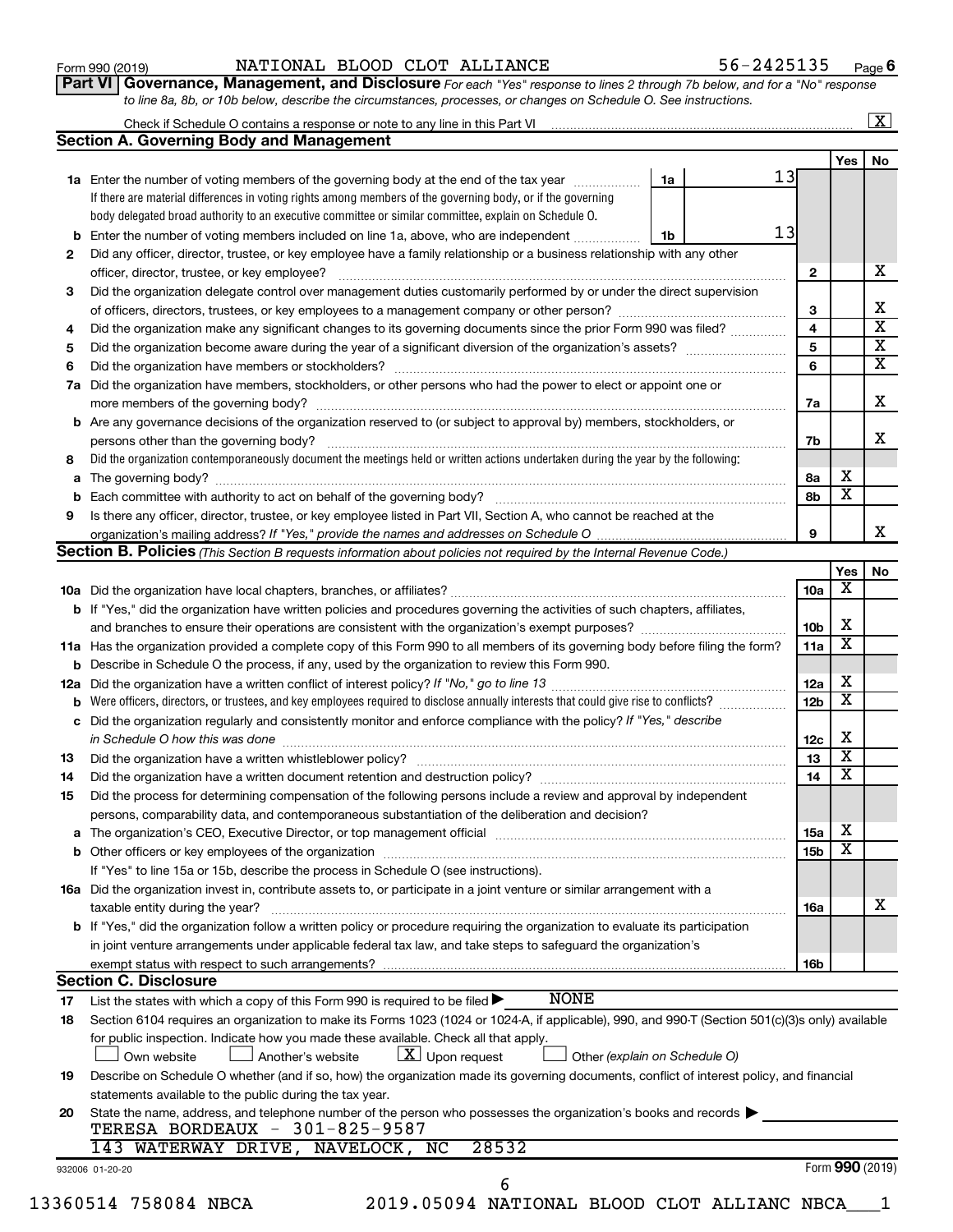$\Box$ 

| Part VII Compensation of Officers, Directors, Trustees, Key Employees, Highest Compensated |  |
|--------------------------------------------------------------------------------------------|--|
| <b>Employees, and Independent Contractors</b>                                              |  |

Check if Schedule O contains a response or note to any line in this Part VII

**Section A. Officers, Directors, Trustees, Key Employees, and Highest Compensated Employees**

**1a**  Complete this table for all persons required to be listed. Report compensation for the calendar year ending with or within the organization's tax year.  $\bullet$  List all of the organization's current officers, directors, trustees (whether individuals or organizations), regardless of amount of compensation.

Enter -0- in columns (D), (E), and (F) if no compensation was paid.

**•** List all of the organization's current key employees, if any. See instructions for definition of "key employee."

**•** List the organization's five *current* highest compensated employees (other than an officer, director, trustee, or key employee) who received reportable compensation (Box 5 of Form W-2 and/or Box 7 of Form 1099-MISC) of more than \$100,000 from the organization and any related organizations.

 $\bullet$  List all of the organization's former officers, key employees, and highest compensated employees who received more than \$100,000 of reportable compensation from the organization and any related organizations.

**•** List all of the organization's former directors or trustees that received, in the capacity as a former director or trustee of the organization, more than \$10,000 of reportable compensation from the organization and any related organizations.

See instructions for the order in which to list the persons above.

 $\boxed{\textbf{X}}$  Check this box if neither the organization nor any related organization compensated any current officer, director, or trustee.

| (A)                          | (B)               | (C)                            |                                                                  |             |              |                                 |        | (D)                  | (E)                          | (F)                |
|------------------------------|-------------------|--------------------------------|------------------------------------------------------------------|-------------|--------------|---------------------------------|--------|----------------------|------------------------------|--------------------|
| Name and title               | Average           |                                | Position<br>(do not check more than one                          |             |              |                                 |        | Reportable           | Reportable                   | Estimated          |
|                              | hours per<br>week |                                | box, unless person is both an<br>officer and a director/trustee) |             |              |                                 |        | compensation<br>from | compensation<br>from related | amount of<br>other |
|                              | (list any         |                                |                                                                  |             |              |                                 |        | the                  | organizations                | compensation       |
|                              | hours for         |                                |                                                                  |             |              |                                 |        | organization         | (W-2/1099-MISC)              | from the           |
|                              | related           |                                |                                                                  |             |              |                                 |        | (W-2/1099-MISC)      |                              | organization       |
|                              | organizations     |                                |                                                                  |             |              |                                 |        |                      |                              | and related        |
|                              | below             | Individual trustee or director | Institutional trustee                                            | Officer     | Key employee | Highest compensated<br>employee | Former |                      |                              | organizations      |
|                              | line)             |                                |                                                                  |             |              |                                 |        |                      |                              |                    |
| LESLIE LAKE<br>(1)           | 1.00              |                                |                                                                  |             |              |                                 |        |                      |                              |                    |
| PRESIDENT                    |                   | $\mathbf X$                    |                                                                  | $\mathbf x$ |              |                                 |        | $\mathbf 0$ .        | 0.                           | $\mathbf 0$ .      |
| (2)<br>JOE HAROUNI           | 1.00              |                                |                                                                  |             |              |                                 |        |                      |                              |                    |
| <b>DIRECTOR</b>              |                   | $\mathbf X$                    |                                                                  |             |              |                                 |        | 0                    | $\mathbf 0$ .                | $\mathbf 0$ .      |
| KAY HOLCOMBE<br>(3)          | 1.00              |                                |                                                                  |             |              |                                 |        |                      |                              |                    |
| <b>SECRETARY</b>             |                   | $\mathbf X$                    |                                                                  | $\mathbf X$ |              |                                 |        | 0                    | 0.                           | $\mathbf 0$ .      |
| MICHAEL STREIFF<br>(4)       | 1.00              |                                |                                                                  |             |              |                                 |        |                      |                              |                    |
| <b>DIRECTOR</b>              |                   | $\mathbf X$                    |                                                                  |             |              |                                 |        | 0.                   | 0.                           | $\mathbf 0$ .      |
| (5)<br>SHAWNA RUSSO BAFFONE  | 1.00              |                                |                                                                  |             |              |                                 |        |                      |                              |                    |
| <b>DIRECTOR</b>              |                   | $\mathbf X$                    |                                                                  |             |              |                                 |        | $\mathbf 0$          | 0.                           | $\mathbf 0$ .      |
| (6)<br>TERESA BORDEAUX       | 1.00              |                                |                                                                  |             |              |                                 |        |                      |                              |                    |
| <b>DIRECTOR</b>              |                   | $\mathbf X$                    |                                                                  |             |              |                                 |        | 0                    | $\mathbf 0$ .                | $\mathbf 0$ .      |
| <b>EVAN BROVENDER</b><br>(7) | 1.00              |                                |                                                                  |             |              |                                 |        |                      |                              |                    |
| <b>DIRECTOR</b>              |                   | $\mathbf X$                    |                                                                  |             |              |                                 |        | $\mathbf 0$          | $\mathbf 0$ .                | $\mathbf 0$ .      |
| (8)<br>MAURY LIEBERMAN       | 1.00              |                                |                                                                  |             |              |                                 |        |                      |                              |                    |
| <b>DIRECTOR</b>              |                   | $\mathbf X$                    |                                                                  |             |              |                                 |        | 0.                   | 0.                           | $0$ .              |
| (9) MIMI MACKINNON           | 1.00              |                                |                                                                  |             |              |                                 |        |                      |                              |                    |
| <b>DIRECTOR</b>              |                   | $\mathbf X$                    |                                                                  |             |              |                                 |        | 0.                   | $\mathbf 0$ .                | $\mathbf 0$ .      |
| (10) JESSICA MCELROY         | 1.00              |                                |                                                                  |             |              |                                 |        |                      |                              |                    |
| <b>DIRECTOR</b>              |                   | $\mathbf X$                    |                                                                  |             |              |                                 |        | $\mathbf 0$          | $\mathbf 0$ .                | $\mathbf 0$ .      |
| (11) ERIC O'CONNER           | 1.00              |                                |                                                                  |             |              |                                 |        |                      |                              |                    |
| <b>TREASURER</b>             |                   | $\mathbf X$                    |                                                                  | $\mathbf X$ |              |                                 |        | $\mathbf 0$ .        | $\mathbf 0$ .                | $\mathbf 0$ .      |
| (12) SARA WASSENAAR          | 1.00              |                                |                                                                  |             |              |                                 |        |                      |                              |                    |
| <b>DIRECTOR</b>              |                   | $\mathbf X$                    |                                                                  |             |              |                                 |        | $\mathbf 0$ .        | $\mathbf 0$ .                | $\mathbf 0$ .      |
| (13) AMY HOOPER KEARBY       | 1.00              |                                |                                                                  |             |              |                                 |        |                      |                              |                    |
| <b>DIRECTOR</b>              |                   | $\mathbf X$                    |                                                                  |             |              |                                 |        | $\mathbf 0$ .        | $\mathbf 0$ .                | $\mathbf 0$ .      |
|                              |                   |                                |                                                                  |             |              |                                 |        |                      |                              |                    |
|                              |                   |                                |                                                                  |             |              |                                 |        |                      |                              |                    |
|                              |                   |                                |                                                                  |             |              |                                 |        |                      |                              |                    |
|                              |                   |                                |                                                                  |             |              |                                 |        |                      |                              |                    |
|                              |                   |                                |                                                                  |             |              |                                 |        |                      |                              |                    |
|                              |                   |                                |                                                                  |             |              |                                 |        |                      |                              |                    |
|                              |                   |                                |                                                                  |             |              |                                 |        |                      |                              |                    |
|                              |                   |                                |                                                                  |             |              |                                 |        |                      |                              |                    |

7

932007 01-20-20

Form (2019) **990**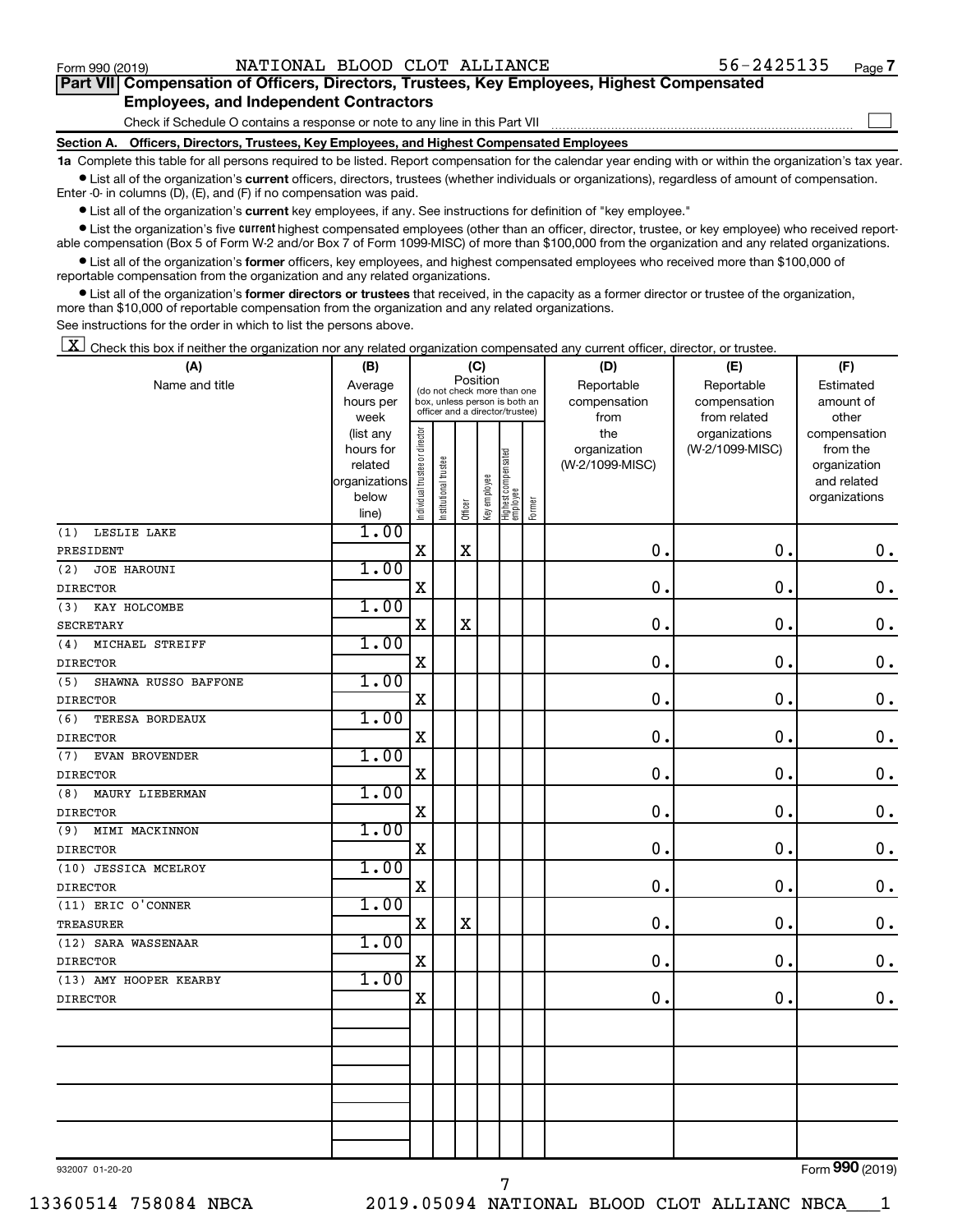|   | Form 990 (2019)                                                                                                                                                                                                                                                                                                                                   | NATIONAL BLOOD CLOT ALLIANCE                            |                                |                                                                                                 |                 |              |                                   |        |                                           | 56-2425135                                        |                                                          |                     |                                                        | Page 8                               |  |
|---|---------------------------------------------------------------------------------------------------------------------------------------------------------------------------------------------------------------------------------------------------------------------------------------------------------------------------------------------------|---------------------------------------------------------|--------------------------------|-------------------------------------------------------------------------------------------------|-----------------|--------------|-----------------------------------|--------|-------------------------------------------|---------------------------------------------------|----------------------------------------------------------|---------------------|--------------------------------------------------------|--------------------------------------|--|
|   | <b>Part VII</b><br>Section A. Officers, Directors, Trustees, Key Employees, and Highest Compensated Employees (continued)                                                                                                                                                                                                                         |                                                         |                                |                                                                                                 |                 |              |                                   |        |                                           |                                                   |                                                          |                     |                                                        |                                      |  |
|   | (A)<br>Name and title                                                                                                                                                                                                                                                                                                                             | (B)<br>Average<br>hours per<br>week<br>(list any        |                                | (do not check more than one<br>box, unless person is both an<br>officer and a director/trustee) | (C)<br>Position |              |                                   |        | (D)<br>Reportable<br>compensation<br>from | (E)<br>Reportable<br>compensation<br>from related |                                                          |                     | (F)<br>Estimated<br>amount of<br>other<br>compensation |                                      |  |
|   |                                                                                                                                                                                                                                                                                                                                                   | hours for<br>related<br>organizations<br>below<br>line) | Individual trustee or director | Institutional trustee                                                                           | Officer         | Key employee | Highest compensated<br>  employee | Former | the<br>organization<br>(W-2/1099-MISC)    | organizations<br>(W-2/1099-MISC)                  | from the<br>organization<br>and related<br>organizations |                     |                                                        |                                      |  |
|   |                                                                                                                                                                                                                                                                                                                                                   |                                                         |                                |                                                                                                 |                 |              |                                   |        |                                           |                                                   |                                                          |                     |                                                        |                                      |  |
|   |                                                                                                                                                                                                                                                                                                                                                   |                                                         |                                |                                                                                                 |                 |              |                                   |        |                                           |                                                   |                                                          |                     |                                                        |                                      |  |
|   |                                                                                                                                                                                                                                                                                                                                                   |                                                         |                                |                                                                                                 |                 |              |                                   |        |                                           |                                                   |                                                          |                     |                                                        |                                      |  |
|   |                                                                                                                                                                                                                                                                                                                                                   |                                                         |                                |                                                                                                 |                 |              |                                   |        |                                           |                                                   |                                                          |                     |                                                        |                                      |  |
|   |                                                                                                                                                                                                                                                                                                                                                   |                                                         |                                |                                                                                                 |                 |              |                                   |        |                                           |                                                   |                                                          |                     |                                                        |                                      |  |
|   |                                                                                                                                                                                                                                                                                                                                                   |                                                         |                                |                                                                                                 |                 |              |                                   |        |                                           |                                                   |                                                          |                     |                                                        |                                      |  |
|   |                                                                                                                                                                                                                                                                                                                                                   |                                                         |                                |                                                                                                 |                 |              |                                   |        |                                           |                                                   |                                                          |                     |                                                        |                                      |  |
|   |                                                                                                                                                                                                                                                                                                                                                   |                                                         |                                |                                                                                                 |                 |              |                                   |        |                                           |                                                   |                                                          |                     |                                                        |                                      |  |
|   |                                                                                                                                                                                                                                                                                                                                                   |                                                         |                                |                                                                                                 |                 |              |                                   |        | $\mathbf 0$ .<br>$\overline{0}$ .         |                                                   | о.<br>σ.                                                 |                     |                                                        | $\overline{0}$ .<br>$\overline{0}$ . |  |
|   |                                                                                                                                                                                                                                                                                                                                                   |                                                         |                                |                                                                                                 |                 |              |                                   |        | 0.                                        |                                                   | о.                                                       |                     |                                                        | $\overline{0}$ .                     |  |
| 2 | Total number of individuals (including but not limited to those listed above) who received more than \$100,000 of reportable                                                                                                                                                                                                                      |                                                         |                                |                                                                                                 |                 |              |                                   |        |                                           |                                                   |                                                          |                     |                                                        |                                      |  |
|   | compensation from the organization $\blacktriangleright$                                                                                                                                                                                                                                                                                          |                                                         |                                |                                                                                                 |                 |              |                                   |        |                                           |                                                   |                                                          |                     |                                                        | 0                                    |  |
| 3 | Did the organization list any former officer, director, trustee, key employee, or highest compensated employee on                                                                                                                                                                                                                                 |                                                         |                                |                                                                                                 |                 |              |                                   |        |                                           |                                                   |                                                          |                     | Yes                                                    | No<br>х                              |  |
|   | line 1a? If "Yes," complete Schedule J for such individual manufacture content to the set of the set of the su<br>For any individual listed on line 1a, is the sum of reportable compensation and other compensation from the organization<br>and related organizations greater than \$150,000? If "Yes," complete Schedule J for such individual |                                                         |                                |                                                                                                 |                 |              |                                   |        |                                           |                                                   |                                                          | 3<br>4              |                                                        | х                                    |  |
| 5 | Did any person listed on line 1a receive or accrue compensation from any unrelated organization or individual for services                                                                                                                                                                                                                        |                                                         |                                |                                                                                                 |                 |              |                                   |        |                                           |                                                   |                                                          | 5                   |                                                        | х                                    |  |
|   | <b>Section B. Independent Contractors</b>                                                                                                                                                                                                                                                                                                         |                                                         |                                |                                                                                                 |                 |              |                                   |        |                                           |                                                   |                                                          |                     |                                                        |                                      |  |
| 1 | Complete this table for your five highest compensated independent contractors that received more than \$100,000 of compensation from<br>the organization. Report compensation for the calendar year ending with or within the organization's tax year.                                                                                            |                                                         |                                |                                                                                                 |                 |              |                                   |        |                                           |                                                   |                                                          |                     |                                                        |                                      |  |
|   | (A)                                                                                                                                                                                                                                                                                                                                               | Name and business address                               |                                |                                                                                                 |                 |              |                                   |        | (B)<br>Description of services            |                                                   |                                                          | (C)<br>Compensation |                                                        |                                      |  |
|   | CONNECT 360 MULTIMEDIA, 170 OLD COUNTY<br>ROAD, SUITE 301, MINEOLA, NY 11501                                                                                                                                                                                                                                                                      |                                                         |                                |                                                                                                 |                 |              |                                   |        | <b>ADVERTISING/MARKETIN</b><br>G          |                                                   |                                                          |                     | 108,000.                                               |                                      |  |
|   |                                                                                                                                                                                                                                                                                                                                                   |                                                         |                                |                                                                                                 |                 |              |                                   |        |                                           |                                                   |                                                          |                     |                                                        |                                      |  |
|   |                                                                                                                                                                                                                                                                                                                                                   |                                                         |                                |                                                                                                 |                 |              |                                   |        |                                           |                                                   |                                                          |                     |                                                        |                                      |  |
|   |                                                                                                                                                                                                                                                                                                                                                   |                                                         |                                |                                                                                                 |                 |              |                                   |        |                                           |                                                   |                                                          |                     |                                                        |                                      |  |
| 2 | Total number of independent contractors (including but not limited to those listed above) who received more than                                                                                                                                                                                                                                  |                                                         |                                |                                                                                                 |                 |              | 1                                 |        |                                           |                                                   |                                                          |                     |                                                        |                                      |  |
|   | \$100,000 of compensation from the organization                                                                                                                                                                                                                                                                                                   |                                                         |                                |                                                                                                 |                 |              |                                   |        |                                           |                                                   |                                                          | Form 990 (2019)     |                                                        |                                      |  |

932008 01-20-20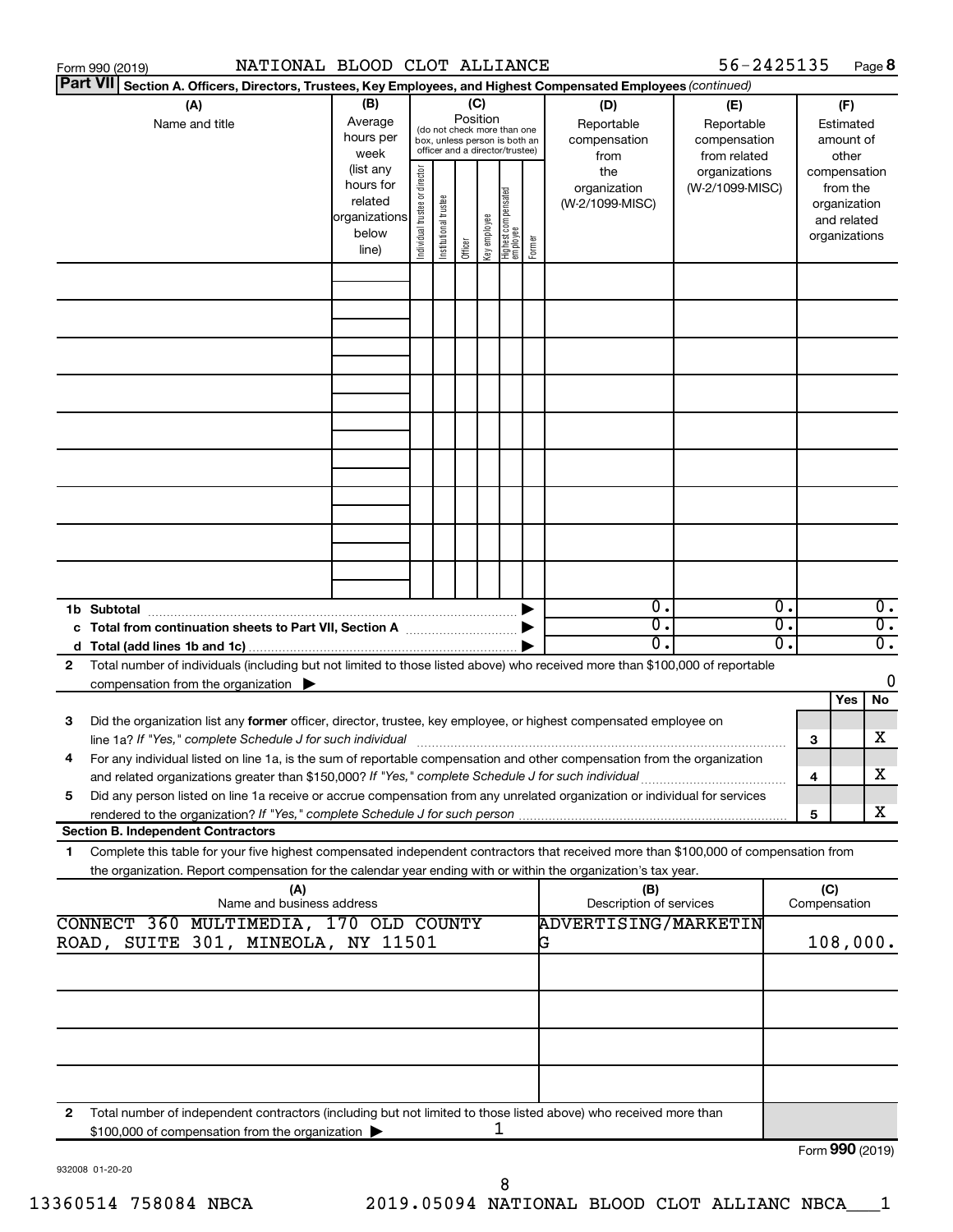| 56-2425135<br>NATIONAL BLOOD CLOT ALLIANCE<br>Page 9<br>Form 990 (2019) |                  |        |                                                                                                                                                                     |                                |               |                                                        |                  |                                                                 |  |
|-------------------------------------------------------------------------|------------------|--------|---------------------------------------------------------------------------------------------------------------------------------------------------------------------|--------------------------------|---------------|--------------------------------------------------------|------------------|-----------------------------------------------------------------|--|
|                                                                         | <b>Part VIII</b> |        | <b>Statement of Revenue</b>                                                                                                                                         |                                |               |                                                        |                  |                                                                 |  |
|                                                                         |                  |        |                                                                                                                                                                     |                                |               |                                                        |                  |                                                                 |  |
|                                                                         |                  |        |                                                                                                                                                                     |                                | Total revenue | Related or exempt<br>function revenue business revenue | Unrelated        | (D)<br>Revenue excluded<br>from tax under<br>sections 512 - 514 |  |
|                                                                         |                  | b      | 1 a Federated campaigns<br>l 1a<br>1 <sub>b</sub><br>Membership dues<br>1c<br>c Fundraising events                                                                  | 43,872.                        |               |                                                        |                  |                                                                 |  |
| Contributions, Gifts, Grants<br>and Other Similar Amounts               |                  | d      | 1d<br>Related organizations<br>Government grants (contributions)<br>1e<br>f All other contributions, gifts, grants, and<br>similar amounts not included above<br>1f | 290, 263.<br>559,478.          |               |                                                        |                  |                                                                 |  |
|                                                                         |                  |        | 1g <br>Noncash contributions included in lines 1a-1f                                                                                                                |                                |               |                                                        |                  |                                                                 |  |
|                                                                         |                  | h.     |                                                                                                                                                                     | <b>Business Code</b>           | 893,613.      |                                                        |                  |                                                                 |  |
| Program Service                                                         | 2a               |        | the control of the control of the control of the control of the control of                                                                                          |                                |               |                                                        |                  |                                                                 |  |
|                                                                         |                  | b      | the control of the control of the control of the control of the control of                                                                                          |                                |               |                                                        |                  |                                                                 |  |
|                                                                         |                  | с<br>d | the contract of the contract of the contract of the contract of the contract of                                                                                     |                                |               |                                                        |                  |                                                                 |  |
|                                                                         |                  | е      | the control of the control of the control of the control of the control of                                                                                          |                                |               |                                                        |                  |                                                                 |  |
|                                                                         |                  | f      |                                                                                                                                                                     |                                |               |                                                        |                  |                                                                 |  |
|                                                                         |                  |        |                                                                                                                                                                     |                                |               |                                                        |                  |                                                                 |  |
|                                                                         | 3                |        | Investment income (including dividends, interest, and                                                                                                               |                                |               |                                                        |                  |                                                                 |  |
|                                                                         | 4                |        | Income from investment of tax-exempt bond proceeds                                                                                                                  | ▶                              |               |                                                        |                  |                                                                 |  |
|                                                                         | 5                |        |                                                                                                                                                                     |                                |               |                                                        |                  |                                                                 |  |
|                                                                         |                  |        | (i) Real<br><b>6 a</b> Gross rents<br>6a                                                                                                                            | (ii) Personal                  |               |                                                        |                  |                                                                 |  |
|                                                                         |                  | b      | 6b<br>Less: rental expenses                                                                                                                                         |                                |               |                                                        |                  |                                                                 |  |
|                                                                         |                  | с      | Rental income or (loss)<br>6с                                                                                                                                       |                                |               |                                                        |                  |                                                                 |  |
|                                                                         |                  | d      | Net rental income or (loss)                                                                                                                                         |                                |               |                                                        |                  |                                                                 |  |
|                                                                         |                  |        | (i) Securities<br>7 a Gross amount from sales of                                                                                                                    | (ii) Other                     |               |                                                        |                  |                                                                 |  |
|                                                                         |                  |        | assets other than inventory<br>7a<br><b>b</b> Less: cost or other basis                                                                                             |                                |               |                                                        |                  |                                                                 |  |
|                                                                         |                  |        | and sales expenses<br>7b                                                                                                                                            |                                |               |                                                        |                  |                                                                 |  |
| evenue                                                                  |                  |        | 7c<br>c Gain or (loss)                                                                                                                                              |                                |               |                                                        |                  |                                                                 |  |
| ᄄ                                                                       |                  |        |                                                                                                                                                                     |                                |               |                                                        |                  |                                                                 |  |
| Other                                                                   |                  |        | 8 a Gross income from fundraising events (not<br>including \$ $43,872.$ of<br>contributions reported on line 1c). See                                               |                                |               |                                                        |                  |                                                                 |  |
|                                                                         |                  |        | 8a                                                                                                                                                                  | $\mathbf 0$ .                  |               |                                                        |                  |                                                                 |  |
|                                                                         |                  | b      | $ \mathbf{a}_{\mathbf{b}} $<br>Less: direct expenses                                                                                                                | 15,940.<br>▶                   | $-15,940.$    |                                                        |                  | $-15,940.$                                                      |  |
|                                                                         |                  | с      | Net income or (loss) from fundraising events<br>9 a Gross income from gaming activities. See                                                                        |                                |               |                                                        |                  |                                                                 |  |
|                                                                         |                  |        | 9a                                                                                                                                                                  |                                |               |                                                        |                  |                                                                 |  |
|                                                                         |                  |        | lg <sub>b</sub>                                                                                                                                                     |                                |               |                                                        |                  |                                                                 |  |
|                                                                         |                  |        | c Net income or (loss) from gaming activities<br>10 a Gross sales of inventory, less returns                                                                        |                                |               |                                                        |                  |                                                                 |  |
|                                                                         |                  |        | 10a                                                                                                                                                                 |                                |               |                                                        |                  |                                                                 |  |
|                                                                         |                  |        | <b>HOb</b><br><b>b</b> Less: cost of goods sold                                                                                                                     |                                |               |                                                        |                  |                                                                 |  |
|                                                                         |                  |        | c Net income or (loss) from sales of inventory                                                                                                                      |                                |               |                                                        |                  |                                                                 |  |
| Miscellaneous<br>Revenue                                                |                  |        | 11 a OTHER INCOME                                                                                                                                                   | <b>Business Code</b><br>900099 | 264.          |                                                        |                  | 264.                                                            |  |
|                                                                         |                  | b      |                                                                                                                                                                     |                                |               |                                                        |                  |                                                                 |  |
|                                                                         |                  | с      |                                                                                                                                                                     |                                |               |                                                        |                  |                                                                 |  |
|                                                                         |                  | d      |                                                                                                                                                                     |                                | 264.          |                                                        |                  |                                                                 |  |
|                                                                         | 12               |        |                                                                                                                                                                     |                                | 877,937.      | $\overline{0}$ .                                       | $\overline{0}$ . | $-15,676.$                                                      |  |
| 932009 01-20-20                                                         |                  |        |                                                                                                                                                                     |                                |               |                                                        |                  | Form 990 (2019)                                                 |  |

56-2425135 Page 9

932009 01-20-20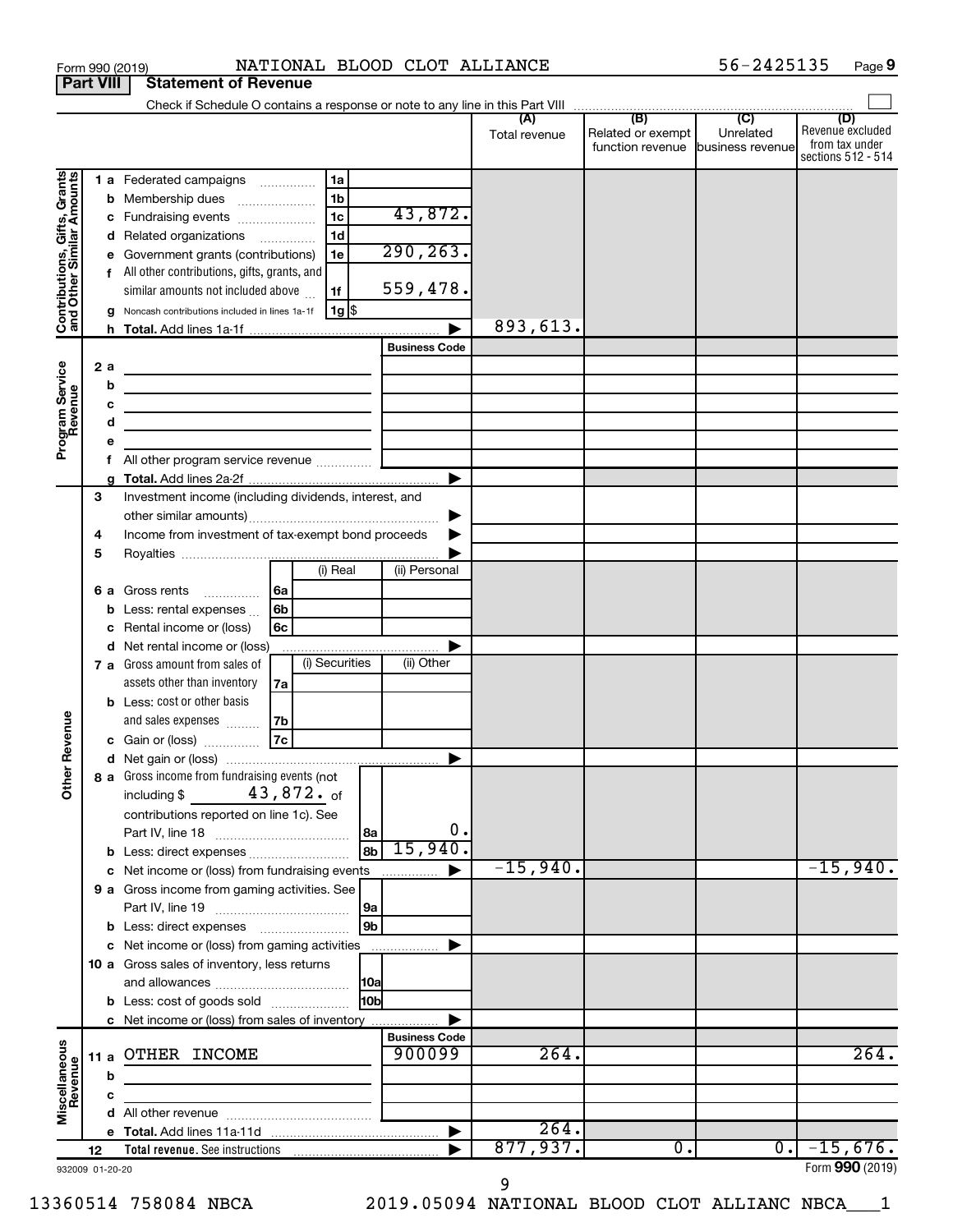**Part IX Statement of Functional Expenses**

Form 990 (2019) Page NATIONAL BLOOD CLOT ALLIANCE 56-2425135

|              | Section 501(c)(3) and 501(c)(4) organizations must complete all columns. All other organizations must complete column (A).                                                                                 |                       |                                    |                                           |                                |
|--------------|------------------------------------------------------------------------------------------------------------------------------------------------------------------------------------------------------------|-----------------------|------------------------------------|-------------------------------------------|--------------------------------|
|              | Check if Schedule O contains a response or note to any line in this Part IX                                                                                                                                |                       |                                    |                                           |                                |
|              | Do not include amounts reported on lines 6b,<br>7b, 8b, 9b, and 10b of Part VIII.                                                                                                                          | (A)<br>Total expenses | (B)<br>Program service<br>expenses | (C)<br>Management and<br>general expenses | (D)<br>Fundraising<br>expenses |
| 1.           | Grants and other assistance to domestic organizations                                                                                                                                                      |                       |                                    |                                           |                                |
|              | and domestic governments. See Part IV, line 21                                                                                                                                                             |                       |                                    |                                           |                                |
| $\mathbf{2}$ | Grants and other assistance to domestic                                                                                                                                                                    |                       |                                    |                                           |                                |
|              | individuals. See Part IV, line 22                                                                                                                                                                          |                       |                                    |                                           |                                |
| 3            | Grants and other assistance to foreign                                                                                                                                                                     |                       |                                    |                                           |                                |
|              | organizations, foreign governments, and foreign                                                                                                                                                            |                       |                                    |                                           |                                |
|              | individuals. See Part IV, lines 15 and 16                                                                                                                                                                  |                       |                                    |                                           |                                |
| 4            | Benefits paid to or for members                                                                                                                                                                            |                       |                                    |                                           |                                |
| 5            | Compensation of current officers, directors,                                                                                                                                                               |                       |                                    |                                           |                                |
|              | trustees, and key employees                                                                                                                                                                                |                       |                                    |                                           |                                |
| 6            | Compensation not included above to disqualified                                                                                                                                                            |                       |                                    |                                           |                                |
|              | persons (as defined under section 4958(f)(1)) and                                                                                                                                                          |                       |                                    |                                           |                                |
|              | persons described in section 4958(c)(3)(B)                                                                                                                                                                 |                       |                                    |                                           |                                |
| 7            | Other salaries and wages                                                                                                                                                                                   | 263,326.              | 214,598.                           | 19,540.                                   | 29,188.                        |
| 8            | Pension plan accruals and contributions (include                                                                                                                                                           |                       |                                    |                                           |                                |
|              | section 401(k) and 403(b) employer contributions)                                                                                                                                                          |                       |                                    |                                           |                                |
| 9            | Other employee benefits                                                                                                                                                                                    | 10, 147.              | 8,060.                             | 966.                                      | $\frac{1,121}{2,428}$          |
| 10           |                                                                                                                                                                                                            | 21,904.               | 17,851.                            | 1,625.                                    |                                |
| 11           | Fees for services (nonemployees):                                                                                                                                                                          |                       |                                    |                                           |                                |
| а            |                                                                                                                                                                                                            |                       |                                    |                                           |                                |
|              |                                                                                                                                                                                                            |                       |                                    |                                           |                                |
|              |                                                                                                                                                                                                            | 41,060.               | 23,072.                            | 13,886.                                   | 4,102.                         |
|              |                                                                                                                                                                                                            |                       |                                    |                                           |                                |
| е            | Professional fundraising services. See Part IV, line 17                                                                                                                                                    |                       |                                    |                                           |                                |
|              | Investment management fees                                                                                                                                                                                 |                       |                                    |                                           |                                |
| g            | Other. (If line 11g amount exceeds 10% of line 25,                                                                                                                                                         | 60,492.               |                                    |                                           | 44,602.                        |
|              | column (A) amount, list line 11g expenses on Sch O.)                                                                                                                                                       | 154,786.              | 15,890.<br>153, 763.               |                                           |                                |
| 12           |                                                                                                                                                                                                            | 33,662.               | 7,551.                             | 2,842.                                    | $\frac{1,023}{23,269}$         |
| 13           |                                                                                                                                                                                                            | 6, 259.               | 2,463.                             | 449.                                      | 3,347.                         |
| 14           |                                                                                                                                                                                                            |                       |                                    |                                           |                                |
| 15           |                                                                                                                                                                                                            | 12,250.               | 7,387.                             | 879.                                      | 3,984.                         |
| 16<br>17     |                                                                                                                                                                                                            | 4,920.                | 3,364.                             |                                           | 1,556.                         |
| 18           | Payments of travel or entertainment expenses                                                                                                                                                               |                       |                                    |                                           |                                |
|              | for any federal, state, or local public officials                                                                                                                                                          |                       |                                    |                                           |                                |
| 19           | Conferences, conventions, and meetings                                                                                                                                                                     |                       |                                    |                                           |                                |
| 20           | Interest                                                                                                                                                                                                   | 5,898.                | 4,714.                             | 423.                                      | 761.                           |
| 21           |                                                                                                                                                                                                            |                       |                                    |                                           |                                |
| 22           | Depreciation, depletion, and amortization                                                                                                                                                                  |                       |                                    |                                           |                                |
| 23           | Insurance                                                                                                                                                                                                  | 5,496.                | 4,351.                             | 394.                                      | 751.                           |
| 24           | Other expenses. Itemize expenses not covered<br>above (List miscellaneous expenses on line 24e. If<br>line 24e amount exceeds 10% of line 25, column (A)<br>amount, list line 24e expenses on Schedule O.) |                       |                                    |                                           |                                |
| a            | EDUCATIONAL PROGRAMS                                                                                                                                                                                       | 35, 138.              | 35, 138.                           |                                           |                                |
|              | <b>BANK FEE</b>                                                                                                                                                                                            | 4,769.                | 4,082.                             |                                           | 687.                           |
| с            |                                                                                                                                                                                                            |                       |                                    |                                           |                                |
| d            |                                                                                                                                                                                                            |                       |                                    |                                           |                                |
| е            | All other expenses                                                                                                                                                                                         |                       |                                    |                                           |                                |
| 25           | Total functional expenses. Add lines 1 through 24e                                                                                                                                                         | 660, 107.             | 502, 284.                          | 41,004.                                   | 116, 819.                      |
| 26           | Joint costs. Complete this line only if the organization                                                                                                                                                   |                       |                                    |                                           |                                |
|              | reported in column (B) joint costs from a combined                                                                                                                                                         |                       |                                    |                                           |                                |
|              | educational campaign and fundraising solicitation.                                                                                                                                                         |                       |                                    |                                           |                                |
|              | Check here $\blacktriangleright$<br>if following SOP 98-2 (ASC 958-720)                                                                                                                                    |                       |                                    |                                           |                                |

932010 01-20-20

Form (2019) **990**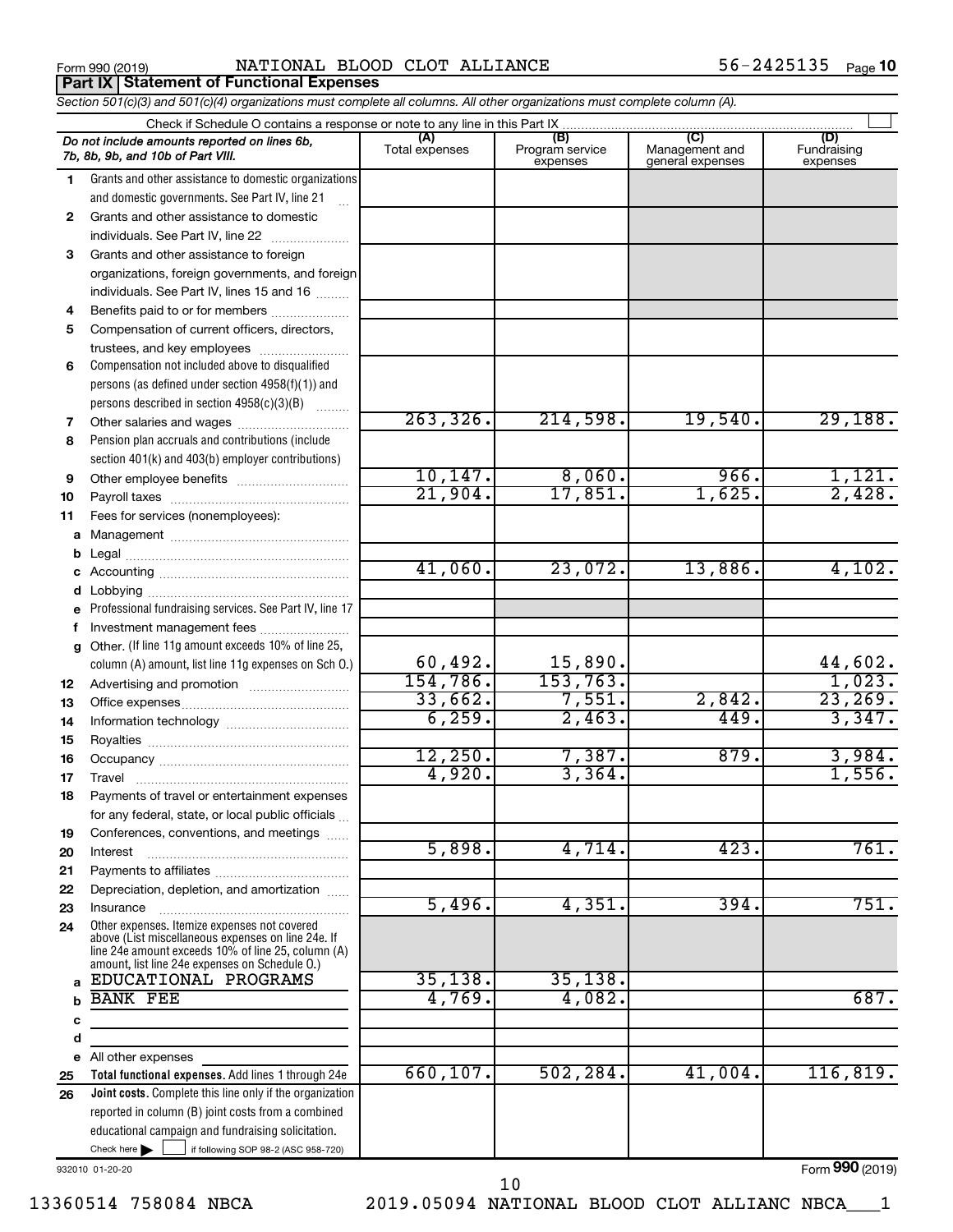Check if Schedule O contains a response or note to any line in this Part X

**Total liabilities.**  Add lines 17 through 25

Net assets without donor restrictions ~~~~~~~~~~~~~~~~~~~~ Net assets with donor restrictions ~~~~~~~~~~~~~~~~~~~~~~

Capital stock or trust principal, or current funds ~~~~~~~~~~~~~~~ Paid-in or capital surplus, or land, building, or equipment fund ....................... Retained earnings, endowment, accumulated income, or other funds ............ Total net assets or fund balances ~~~~~~~~~~~~~~~~~~~~~~

Grants payable ~~~~~~~~~~~~~~~~~~~~~~~~~~~~~~~ Deferred revenue ~~~~~~~~~~~~~~~~~~~~~~~~~~~~~~ Tax-exempt bond liabilities ~~~~~~~~~~~~~~~~~~~~~~~~~ Escrow or custodial account liability. Complete Part IV of Schedule D ...........

**Organizations that do not follow FASB ASC 958, check here** | †

Organizations that follow FASB ASC 958, check here  $\blacktriangleright \boxed{\text{X}}$ 

Loans and other payables to any current or former officer, director, trustee, key employee, creator or founder, substantial contributor, or 35% controlled entity or family member of any of these persons ~~~~~~~~~ Secured mortgages and notes payable to unrelated third parties  $\ldots$ ................. Unsecured notes and loans payable to unrelated third parties .................. Other liabilities (including federal income tax, payables to related third parties, and other liabilities not included on lines 17-24). Complete Part X of Schedule D ~~~~~~~~~~~~~~~~~~~~~~~~~~~~~~~

**and complete lines 27, 28, 32, and 33.**

**and complete lines 29 through 33.**

Total liabilities and net assets/fund balances

|     |                                                                            |  |         | . .<br>Beginning of year |                 | End of year |
|-----|----------------------------------------------------------------------------|--|---------|--------------------------|-----------------|-------------|
| 1   | Cash - non-interest-bearing                                                |  |         | 45,365.                  | 1.              | 264,638.    |
| 2   |                                                                            |  |         |                          | $\mathbf{2}$    |             |
| 3   |                                                                            |  |         |                          | 3               |             |
| 4   |                                                                            |  |         |                          | 4               | 30,000.     |
| 5   | Loans and other receivables from any current or former officer, director,  |  |         |                          |                 |             |
|     | trustee, key employee, creator or founder, substantial contributor, or 35% |  |         |                          |                 |             |
|     | controlled entity or family member of any of these persons                 |  |         |                          | 5               |             |
| 6   | Loans and other receivables from other disqualified persons (as defined    |  |         |                          |                 |             |
|     | under section 4958(f)(1)), and persons described in section 4958(c)(3)(B)  |  | 6       |                          |                 |             |
| 7   |                                                                            |  | 7       |                          |                 |             |
| 8   |                                                                            |  |         | 8                        |                 |             |
| 9   |                                                                            |  |         | 3,407.                   | 9               | 6, 360.     |
| 10a | Land, buildings, and equipment: cost or other                              |  |         |                          |                 |             |
|     | basis. Complete Part VI of Schedule D  10a                                 |  | 13,785. |                          |                 |             |
| b   |                                                                            |  | 13,785. | 0.1                      | 10 <sub>c</sub> | 0.          |
| 11  |                                                                            |  |         |                          | 11              |             |
| 12  |                                                                            |  |         |                          | 12              |             |
| 13  |                                                                            |  |         |                          | 13              |             |
| 14  |                                                                            |  |         | 14                       |                 |             |
| 15  |                                                                            |  |         | 17,645.                  | 15              | 15,450.     |
| 16  |                                                                            |  |         | 66,417.                  | 16              | 316,448.    |
| 17  |                                                                            |  |         | $74, 717.$ 17            |                 | 69, 194.    |

 $\perp$ 

**(A) (B)**

**22 23 24**

90,983. <sub>24</sub> 71,682.

165,700. 224,476.

 $-99,283$ .  $27$  91,972.

 $-99,283.$  32 | 91,972.  $66,417.$   $33$  316,448.

 $0. |25|$  83,600.

**25 26**

**27 28**

Form (2019) **990**

**Assets**

**23 24 25**

**Liabilities**

**26**

**27 28**

**Net Assets or Fund Balances**

Net Assets or Fund Balances

**Part X** | **Balance Sheet**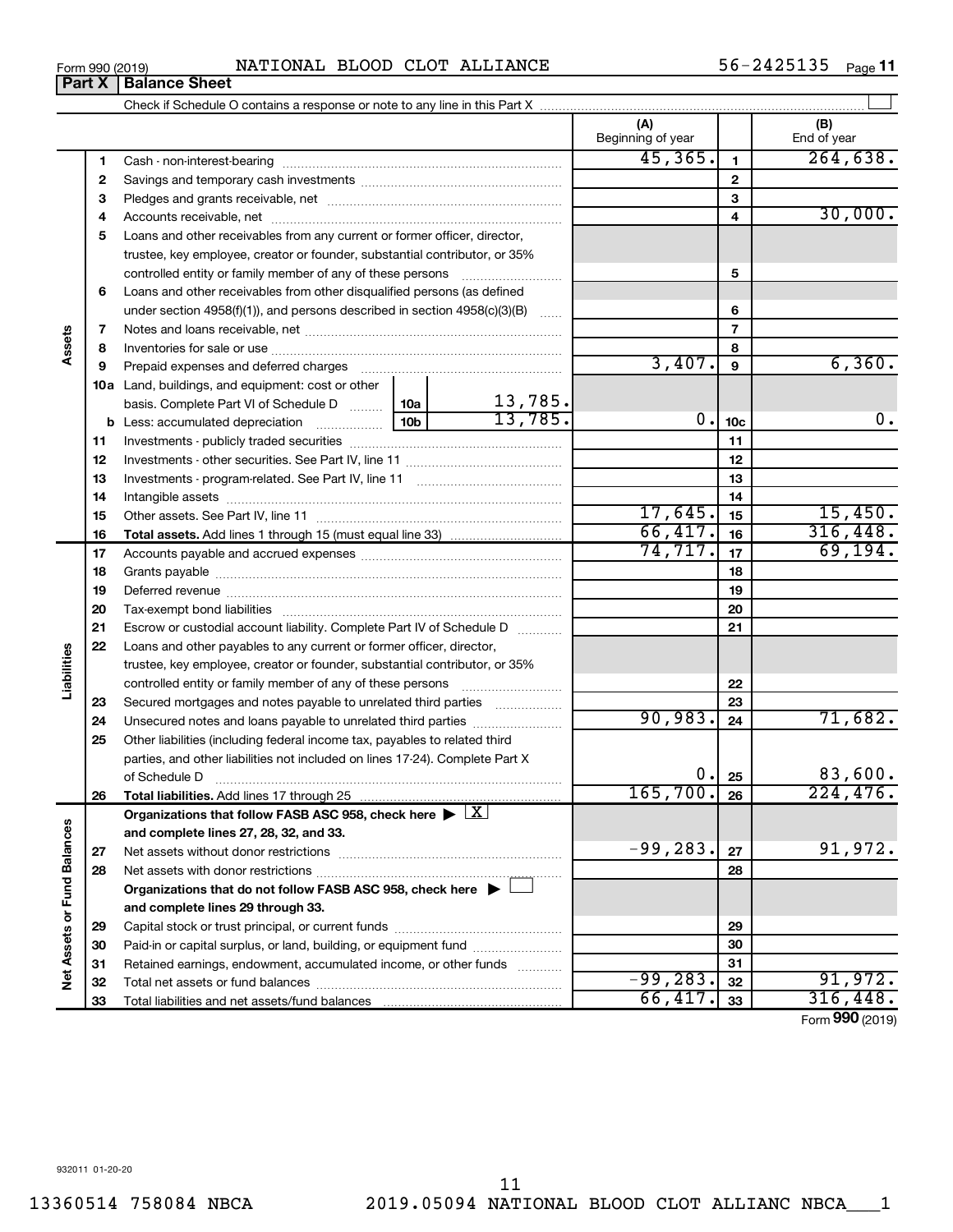|    | NATIONAL BLOOD CLOT ALLIANCE<br>Form 990 (2019)                                                                                                                                                                                | 56-2425135              |                                               |     | Page 12          |
|----|--------------------------------------------------------------------------------------------------------------------------------------------------------------------------------------------------------------------------------|-------------------------|-----------------------------------------------|-----|------------------|
|    | Part XI<br><b>Reconciliation of Net Assets</b>                                                                                                                                                                                 |                         |                                               |     |                  |
|    |                                                                                                                                                                                                                                |                         |                                               |     |                  |
|    |                                                                                                                                                                                                                                |                         |                                               |     |                  |
| 1  |                                                                                                                                                                                                                                | $\mathbf{1}$            | 877,937.                                      |     |                  |
| 2  |                                                                                                                                                                                                                                | $\overline{2}$          | 660, 107.                                     |     |                  |
| 3  |                                                                                                                                                                                                                                | 3                       | 217,830.                                      |     |                  |
| 4  |                                                                                                                                                                                                                                | $\overline{\mathbf{4}}$ | $-99, 283.$                                   |     |                  |
| 5  |                                                                                                                                                                                                                                | 5                       |                                               |     |                  |
| 6  |                                                                                                                                                                                                                                | 6                       |                                               |     |                  |
| 7  |                                                                                                                                                                                                                                | $\overline{7}$          |                                               |     |                  |
| 8  | Prior period adjustments material contents and content and content and content and content and content and content and content and content and content and content and content and content and content and content and content | 8                       | $-26,575.$                                    |     |                  |
| 9  | Other changes in net assets or fund balances (explain on Schedule O)                                                                                                                                                           | 9                       |                                               |     | $\overline{0}$ . |
| 10 | Net assets or fund balances at end of year. Combine lines 3 through 9 (must equal Part X, line 32,                                                                                                                             |                         |                                               |     |                  |
|    |                                                                                                                                                                                                                                | 10                      |                                               |     | 91,972.          |
|    | <b>Part XII Financial Statements and Reporting</b>                                                                                                                                                                             |                         |                                               |     |                  |
|    |                                                                                                                                                                                                                                |                         |                                               |     |                  |
|    |                                                                                                                                                                                                                                |                         |                                               | Yes | No               |
| 1. | $\boxed{\mathbf{X}}$ Accrual $\boxed{\phantom{0}}$ Other<br>Accounting method used to prepare the Form 990: [130] Cash                                                                                                         |                         |                                               |     |                  |
|    | If the organization changed its method of accounting from a prior year or checked "Other," explain in Schedule O.                                                                                                              |                         |                                               |     |                  |
|    |                                                                                                                                                                                                                                |                         | 2a                                            |     | x                |
|    | If "Yes," check a box below to indicate whether the financial statements for the year were compiled or reviewed on a                                                                                                           |                         |                                               |     |                  |
|    | separate basis, consolidated basis, or both:                                                                                                                                                                                   |                         |                                               |     |                  |
|    | <b>Consolidated basis</b><br>Both consolidated and separate basis<br>Separate basis                                                                                                                                            |                         |                                               |     |                  |
|    |                                                                                                                                                                                                                                |                         | 2 <sub>b</sub>                                |     | х                |
|    | If "Yes," check a box below to indicate whether the financial statements for the year were audited on a separate basis,                                                                                                        |                         |                                               |     |                  |
|    | consolidated basis, or both:                                                                                                                                                                                                   |                         |                                               |     |                  |
|    | Both consolidated and separate basis<br>Consolidated basis<br>Separate basis                                                                                                                                                   |                         |                                               |     |                  |
|    | c If "Yes" to line 2a or 2b, does the organization have a committee that assumes responsibility for oversight of the audit,                                                                                                    |                         |                                               |     |                  |
|    |                                                                                                                                                                                                                                |                         | 2c                                            |     |                  |
|    | If the organization changed either its oversight process or selection process during the tax year, explain on Schedule O.                                                                                                      |                         |                                               |     |                  |
|    | 3a As a result of a federal award, was the organization required to undergo an audit or audits as set forth in the Single Audit                                                                                                |                         |                                               |     |                  |
|    |                                                                                                                                                                                                                                |                         | За                                            |     | x                |
|    | <b>b</b> If "Yes," did the organization undergo the required audit or audits? If the organization did not undergo the required audit                                                                                           |                         |                                               |     |                  |
|    |                                                                                                                                                                                                                                |                         | 3 <sub>b</sub><br>$F_{\text{orm}}$ 990 (2010) |     |                  |

Form (2019) **990**

932012 01-20-20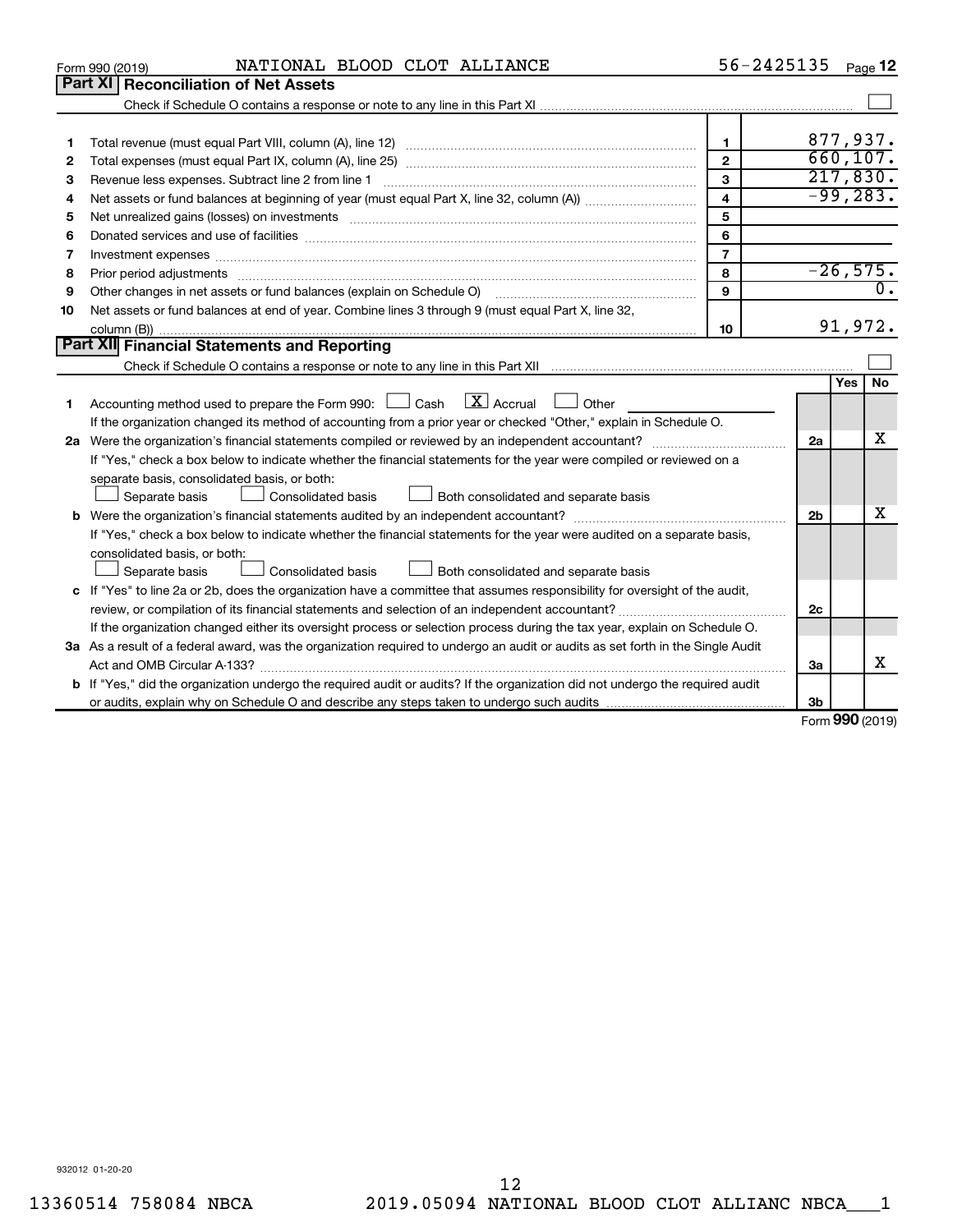**SCHEDULE A**

Department of the Treasury Internal Revenue Service

# Form 990 or 990-EZ)<br>
Complete if the organization is a section 501(c)(3) organization or a section<br> **Public Charity Status and Public Support**

**4947(a)(1) nonexempt charitable trust. | Attach to Form 990 or Form 990-EZ.** 

**| Go to www.irs.gov/Form990 for instructions and the latest information.**

| OMB No. 1545-0047                   |
|-------------------------------------|
| 2019                                |
| <b>Open to Public</b><br>Inspection |

|  |  |  | Name of the organization |  |
|--|--|--|--------------------------|--|
|--|--|--|--------------------------|--|

|        |                     | Name of the organization                                                                                                                      |          |                                                        |                                 |                             |                                                      | <b>Employer identification number</b>              |  |
|--------|---------------------|-----------------------------------------------------------------------------------------------------------------------------------------------|----------|--------------------------------------------------------|---------------------------------|-----------------------------|------------------------------------------------------|----------------------------------------------------|--|
|        |                     |                                                                                                                                               |          | NATIONAL BLOOD CLOT ALLIANCE                           |                                 |                             |                                                      | 56-2425135                                         |  |
| Part I |                     | Reason for Public Charity Status (All organizations must complete this part.) See instructions.                                               |          |                                                        |                                 |                             |                                                      |                                                    |  |
|        |                     | The organization is not a private foundation because it is: (For lines 1 through 12, check only one box.)                                     |          |                                                        |                                 |                             |                                                      |                                                    |  |
| 1      |                     | A church, convention of churches, or association of churches described in section 170(b)(1)(A)(i).                                            |          |                                                        |                                 |                             |                                                      |                                                    |  |
| 2      |                     | A school described in section 170(b)(1)(A)(ii). (Attach Schedule E (Form 990 or 990-EZ).)                                                     |          |                                                        |                                 |                             |                                                      |                                                    |  |
| 3      |                     | A hospital or a cooperative hospital service organization described in section 170(b)(1)(A)(iii).                                             |          |                                                        |                                 |                             |                                                      |                                                    |  |
|        |                     | A medical research organization operated in conjunction with a hospital described in section 170(b)(1)(A)(iii). Enter the hospital's name,    |          |                                                        |                                 |                             |                                                      |                                                    |  |
|        |                     | city, and state:                                                                                                                              |          |                                                        |                                 |                             |                                                      |                                                    |  |
| 5      |                     | An organization operated for the benefit of a college or university owned or operated by a governmental unit described in                     |          |                                                        |                                 |                             |                                                      |                                                    |  |
|        |                     | section 170(b)(1)(A)(iv). (Complete Part II.)                                                                                                 |          |                                                        |                                 |                             |                                                      |                                                    |  |
| 6      |                     | A federal, state, or local government or governmental unit described in section 170(b)(1)(A)(v).                                              |          |                                                        |                                 |                             |                                                      |                                                    |  |
| 7      | $\lfloor x \rfloor$ | An organization that normally receives a substantial part of its support from a governmental unit or from the general public described in     |          |                                                        |                                 |                             |                                                      |                                                    |  |
|        |                     | section 170(b)(1)(A)(vi). (Complete Part II.)                                                                                                 |          |                                                        |                                 |                             |                                                      |                                                    |  |
| 8      |                     | A community trust described in section 170(b)(1)(A)(vi). (Complete Part II.)                                                                  |          |                                                        |                                 |                             |                                                      |                                                    |  |
| 9      |                     | An agricultural research organization described in section 170(b)(1)(A)(ix) operated in conjunction with a land-grant college                 |          |                                                        |                                 |                             |                                                      |                                                    |  |
|        |                     | or university or a non-land-grant college of agriculture (see instructions). Enter the name, city, and state of the college or                |          |                                                        |                                 |                             |                                                      |                                                    |  |
|        |                     | university:                                                                                                                                   |          |                                                        |                                 |                             |                                                      |                                                    |  |
| 10     |                     | An organization that normally receives: (1) more than 33 1/3% of its support from contributions, membership fees, and gross receipts from     |          |                                                        |                                 |                             |                                                      |                                                    |  |
|        |                     | activities related to its exempt functions - subject to certain exceptions, and (2) no more than 33 1/3% of its support from gross investment |          |                                                        |                                 |                             |                                                      |                                                    |  |
|        |                     | income and unrelated business taxable income (less section 511 tax) from businesses acquired by the organization after June 30, 1975.         |          |                                                        |                                 |                             |                                                      |                                                    |  |
|        |                     | See section 509(a)(2). (Complete Part III.)                                                                                                   |          |                                                        |                                 |                             |                                                      |                                                    |  |
| 11     |                     | An organization organized and operated exclusively to test for public safety. See section 509(a)(4).                                          |          |                                                        |                                 |                             |                                                      |                                                    |  |
| 12     |                     | An organization organized and operated exclusively for the benefit of, to perform the functions of, or to carry out the purposes of one or    |          |                                                        |                                 |                             |                                                      |                                                    |  |
|        |                     | more publicly supported organizations described in section 509(a)(1) or section 509(a)(2). See section 509(a)(3). Check the box in            |          |                                                        |                                 |                             |                                                      |                                                    |  |
|        |                     | lines 12a through 12d that describes the type of supporting organization and complete lines 12e, 12f, and 12g.                                |          |                                                        |                                 |                             |                                                      |                                                    |  |
| а      |                     | Type I. A supporting organization operated, supervised, or controlled by its supported organization(s), typically by giving                   |          |                                                        |                                 |                             |                                                      |                                                    |  |
|        |                     | the supported organization(s) the power to regularly appoint or elect a majority of the directors or trustees of the supporting               |          |                                                        |                                 |                             |                                                      |                                                    |  |
|        |                     | organization. You must complete Part IV, Sections A and B.                                                                                    |          |                                                        |                                 |                             |                                                      |                                                    |  |
| b      |                     | Type II. A supporting organization supervised or controlled in connection with its supported organization(s), by having                       |          |                                                        |                                 |                             |                                                      |                                                    |  |
|        |                     | control or management of the supporting organization vested in the same persons that control or manage the supported                          |          |                                                        |                                 |                             |                                                      |                                                    |  |
|        |                     | organization(s). You must complete Part IV, Sections A and C.                                                                                 |          |                                                        |                                 |                             |                                                      |                                                    |  |
| с      |                     | Type III functionally integrated. A supporting organization operated in connection with, and functionally integrated with,                    |          |                                                        |                                 |                             |                                                      |                                                    |  |
|        |                     | its supported organization(s) (see instructions). You must complete Part IV, Sections A, D, and E.                                            |          |                                                        |                                 |                             |                                                      |                                                    |  |
| d      |                     | Type III non-functionally integrated. A supporting organization operated in connection with its supported organization(s)                     |          |                                                        |                                 |                             |                                                      |                                                    |  |
|        |                     | that is not functionally integrated. The organization generally must satisfy a distribution requirement and an attentiveness                  |          |                                                        |                                 |                             |                                                      |                                                    |  |
|        |                     | requirement (see instructions). You must complete Part IV, Sections A and D, and Part V.                                                      |          |                                                        |                                 |                             |                                                      |                                                    |  |
| е      |                     | Check this box if the organization received a written determination from the IRS that it is a Type I, Type II, Type III                       |          |                                                        |                                 |                             |                                                      |                                                    |  |
|        |                     | functionally integrated, or Type III non-functionally integrated supporting organization.                                                     |          |                                                        |                                 |                             |                                                      |                                                    |  |
|        |                     | f Enter the number of supported organizations                                                                                                 |          |                                                        |                                 |                             |                                                      |                                                    |  |
|        |                     | Provide the following information about the supported organization(s).                                                                        |          |                                                        | (iv) Is the organization listed |                             |                                                      |                                                    |  |
|        |                     | (i) Name of supported<br>organization                                                                                                         | (ii) EIN | (iii) Type of organization<br>(described on lines 1-10 |                                 | in your governing document? | (v) Amount of monetary<br>support (see instructions) | (vi) Amount of other<br>support (see instructions) |  |
|        |                     |                                                                                                                                               |          | above (see instructions))                              | Yes                             | No                          |                                                      |                                                    |  |
|        |                     |                                                                                                                                               |          |                                                        |                                 |                             |                                                      |                                                    |  |
|        |                     |                                                                                                                                               |          |                                                        |                                 |                             |                                                      |                                                    |  |
|        |                     |                                                                                                                                               |          |                                                        |                                 |                             |                                                      |                                                    |  |
|        |                     |                                                                                                                                               |          |                                                        |                                 |                             |                                                      |                                                    |  |
|        |                     |                                                                                                                                               |          |                                                        |                                 |                             |                                                      |                                                    |  |
|        |                     |                                                                                                                                               |          |                                                        |                                 |                             |                                                      |                                                    |  |
|        |                     |                                                                                                                                               |          |                                                        |                                 |                             |                                                      |                                                    |  |
|        |                     |                                                                                                                                               |          |                                                        |                                 |                             |                                                      |                                                    |  |
|        |                     |                                                                                                                                               |          |                                                        |                                 |                             |                                                      |                                                    |  |
|        |                     |                                                                                                                                               |          |                                                        |                                 |                             |                                                      |                                                    |  |
| Total  |                     |                                                                                                                                               |          |                                                        |                                 |                             |                                                      |                                                    |  |

LHA For Paperwork Reduction Act Notice, see the Instructions for Form 990 or 990-EZ. 932021 09-25-19 Schedule A (Form 990 or 990-EZ) 2019 13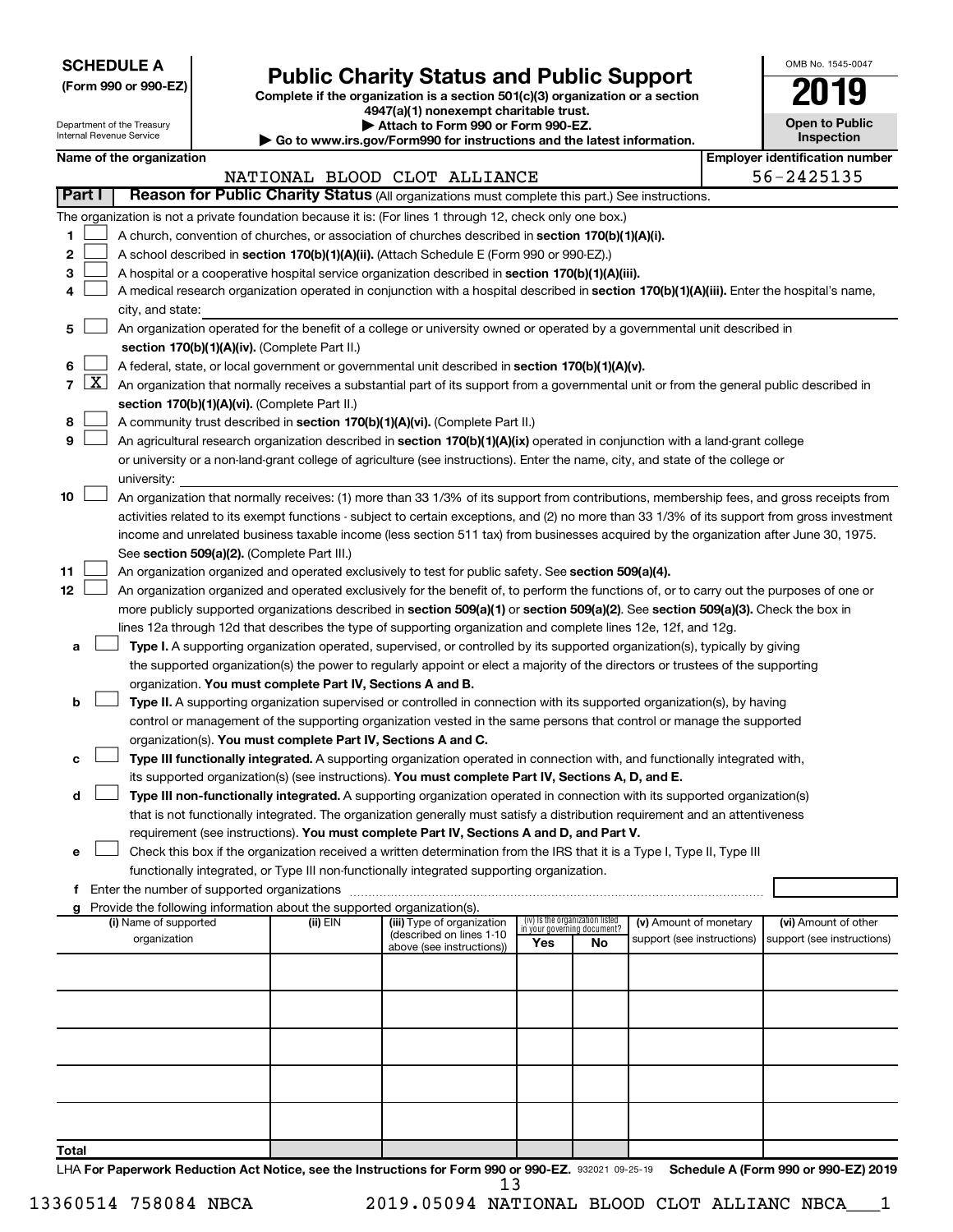## Schedule A (Form 990 or 990-EZ) 2019 NATIONAL BLOOD CLOT ALLIANCE  $56-2425135$  Page

56-2425135 Page 2

(Complete only if you checked the box on line 5, 7, or 8 of Part I or if the organization failed to qualify under Part III. If the organization fails to qualify under the tests listed below, please complete Part III.) **Part II** | Support Schedule for Organizations Described in Sections 170(b)(1)(A)(iv) and 170(b)(1)(A)(vi)

| <b>Section A. Public Support</b>                                                                                                               |           |            |            |            |          |               |
|------------------------------------------------------------------------------------------------------------------------------------------------|-----------|------------|------------|------------|----------|---------------|
| Calendar year (or fiscal year beginning in)                                                                                                    | (a) 2015  | (b) 2016   | $(c)$ 2017 | $(d)$ 2018 | (e) 2019 | (f) Total     |
| 1 Gifts, grants, contributions, and                                                                                                            |           |            |            |            |          |               |
| membership fees received. (Do not                                                                                                              |           |            |            |            |          |               |
| include any "unusual grants.")                                                                                                                 | 870,717.  | 1,227,622. | 1,023,702. | 1,101,621. | 893,613. | 5, 117, 275.  |
| 2 Tax revenues levied for the organ-                                                                                                           |           |            |            |            |          |               |
| ization's benefit and either paid to                                                                                                           |           |            |            |            |          |               |
| or expended on its behalf                                                                                                                      |           |            |            |            |          |               |
| 3 The value of services or facilities                                                                                                          |           |            |            |            |          |               |
| furnished by a governmental unit to                                                                                                            |           |            |            |            |          |               |
| the organization without charge                                                                                                                |           |            |            |            |          |               |
| 4 Total. Add lines 1 through 3                                                                                                                 | 870, 717. | 1,227,622. | 1,023,702  | 1,101,621. | 893,613. | 5, 117, 275.  |
| 5 The portion of total contributions                                                                                                           |           |            |            |            |          |               |
| by each person (other than a                                                                                                                   |           |            |            |            |          |               |
| governmental unit or publicly                                                                                                                  |           |            |            |            |          |               |
| supported organization) included                                                                                                               |           |            |            |            |          |               |
| on line 1 that exceeds 2% of the                                                                                                               |           |            |            |            |          |               |
| amount shown on line 11,                                                                                                                       |           |            |            |            |          |               |
| column (f)                                                                                                                                     |           |            |            |            |          | 679,601.      |
| 6 Public support. Subtract line 5 from line 4.                                                                                                 |           |            |            |            |          | 4,437,674.    |
| <b>Section B. Total Support</b>                                                                                                                |           |            |            |            |          |               |
| Calendar year (or fiscal year beginning in) $\blacktriangleright$                                                                              | (a) 2015  | (b) 2016   | $(c)$ 2017 | $(d)$ 2018 | (e) 2019 | (f) Total     |
| <b>7</b> Amounts from line 4                                                                                                                   | 870, 717. | 1,227,622. | 1,023,702  | 1,101,621  | 893,613. | 5, 117, 275.  |
| 8 Gross income from interest,                                                                                                                  |           |            |            |            |          |               |
| dividends, payments received on                                                                                                                |           |            |            |            |          |               |
| securities loans, rents, royalties,                                                                                                            |           |            |            |            |          |               |
| and income from similar sources                                                                                                                | 7.        | 16,517.    | 0.         | 7,010.     | 0.       | 23,534.       |
| 9 Net income from unrelated business                                                                                                           |           |            |            |            |          |               |
| activities, whether or not the                                                                                                                 |           |            |            |            |          |               |
| business is regularly carried on                                                                                                               |           |            |            |            |          |               |
| 10 Other income. Do not include gain                                                                                                           |           |            |            |            |          |               |
| or loss from the sale of capital                                                                                                               |           |            |            |            |          |               |
| assets (Explain in Part VI.)                                                                                                                   |           |            |            |            | 264.     | 264.          |
| 11 Total support. Add lines 7 through 10                                                                                                       |           |            |            |            |          | 5, 141, 073.  |
| <b>12</b> Gross receipts from related activities, etc. (see instructions)                                                                      |           |            |            |            | 12       |               |
| 13 First five years. If the Form 990 is for the organization's first, second, third, fourth, or fifth tax year as a section 501(c)(3)          |           |            |            |            |          |               |
|                                                                                                                                                |           |            |            |            |          |               |
| organization, check this box and stop here<br>Section C. Computation of Public Support Percentage                                              |           |            |            |            |          |               |
|                                                                                                                                                |           |            |            |            | 14       | 86.32<br>$\%$ |
|                                                                                                                                                |           |            |            |            | 15       | 90.41<br>$\%$ |
| 16a 33 1/3% support test - 2019. If the organization did not check the box on line 13, and line 14 is 33 1/3% or more, check this box and      |           |            |            |            |          |               |
|                                                                                                                                                |           |            |            |            |          | $\mathbf{X}$  |
| b 33 1/3% support test - 2018. If the organization did not check a box on line 13 or 16a, and line 15 is 33 1/3% or more, check this box       |           |            |            |            |          |               |
|                                                                                                                                                |           |            |            |            |          |               |
|                                                                                                                                                |           |            |            |            |          |               |
| 17a 10% -facts-and-circumstances test - 2019. If the organization did not check a box on line 13, 16a, or 16b, and line 14 is 10% or more,     |           |            |            |            |          |               |
| and if the organization meets the "facts-and-circumstances" test, check this box and stop here. Explain in Part VI how the organization        |           |            |            |            |          |               |
|                                                                                                                                                |           |            |            |            |          |               |
| <b>b 10%</b> -facts-and-circumstances test - 2018. If the organization did not check a box on line 13, 16a, 16b, or 17a, and line 15 is 10% or |           |            |            |            |          |               |
| more, and if the organization meets the "facts-and-circumstances" test, check this box and stop here. Explain in Part VI how the               |           |            |            |            |          |               |
| organization meets the "facts-and-circumstances" test. The organization qualifies as a publicly supported organization                         |           |            |            |            |          |               |
| 18 Private foundation. If the organization did not check a box on line 13, 16a, 16b, 17a, or 17b, check this box and see instructions.         |           |            |            |            |          |               |

**Schedule A (Form 990 or 990-EZ) 2019**

932022 09-25-19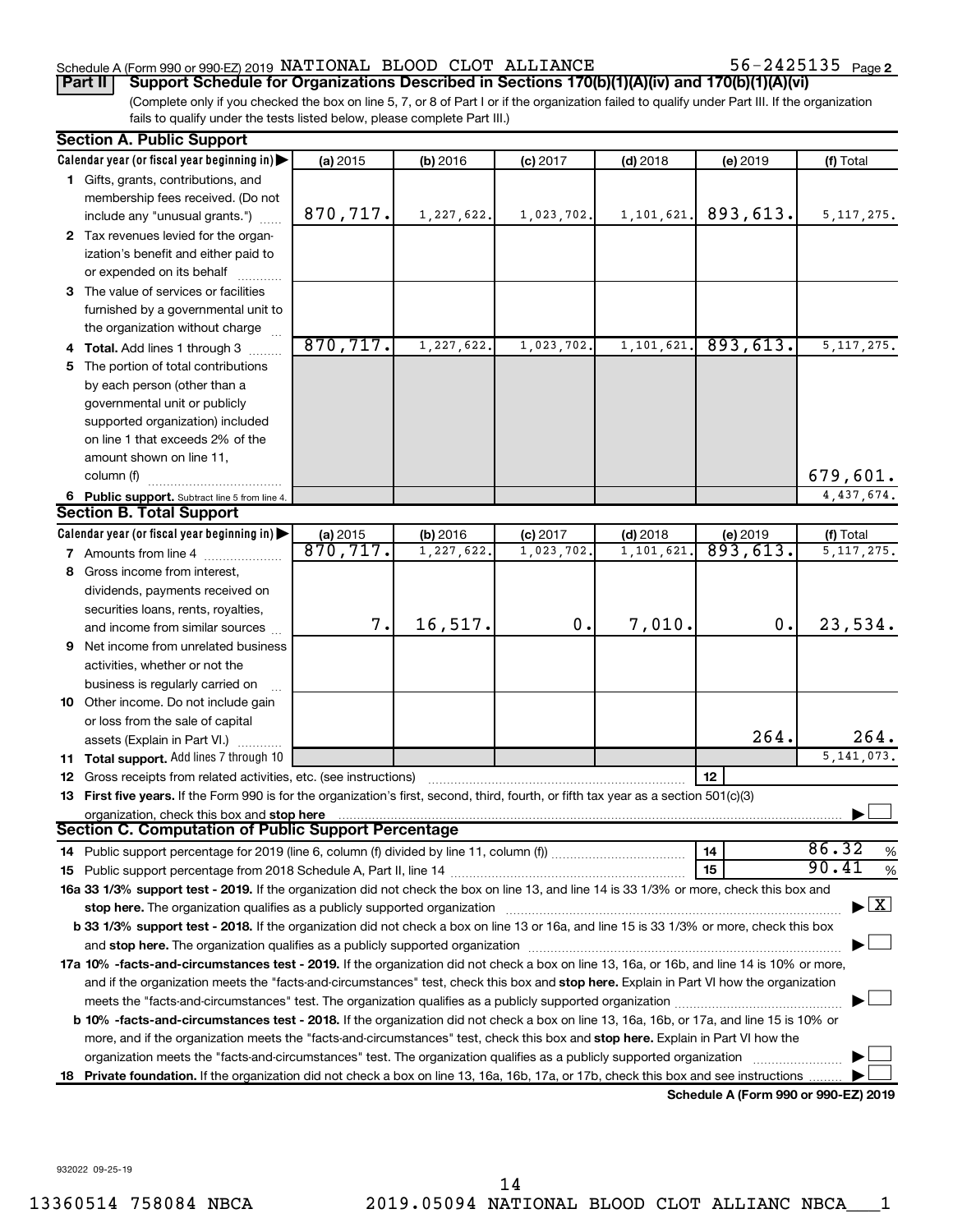## Schedule A (Form 990 or 990-EZ) 2019 NATIONAL BLOOD CLOT ALLIANCE  $56-2425135$  Page **Part III | Support Schedule for Organizations Described in Section 509(a)(2)**

(Complete only if you checked the box on line 10 of Part I or if the organization failed to qualify under Part II. If the organization fails to qualify under the tests listed below, please complete Part II.)

|   | Calendar year (or fiscal year beginning in)                                                                                                                                                                                   | (a) 2015 | (b) 2016 | $(c)$ 2017 | $(d)$ 2018                                  |    | (e) 2019 | (f) Total                            |
|---|-------------------------------------------------------------------------------------------------------------------------------------------------------------------------------------------------------------------------------|----------|----------|------------|---------------------------------------------|----|----------|--------------------------------------|
|   | 1 Gifts, grants, contributions, and                                                                                                                                                                                           |          |          |            |                                             |    |          |                                      |
|   | membership fees received. (Do not                                                                                                                                                                                             |          |          |            |                                             |    |          |                                      |
|   | include any "unusual grants.")                                                                                                                                                                                                |          |          |            |                                             |    |          |                                      |
|   | 2 Gross receipts from admissions,                                                                                                                                                                                             |          |          |            |                                             |    |          |                                      |
|   | merchandise sold or services per-                                                                                                                                                                                             |          |          |            |                                             |    |          |                                      |
|   | formed, or facilities furnished in                                                                                                                                                                                            |          |          |            |                                             |    |          |                                      |
|   | any activity that is related to the<br>organization's tax-exempt purpose                                                                                                                                                      |          |          |            |                                             |    |          |                                      |
| 3 | Gross receipts from activities that                                                                                                                                                                                           |          |          |            |                                             |    |          |                                      |
|   | are not an unrelated trade or bus-                                                                                                                                                                                            |          |          |            |                                             |    |          |                                      |
|   | iness under section 513                                                                                                                                                                                                       |          |          |            |                                             |    |          |                                      |
| 4 | Tax revenues levied for the organ-                                                                                                                                                                                            |          |          |            |                                             |    |          |                                      |
|   | ization's benefit and either paid to                                                                                                                                                                                          |          |          |            |                                             |    |          |                                      |
|   | or expended on its behalf<br>.                                                                                                                                                                                                |          |          |            |                                             |    |          |                                      |
| 5 | The value of services or facilities                                                                                                                                                                                           |          |          |            |                                             |    |          |                                      |
|   | furnished by a governmental unit to                                                                                                                                                                                           |          |          |            |                                             |    |          |                                      |
|   | the organization without charge                                                                                                                                                                                               |          |          |            |                                             |    |          |                                      |
| 6 | Total. Add lines 1 through 5                                                                                                                                                                                                  |          |          |            |                                             |    |          |                                      |
|   | 7a Amounts included on lines 1, 2, and                                                                                                                                                                                        |          |          |            |                                             |    |          |                                      |
|   | 3 received from disqualified persons                                                                                                                                                                                          |          |          |            |                                             |    |          |                                      |
|   | <b>b</b> Amounts included on lines 2 and 3 received                                                                                                                                                                           |          |          |            |                                             |    |          |                                      |
|   | from other than disqualified persons that<br>exceed the greater of \$5,000 or 1% of the                                                                                                                                       |          |          |            |                                             |    |          |                                      |
|   | amount on line 13 for the year                                                                                                                                                                                                |          |          |            |                                             |    |          |                                      |
|   | c Add lines 7a and 7b                                                                                                                                                                                                         |          |          |            |                                             |    |          |                                      |
|   | 8 Public support. (Subtract line 7c from line 6.)                                                                                                                                                                             |          |          |            |                                             |    |          |                                      |
|   | <b>Section B. Total Support</b>                                                                                                                                                                                               |          |          |            |                                             |    |          |                                      |
|   | Calendar year (or fiscal year beginning in)                                                                                                                                                                                   | (a) 2015 | (b) 2016 | $(c)$ 2017 | $(d)$ 2018                                  |    | (e) 2019 | (f) Total                            |
|   | <b>9</b> Amounts from line 6                                                                                                                                                                                                  |          |          |            |                                             |    |          |                                      |
|   | <b>10a</b> Gross income from interest,<br>dividends, payments received on<br>securities loans, rents, royalties,<br>and income from similar sources                                                                           |          |          |            |                                             |    |          |                                      |
|   | <b>b</b> Unrelated business taxable income                                                                                                                                                                                    |          |          |            |                                             |    |          |                                      |
|   | (less section 511 taxes) from businesses                                                                                                                                                                                      |          |          |            |                                             |    |          |                                      |
|   | acquired after June 30, 1975                                                                                                                                                                                                  |          |          |            |                                             |    |          |                                      |
|   |                                                                                                                                                                                                                               |          |          |            |                                             |    |          |                                      |
|   | c Add lines 10a and 10b<br><b>11</b> Net income from unrelated business                                                                                                                                                       |          |          |            |                                             |    |          |                                      |
|   | activities not included in line 10b.<br>whether or not the business is<br>regularly carried on                                                                                                                                |          |          |            |                                             |    |          |                                      |
|   | 12 Other income. Do not include gain                                                                                                                                                                                          |          |          |            |                                             |    |          |                                      |
|   | or loss from the sale of capital<br>assets (Explain in Part VI.)                                                                                                                                                              |          |          |            |                                             |    |          |                                      |
|   | 13 Total support. (Add lines 9, 10c, 11, and 12.)                                                                                                                                                                             |          |          |            |                                             |    |          |                                      |
|   | 14 First five years. If the Form 990 is for the organization's first, second, third, fourth, or fifth tax year as a section 501(c)(3) organization,                                                                           |          |          |            |                                             |    |          |                                      |
|   | check this box and stop here measurements and the contract of the state of the state of the state of the state of the state of the state of the state of the state of the state of the state of the state of the state of the |          |          |            |                                             |    |          |                                      |
|   | <b>Section C. Computation of Public Support Percentage</b>                                                                                                                                                                    |          |          |            |                                             |    |          |                                      |
|   |                                                                                                                                                                                                                               |          |          |            |                                             | 15 |          | %                                    |
|   |                                                                                                                                                                                                                               |          |          |            |                                             | 16 |          | %                                    |
|   | <b>Section D. Computation of Investment Income Percentage</b>                                                                                                                                                                 |          |          |            |                                             |    |          |                                      |
|   |                                                                                                                                                                                                                               |          |          |            |                                             | 17 |          | %                                    |
|   | 18 Investment income percentage from 2018 Schedule A, Part III, line 17                                                                                                                                                       |          |          |            |                                             | 18 |          | %                                    |
|   | 19a 33 1/3% support tests - 2019. If the organization did not check the box on line 14, and line 15 is more than 33 1/3%, and line 17 is not                                                                                  |          |          |            |                                             |    |          |                                      |
|   | more than 33 1/3%, check this box and stop here. The organization qualifies as a publicly supported organization                                                                                                              |          |          |            |                                             |    |          |                                      |
|   | <b>b 33 1/3% support tests - 2018.</b> If the organization did not check a box on line 14 or line 19a, and line 16 is more than 33 1/3%, and                                                                                  |          |          |            |                                             |    |          |                                      |
|   | line 18 is not more than 33 1/3%, check this box and stop here. The organization qualifies as a publicly supported organization                                                                                               |          |          |            |                                             |    |          |                                      |
|   |                                                                                                                                                                                                                               |          |          |            |                                             |    |          |                                      |
|   | 932023 09-25-19                                                                                                                                                                                                               |          |          |            |                                             |    |          | Schedule A (Form 990 or 990-EZ) 2019 |
|   |                                                                                                                                                                                                                               |          |          | 15         |                                             |    |          |                                      |
|   | 13360514 758084 NBCA                                                                                                                                                                                                          |          |          |            | 2019.05094 NATIONAL BLOOD CLOT ALLIANC NBCA |    |          |                                      |
|   |                                                                                                                                                                                                                               |          |          |            |                                             |    |          |                                      |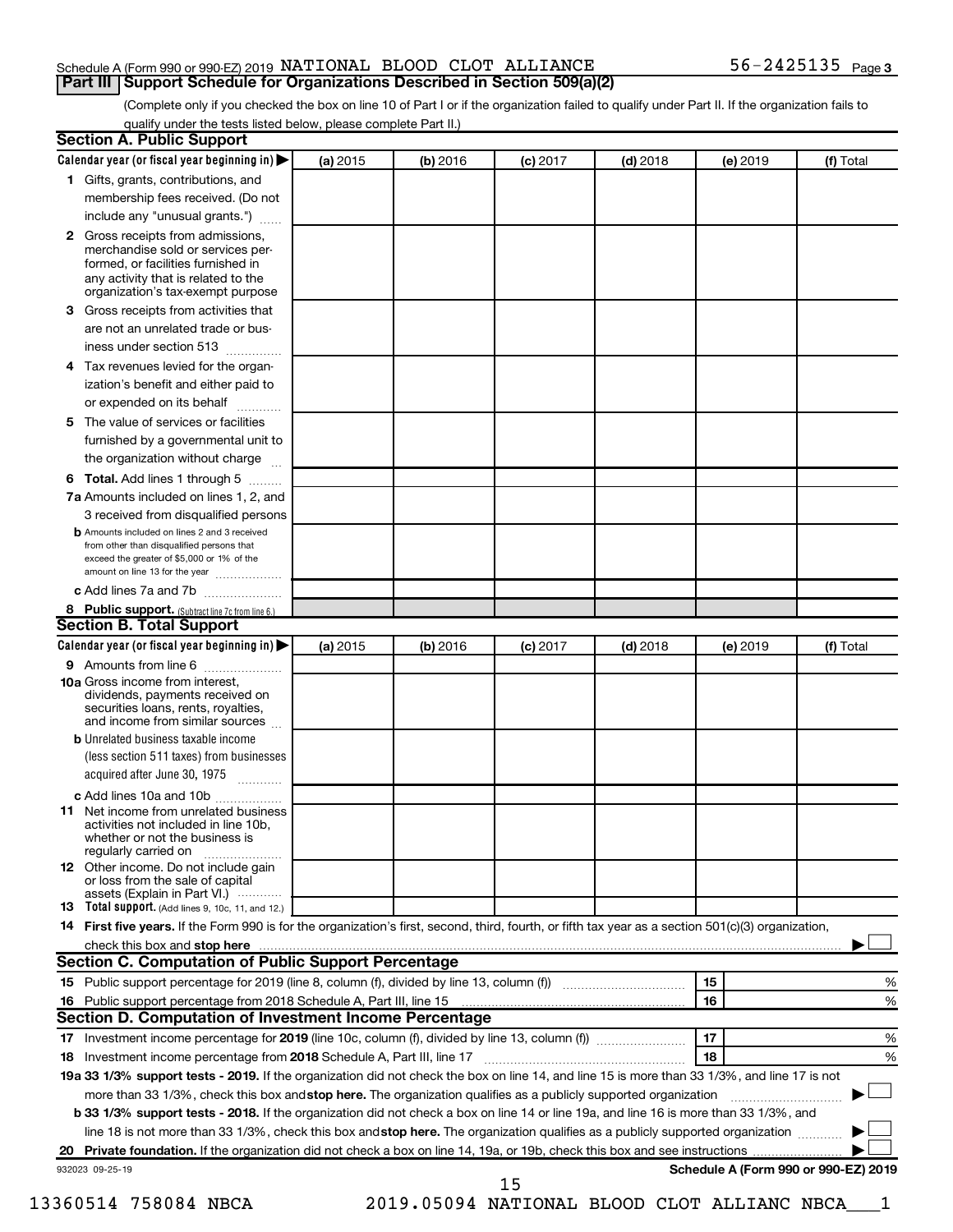## Schedule A (Form 990 or 990-EZ) 2019 NATIONAL BLOOD CLOT ALLIANCE  $56-2425135$  Page

## **Part IV Supporting Organizations**

(Complete only if you checked a box in line 12 on Part I. If you checked 12a of Part I, complete Sections A and B. If you checked 12b of Part I, complete Sections A and C. If you checked 12c of Part I, complete Sections A, D, and E. If you checked 12d of Part I, complete Sections A and D, and complete Part V.)

## **Section A. All Supporting Organizations**

- **1** Are all of the organization's supported organizations listed by name in the organization's governing documents? If "No," describe in Part VI how the supported organizations are designated. If designated by *class or purpose, describe the designation. If historic and continuing relationship, explain.*
- **2** Did the organization have any supported organization that does not have an IRS determination of status under section 509(a)(1) or (2)? If "Yes," explain in Part **VI** how the organization determined that the supported *organization was described in section 509(a)(1) or (2).*
- **3a** Did the organization have a supported organization described in section 501(c)(4), (5), or (6)? If "Yes," answer *(b) and (c) below.*
- **b** Did the organization confirm that each supported organization qualified under section 501(c)(4), (5), or (6) and satisfied the public support tests under section 509(a)(2)? If "Yes," describe in Part VI when and how the *organization made the determination.*
- **c** Did the organization ensure that all support to such organizations was used exclusively for section 170(c)(2)(B) purposes? If "Yes," explain in Part VI what controls the organization put in place to ensure such use.
- **4 a** *If* Was any supported organization not organized in the United States ("foreign supported organization")? *"Yes," and if you checked 12a or 12b in Part I, answer (b) and (c) below.*
- **b** Did the organization have ultimate control and discretion in deciding whether to make grants to the foreign supported organization? If "Yes," describe in Part VI how the organization had such control and discretion *despite being controlled or supervised by or in connection with its supported organizations.*
- **c** Did the organization support any foreign supported organization that does not have an IRS determination under sections 501(c)(3) and 509(a)(1) or (2)? If "Yes," explain in Part VI what controls the organization used *to ensure that all support to the foreign supported organization was used exclusively for section 170(c)(2)(B) purposes.*
- **5a** Did the organization add, substitute, or remove any supported organizations during the tax year? If "Yes," answer (b) and (c) below (if applicable). Also, provide detail in **Part VI,** including (i) the names and EIN *numbers of the supported organizations added, substituted, or removed; (ii) the reasons for each such action; (iii) the authority under the organization's organizing document authorizing such action; and (iv) how the action was accomplished (such as by amendment to the organizing document).*
- **b Type I or Type II only.** Was any added or substituted supported organization part of a class already designated in the organization's organizing document?
- **c Substitutions only.**  Was the substitution the result of an event beyond the organization's control?
- **6** Did the organization provide support (whether in the form of grants or the provision of services or facilities) to **Part VI.** support or benefit one or more of the filing organization's supported organizations? If "Yes," provide detail in anyone other than (i) its supported organizations, (ii) individuals that are part of the charitable class benefited by one or more of its supported organizations, or (iii) other supporting organizations that also
- **7** Did the organization provide a grant, loan, compensation, or other similar payment to a substantial contributor regard to a substantial contributor? If "Yes," complete Part I of Schedule L (Form 990 or 990-EZ). (as defined in section 4958(c)(3)(C)), a family member of a substantial contributor, or a 35% controlled entity with
- **8** Did the organization make a loan to a disqualified person (as defined in section 4958) not described in line 7? *If "Yes," complete Part I of Schedule L (Form 990 or 990-EZ).*
- **9 a** Was the organization controlled directly or indirectly at any time during the tax year by one or more in section 509(a)(1) or (2))? If "Yes," provide detail in **Part VI.** disqualified persons as defined in section 4946 (other than foundation managers and organizations described
- **b** Did one or more disqualified persons (as defined in line 9a) hold a controlling interest in any entity in which the supporting organization had an interest? If "Yes," provide detail in Part VI.
- **c** Did a disqualified person (as defined in line 9a) have an ownership interest in, or derive any personal benefit from, assets in which the supporting organization also had an interest? If "Yes," provide detail in Part VI.
- **10 a** Was the organization subject to the excess business holdings rules of section 4943 because of section supporting organizations)? If "Yes," answer 10b below. 4943(f) (regarding certain Type II supporting organizations, and all Type III non-functionally integrated
	- **b** Did the organization have any excess business holdings in the tax year? (Use Schedule C, Form 4720, to *determine whether the organization had excess business holdings.)*

932024 09-25-19



**Schedule A (Form 990 or 990-EZ) 2019**

**10a**

**10b**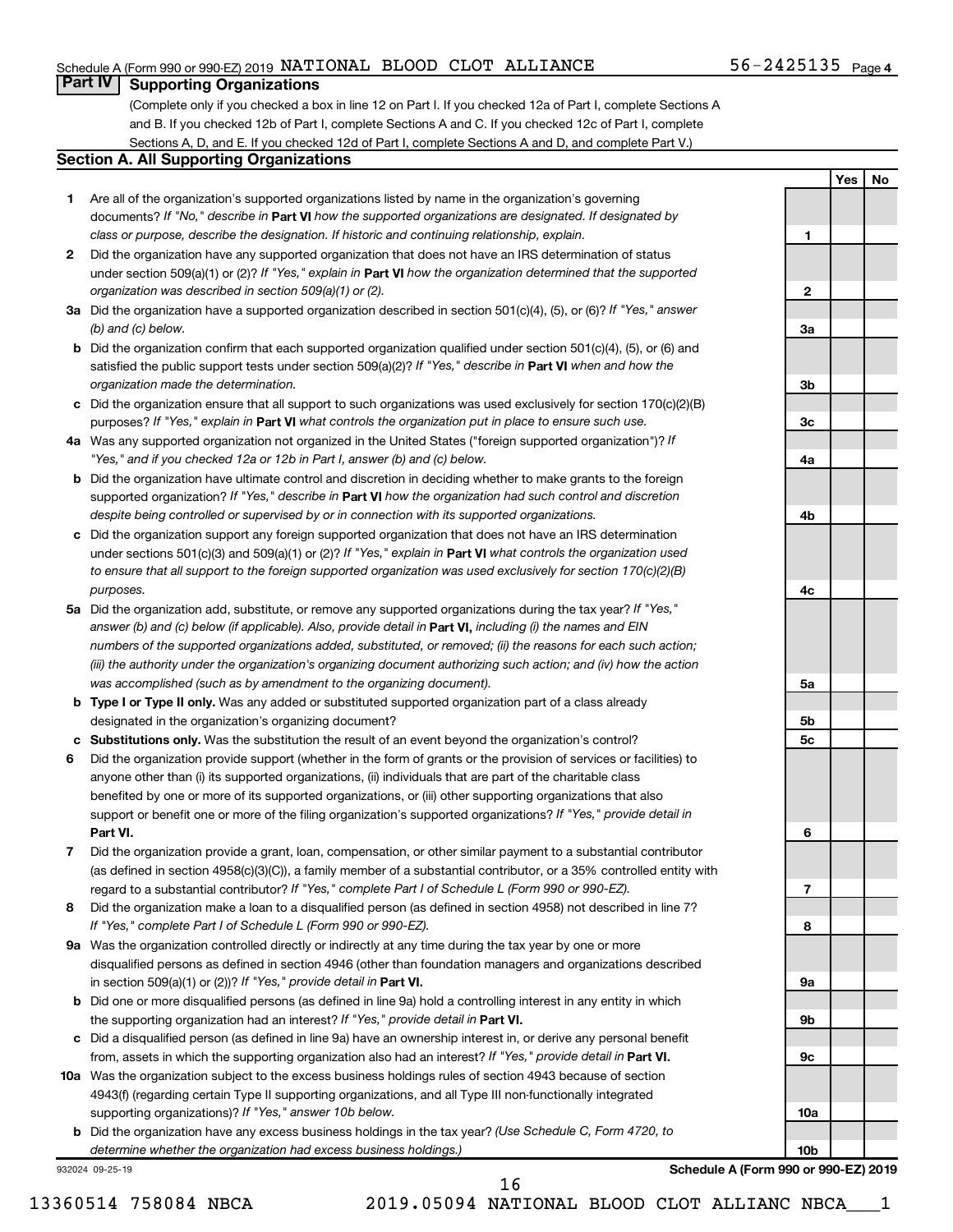### Schedule A (Form 990 or 990-EZ) 2019 Page NATIONAL BLOOD CLOT ALLIANCE 56-2425135

|    | Part IV<br><b>Supporting Organizations (continued)</b>                                                                                                                                                                                            |                 |     |    |
|----|---------------------------------------------------------------------------------------------------------------------------------------------------------------------------------------------------------------------------------------------------|-----------------|-----|----|
|    |                                                                                                                                                                                                                                                   |                 | Yes | No |
| 11 | Has the organization accepted a gift or contribution from any of the following persons?                                                                                                                                                           |                 |     |    |
|    | a A person who directly or indirectly controls, either alone or together with persons described in (b) and (c)                                                                                                                                    |                 |     |    |
|    | below, the governing body of a supported organization?                                                                                                                                                                                            | 11a             |     |    |
|    | <b>b</b> A family member of a person described in (a) above?                                                                                                                                                                                      | 11 <sub>b</sub> |     |    |
|    | c A 35% controlled entity of a person described in (a) or (b) above? If "Yes" to a, b, or c, provide detail in Part VI.                                                                                                                           | 11c             |     |    |
|    | <b>Section B. Type I Supporting Organizations</b>                                                                                                                                                                                                 |                 |     |    |
|    |                                                                                                                                                                                                                                                   |                 | Yes | No |
| 1  | Did the directors, trustees, or membership of one or more supported organizations have the power to                                                                                                                                               |                 |     |    |
|    | regularly appoint or elect at least a majority of the organization's directors or trustees at all times during the                                                                                                                                |                 |     |    |
|    | tax year? If "No," describe in Part VI how the supported organization(s) effectively operated, supervised, or                                                                                                                                     |                 |     |    |
|    | controlled the organization's activities. If the organization had more than one supported organization,                                                                                                                                           |                 |     |    |
|    | describe how the powers to appoint and/or remove directors or trustees were allocated among the supported                                                                                                                                         |                 |     |    |
|    | organizations and what conditions or restrictions, if any, applied to such powers during the tax year.                                                                                                                                            | 1               |     |    |
| 2  | Did the organization operate for the benefit of any supported organization other than the supported                                                                                                                                               |                 |     |    |
|    | organization(s) that operated, supervised, or controlled the supporting organization? If "Yes," explain in                                                                                                                                        |                 |     |    |
|    | Part VI how providing such benefit carried out the purposes of the supported organization(s) that operated,                                                                                                                                       |                 |     |    |
|    | supervised, or controlled the supporting organization.                                                                                                                                                                                            | $\mathbf{2}$    |     |    |
|    | <b>Section C. Type II Supporting Organizations</b>                                                                                                                                                                                                |                 |     |    |
|    |                                                                                                                                                                                                                                                   |                 | Yes | No |
| 1. | Were a majority of the organization's directors or trustees during the tax year also a majority of the directors                                                                                                                                  |                 |     |    |
|    | or trustees of each of the organization's supported organization(s)? If "No," describe in Part VI how control                                                                                                                                     |                 |     |    |
|    |                                                                                                                                                                                                                                                   |                 |     |    |
|    | or management of the supporting organization was vested in the same persons that controlled or managed                                                                                                                                            | 1               |     |    |
|    | the supported organization(s).<br><b>Section D. All Type III Supporting Organizations</b>                                                                                                                                                         |                 |     |    |
|    |                                                                                                                                                                                                                                                   |                 | Yes | No |
|    |                                                                                                                                                                                                                                                   |                 |     |    |
| 1  | Did the organization provide to each of its supported organizations, by the last day of the fifth month of the                                                                                                                                    |                 |     |    |
|    | organization's tax year, (i) a written notice describing the type and amount of support provided during the prior tax                                                                                                                             |                 |     |    |
|    | year, (ii) a copy of the Form 990 that was most recently filed as of the date of notification, and (iii) copies of the                                                                                                                            |                 |     |    |
|    | organization's governing documents in effect on the date of notification, to the extent not previously provided?                                                                                                                                  | 1               |     |    |
| 2  | Were any of the organization's officers, directors, or trustees either (i) appointed or elected by the supported                                                                                                                                  |                 |     |    |
|    | organization(s) or (ii) serving on the governing body of a supported organization? If "No," explain in Part VI how                                                                                                                                |                 |     |    |
|    | the organization maintained a close and continuous working relationship with the supported organization(s).                                                                                                                                       | 2               |     |    |
| 3  | By reason of the relationship described in (2), did the organization's supported organizations have a                                                                                                                                             |                 |     |    |
|    | significant voice in the organization's investment policies and in directing the use of the organization's                                                                                                                                        |                 |     |    |
|    | income or assets at all times during the tax year? If "Yes," describe in Part VI the role the organization's                                                                                                                                      |                 |     |    |
|    | supported organizations played in this regard.                                                                                                                                                                                                    | З               |     |    |
|    | Section E. Type III Functionally Integrated Supporting Organizations                                                                                                                                                                              |                 |     |    |
| 1  | Check the box next to the method that the organization used to satisfy the Integral Part Test during the yealsee instructions).                                                                                                                   |                 |     |    |
| а  | The organization satisfied the Activities Test. Complete line 2 below.                                                                                                                                                                            |                 |     |    |
| b  | The organization is the parent of each of its supported organizations. Complete line 3 below.                                                                                                                                                     |                 |     |    |
| с  | The organization supported a governmental entity. Describe in Part VI how you supported a government entity (see instructions).                                                                                                                   |                 | Yes |    |
| 2  | Activities Test. Answer (a) and (b) below.                                                                                                                                                                                                        |                 |     | No |
| а  | Did substantially all of the organization's activities during the tax year directly further the exempt purposes of<br>the supported organization(s) to which the organization was responsive? If "Yes," then in Part VI identify                  |                 |     |    |
|    | those supported organizations and explain how these activities directly furthered their exempt purposes,                                                                                                                                          |                 |     |    |
|    |                                                                                                                                                                                                                                                   |                 |     |    |
|    | how the organization was responsive to those supported organizations, and how the organization determined<br>that these activities constituted substantially all of its activities.                                                               | 2a              |     |    |
|    |                                                                                                                                                                                                                                                   |                 |     |    |
| b  | Did the activities described in (a) constitute activities that, but for the organization's involvement, one or more                                                                                                                               |                 |     |    |
|    | of the organization's supported organization(s) would have been engaged in? If "Yes," explain in Part VI the                                                                                                                                      |                 |     |    |
|    | reasons for the organization's position that its supported organization(s) would have engaged in these<br>activities but for the organization's involvement.                                                                                      | 2b              |     |    |
|    |                                                                                                                                                                                                                                                   |                 |     |    |
| 3  | Parent of Supported Organizations. Answer (a) and (b) below.                                                                                                                                                                                      |                 |     |    |
| а  | Did the organization have the power to regularly appoint or elect a majority of the officers, directors, or                                                                                                                                       | За              |     |    |
|    | trustees of each of the supported organizations? Provide details in Part VI.                                                                                                                                                                      |                 |     |    |
|    | <b>b</b> Did the organization exercise a substantial degree of direction over the policies, programs, and activities of each<br>of its supported organizations? If "Yes," describe in Part VI the role played by the organization in this regard. | 3b              |     |    |
|    | Schedule A (Form 990 or 990-EZ) 2019<br>932025 09-25-19                                                                                                                                                                                           |                 |     |    |
|    |                                                                                                                                                                                                                                                   |                 |     |    |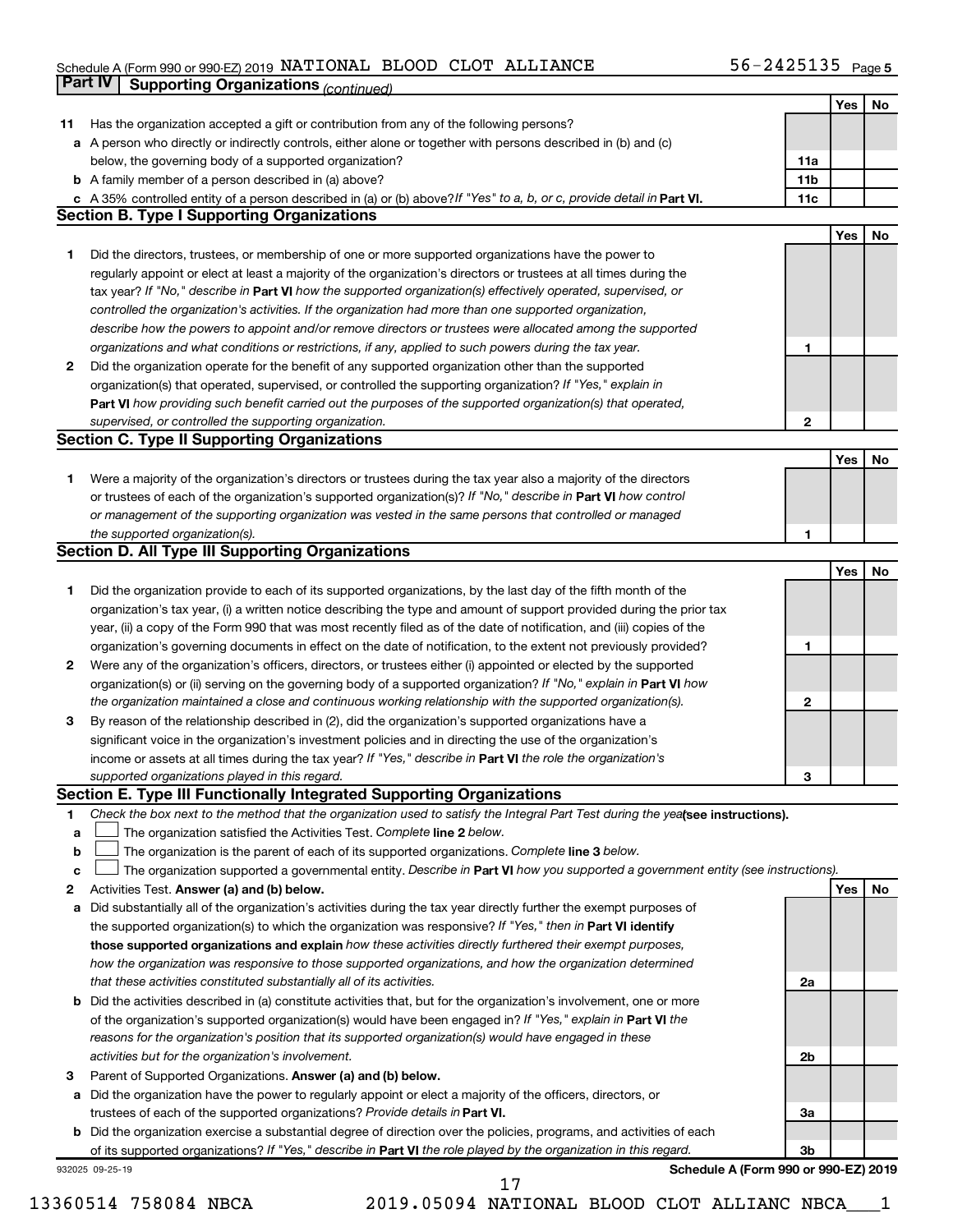## Schedule A (Form 990 or 990-EZ) 2019 NATIONAL BLOOD CLOT ALLIANCE  $56-2425135$  Page **Part V Type III Non-Functionally Integrated 509(a)(3) Supporting Organizations**

1 **Letter See instructions.** All Check here if the organization satisfied the Integral Part Test as a qualifying trust on Nov. 20, 1970 (explain in Part VI). See instructions. All other Type III non-functionally integrated supporting organizations must complete Sections A through E.

|              | Section A - Adjusted Net Income                                              |                | (A) Prior Year | (B) Current Year<br>(optional) |
|--------------|------------------------------------------------------------------------------|----------------|----------------|--------------------------------|
| 1            | Net short-term capital gain                                                  | 1              |                |                                |
| 2            | Recoveries of prior-year distributions                                       | $\mathbf{2}$   |                |                                |
| 3            | Other gross income (see instructions)                                        | 3              |                |                                |
| 4            | Add lines 1 through 3.                                                       | 4              |                |                                |
| 5            | Depreciation and depletion                                                   | 5              |                |                                |
| 6            | Portion of operating expenses paid or incurred for production or             |                |                |                                |
|              | collection of gross income or for management, conservation, or               |                |                |                                |
|              | maintenance of property held for production of income (see instructions)     | 6              |                |                                |
| 7            | Other expenses (see instructions)                                            | $\overline{7}$ |                |                                |
| 8            | Adjusted Net Income (subtract lines 5, 6, and 7 from line 4)                 | 8              |                |                                |
|              | <b>Section B - Minimum Asset Amount</b>                                      |                | (A) Prior Year | (B) Current Year<br>(optional) |
| 1            | Aggregate fair market value of all non-exempt-use assets (see                |                |                |                                |
|              | instructions for short tax year or assets held for part of year):            |                |                |                                |
|              | a Average monthly value of securities                                        | 1a             |                |                                |
|              | <b>b</b> Average monthly cash balances                                       | 1 <sub>b</sub> |                |                                |
|              | c Fair market value of other non-exempt-use assets                           | 1 <sub>c</sub> |                |                                |
|              | <b>d</b> Total (add lines 1a, 1b, and 1c)                                    | 1d             |                |                                |
|              | e Discount claimed for blockage or other                                     |                |                |                                |
|              | factors (explain in detail in <b>Part VI</b> ):                              |                |                |                                |
| 2            | Acquisition indebtedness applicable to non-exempt-use assets                 | $\mathbf{2}$   |                |                                |
| 3            | Subtract line 2 from line 1d.                                                | 3              |                |                                |
| 4            | Cash deemed held for exempt use. Enter 1-1/2% of line 3 (for greater amount, |                |                |                                |
|              | see instructions).                                                           | 4              |                |                                |
| 5            | Net value of non-exempt-use assets (subtract line 4 from line 3)             | 5              |                |                                |
| 6            | Multiply line 5 by .035.                                                     | 6              |                |                                |
| 7            | Recoveries of prior-year distributions                                       | $\overline{7}$ |                |                                |
| 8            | Minimum Asset Amount (add line 7 to line 6)                                  | 8              |                |                                |
|              | <b>Section C - Distributable Amount</b>                                      |                |                | <b>Current Year</b>            |
| 1            | Adjusted net income for prior year (from Section A, line 8, Column A)        | 1              |                |                                |
| $\mathbf{2}$ | Enter 85% of line 1.                                                         | $\overline{2}$ |                |                                |
| 3            | Minimum asset amount for prior year (from Section B, line 8, Column A)       | 3              |                |                                |
| 4            | Enter greater of line 2 or line 3.                                           | 4              |                |                                |
| 5            | Income tax imposed in prior year                                             | 5              |                |                                |
| 6            | Distributable Amount. Subtract line 5 from line 4, unless subject to         |                |                |                                |
|              | emergency temporary reduction (see instructions).                            | 6              |                |                                |
|              |                                                                              |                |                |                                |

**7** Check here if the current year is the organization's first as a non-functionally integrated Type III supporting organization (see † instructions).

**Schedule A (Form 990 or 990-EZ) 2019**

932026 09-25-19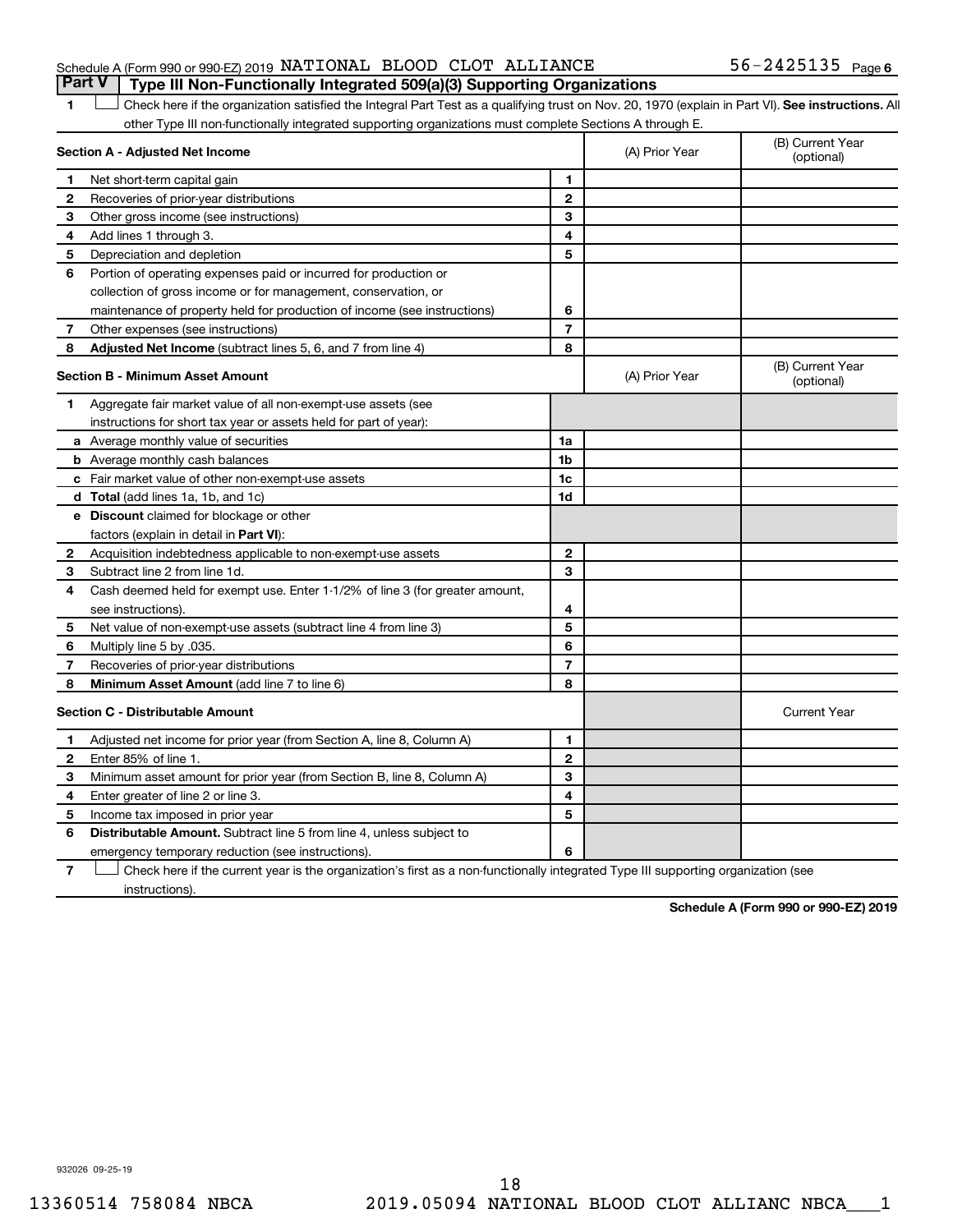## Schedule A (Form 990 or 990-EZ) 2019 NATIONAL BLOOD CLOT ALLIANCE  $56-2425135$  Page

| <b>Part V</b> | Type III Non-Functionally Integrated 509(a)(3) Supporting Organizations (continued)        |                             |                                       |                                                |
|---------------|--------------------------------------------------------------------------------------------|-----------------------------|---------------------------------------|------------------------------------------------|
|               | <b>Section D - Distributions</b>                                                           |                             |                                       | <b>Current Year</b>                            |
| 1             | Amounts paid to supported organizations to accomplish exempt purposes                      |                             |                                       |                                                |
| $\mathbf{2}$  | Amounts paid to perform activity that directly furthers exempt purposes of supported       |                             |                                       |                                                |
|               | organizations, in excess of income from activity                                           |                             |                                       |                                                |
| 3             | Administrative expenses paid to accomplish exempt purposes of supported organizations      |                             |                                       |                                                |
| 4             | Amounts paid to acquire exempt-use assets                                                  |                             |                                       |                                                |
| 5             | Qualified set-aside amounts (prior IRS approval required)                                  |                             |                                       |                                                |
| 6             | Other distributions (describe in <b>Part VI</b> ). See instructions.                       |                             |                                       |                                                |
| 7             | Total annual distributions. Add lines 1 through 6.                                         |                             |                                       |                                                |
| 8             | Distributions to attentive supported organizations to which the organization is responsive |                             |                                       |                                                |
|               | (provide details in Part VI). See instructions.                                            |                             |                                       |                                                |
| 9             | Distributable amount for 2019 from Section C, line 6                                       |                             |                                       |                                                |
| 10            | Line 8 amount divided by line 9 amount                                                     |                             |                                       |                                                |
|               |                                                                                            | (i)                         | (ii)                                  | (iii)                                          |
|               | <b>Section E - Distribution Allocations (see instructions)</b>                             | <b>Excess Distributions</b> | <b>Underdistributions</b><br>Pre-2019 | <b>Distributable</b><br><b>Amount for 2019</b> |
| 1             | Distributable amount for 2019 from Section C, line 6                                       |                             |                                       |                                                |
| $\mathbf{2}$  | Underdistributions, if any, for years prior to 2019 (reason-                               |                             |                                       |                                                |
|               | able cause required-explain in Part VI). See instructions.                                 |                             |                                       |                                                |
| 3             | Excess distributions carryover, if any, to 2019                                            |                             |                                       |                                                |
|               | a From 2014                                                                                |                             |                                       |                                                |
|               | <b>b</b> From 2015                                                                         |                             |                                       |                                                |
|               | c From 2016                                                                                |                             |                                       |                                                |
|               | <b>d</b> From 2017                                                                         |                             |                                       |                                                |
|               | e From 2018                                                                                |                             |                                       |                                                |
|               | f Total of lines 3a through e                                                              |                             |                                       |                                                |
|               | <b>g</b> Applied to underdistributions of prior years                                      |                             |                                       |                                                |
|               | h Applied to 2019 distributable amount                                                     |                             |                                       |                                                |
| Ť.            | Carryover from 2014 not applied (see instructions)                                         |                             |                                       |                                                |
|               | Remainder. Subtract lines 3g, 3h, and 3i from 3f.                                          |                             |                                       |                                                |
| 4             | Distributions for 2019 from Section D,                                                     |                             |                                       |                                                |
|               | line $7:$                                                                                  |                             |                                       |                                                |
|               | a Applied to underdistributions of prior years                                             |                             |                                       |                                                |
|               | <b>b</b> Applied to 2019 distributable amount                                              |                             |                                       |                                                |
| с             | Remainder. Subtract lines 4a and 4b from 4.                                                |                             |                                       |                                                |
| 5             | Remaining underdistributions for years prior to 2019, if                                   |                             |                                       |                                                |
|               | any. Subtract lines 3g and 4a from line 2. For result greater                              |                             |                                       |                                                |
|               | than zero, explain in Part VI. See instructions.                                           |                             |                                       |                                                |
| 6             | Remaining underdistributions for 2019. Subtract lines 3h                                   |                             |                                       |                                                |
|               | and 4b from line 1. For result greater than zero, explain in                               |                             |                                       |                                                |
|               | <b>Part VI.</b> See instructions.                                                          |                             |                                       |                                                |
| $\mathbf{7}$  | Excess distributions carryover to 2020. Add lines 3j                                       |                             |                                       |                                                |
|               | and 4c.                                                                                    |                             |                                       |                                                |
| 8             | Breakdown of line 7:                                                                       |                             |                                       |                                                |
|               | a Excess from 2015                                                                         |                             |                                       |                                                |
|               | <b>b</b> Excess from 2016                                                                  |                             |                                       |                                                |
|               | c Excess from 2017                                                                         |                             |                                       |                                                |
|               | d Excess from 2018                                                                         |                             |                                       |                                                |
|               | e Excess from 2019                                                                         |                             |                                       |                                                |

**Schedule A (Form 990 or 990-EZ) 2019**

932027 09-25-19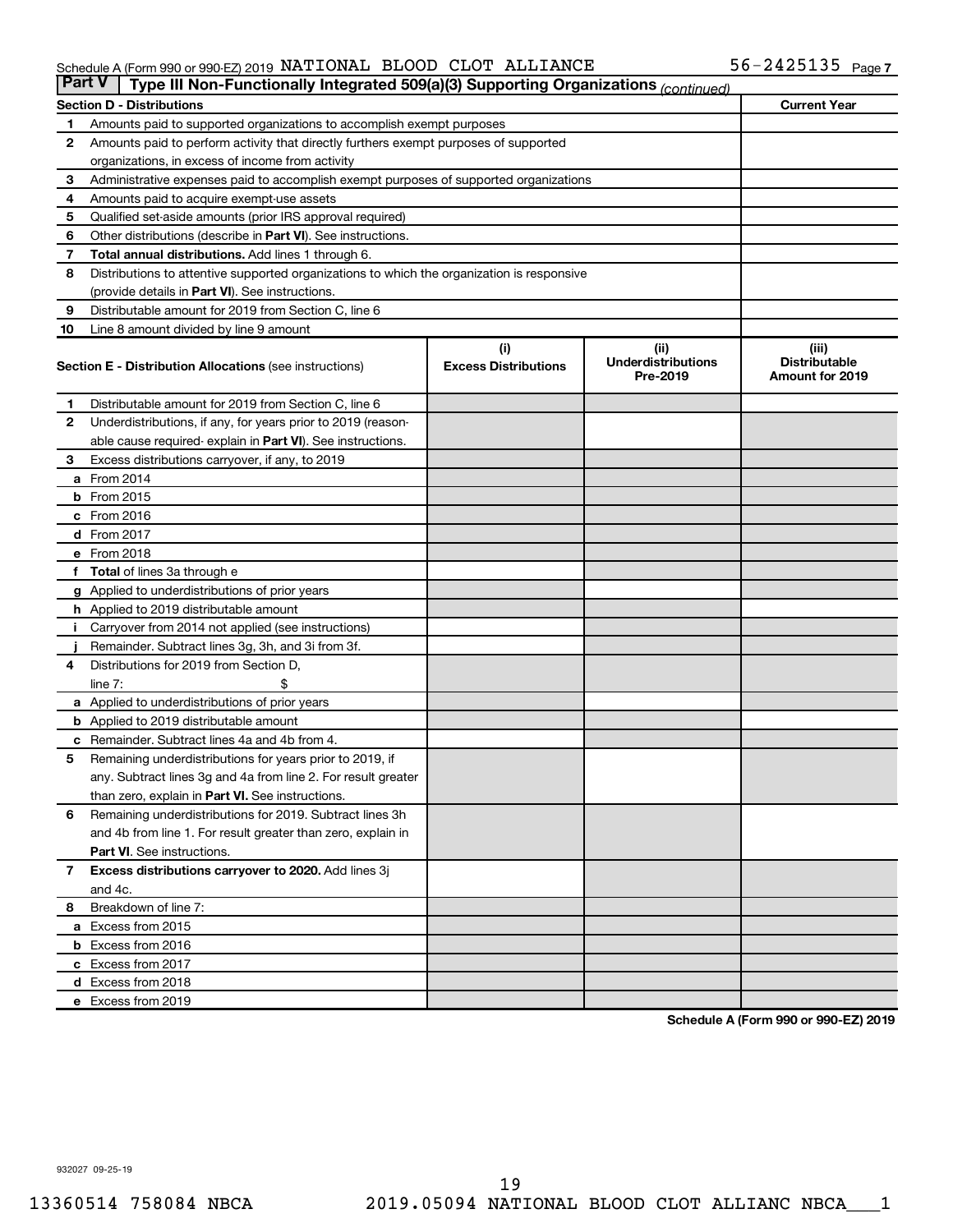| Schedule A (Form 990 or 990-EZ) 2019 NATIONAL BLOOD CLOT ALLIANCE<br><b>Part VI</b>                                                                    |    | $56 - 2425135$ Page 8<br>Supplemental Information. Provide the explanations required by Part II, line 10; Part II, line 17a or 17b; Part III, line 12; |
|--------------------------------------------------------------------------------------------------------------------------------------------------------|----|--------------------------------------------------------------------------------------------------------------------------------------------------------|
|                                                                                                                                                        |    | Part IV, Section A, lines 1, 2, 3b, 3c, 4b, 4c, 5a, 6, 9a, 9b, 9c, 11a, 11b, and 11c; Part IV, Section B, lines 1 and 2; Part IV, Section C,           |
|                                                                                                                                                        |    | line 1; Part IV, Section D, lines 2 and 3; Part IV, Section E, lines 1c, 2a, 2b, 3a, and 3b; Part V, line 1; Part V, Section B, line 1e; Part V,       |
| Section D, lines 5, 6, and 8; and Part V, Section E, lines 2, 5, and 6. Also complete this part for any additional information.<br>(See instructions.) |    |                                                                                                                                                        |
|                                                                                                                                                        |    |                                                                                                                                                        |
|                                                                                                                                                        |    |                                                                                                                                                        |
|                                                                                                                                                        |    |                                                                                                                                                        |
|                                                                                                                                                        |    |                                                                                                                                                        |
|                                                                                                                                                        |    |                                                                                                                                                        |
|                                                                                                                                                        |    |                                                                                                                                                        |
|                                                                                                                                                        |    |                                                                                                                                                        |
|                                                                                                                                                        |    |                                                                                                                                                        |
|                                                                                                                                                        |    |                                                                                                                                                        |
|                                                                                                                                                        |    |                                                                                                                                                        |
|                                                                                                                                                        |    |                                                                                                                                                        |
|                                                                                                                                                        |    |                                                                                                                                                        |
|                                                                                                                                                        |    |                                                                                                                                                        |
|                                                                                                                                                        |    |                                                                                                                                                        |
|                                                                                                                                                        |    |                                                                                                                                                        |
|                                                                                                                                                        |    |                                                                                                                                                        |
|                                                                                                                                                        |    |                                                                                                                                                        |
|                                                                                                                                                        |    |                                                                                                                                                        |
|                                                                                                                                                        |    |                                                                                                                                                        |
|                                                                                                                                                        |    |                                                                                                                                                        |
|                                                                                                                                                        |    |                                                                                                                                                        |
|                                                                                                                                                        |    |                                                                                                                                                        |
|                                                                                                                                                        |    |                                                                                                                                                        |
|                                                                                                                                                        |    |                                                                                                                                                        |
|                                                                                                                                                        |    |                                                                                                                                                        |
|                                                                                                                                                        |    |                                                                                                                                                        |
|                                                                                                                                                        |    |                                                                                                                                                        |
|                                                                                                                                                        |    |                                                                                                                                                        |
|                                                                                                                                                        |    |                                                                                                                                                        |
|                                                                                                                                                        |    |                                                                                                                                                        |
|                                                                                                                                                        |    |                                                                                                                                                        |
|                                                                                                                                                        |    |                                                                                                                                                        |
|                                                                                                                                                        |    |                                                                                                                                                        |
|                                                                                                                                                        |    |                                                                                                                                                        |
|                                                                                                                                                        |    |                                                                                                                                                        |
|                                                                                                                                                        |    |                                                                                                                                                        |
|                                                                                                                                                        |    |                                                                                                                                                        |
|                                                                                                                                                        |    |                                                                                                                                                        |
|                                                                                                                                                        |    |                                                                                                                                                        |
|                                                                                                                                                        |    |                                                                                                                                                        |
|                                                                                                                                                        |    |                                                                                                                                                        |
|                                                                                                                                                        |    |                                                                                                                                                        |
|                                                                                                                                                        |    |                                                                                                                                                        |
|                                                                                                                                                        |    |                                                                                                                                                        |
|                                                                                                                                                        |    |                                                                                                                                                        |
|                                                                                                                                                        |    |                                                                                                                                                        |
|                                                                                                                                                        |    |                                                                                                                                                        |
|                                                                                                                                                        |    |                                                                                                                                                        |
|                                                                                                                                                        |    |                                                                                                                                                        |
|                                                                                                                                                        |    |                                                                                                                                                        |
|                                                                                                                                                        |    |                                                                                                                                                        |
|                                                                                                                                                        |    |                                                                                                                                                        |
|                                                                                                                                                        |    |                                                                                                                                                        |
|                                                                                                                                                        |    |                                                                                                                                                        |
| 932028 09-25-19                                                                                                                                        | 20 | Schedule A (Form 990 or 990-EZ) 2019                                                                                                                   |
|                                                                                                                                                        |    |                                                                                                                                                        |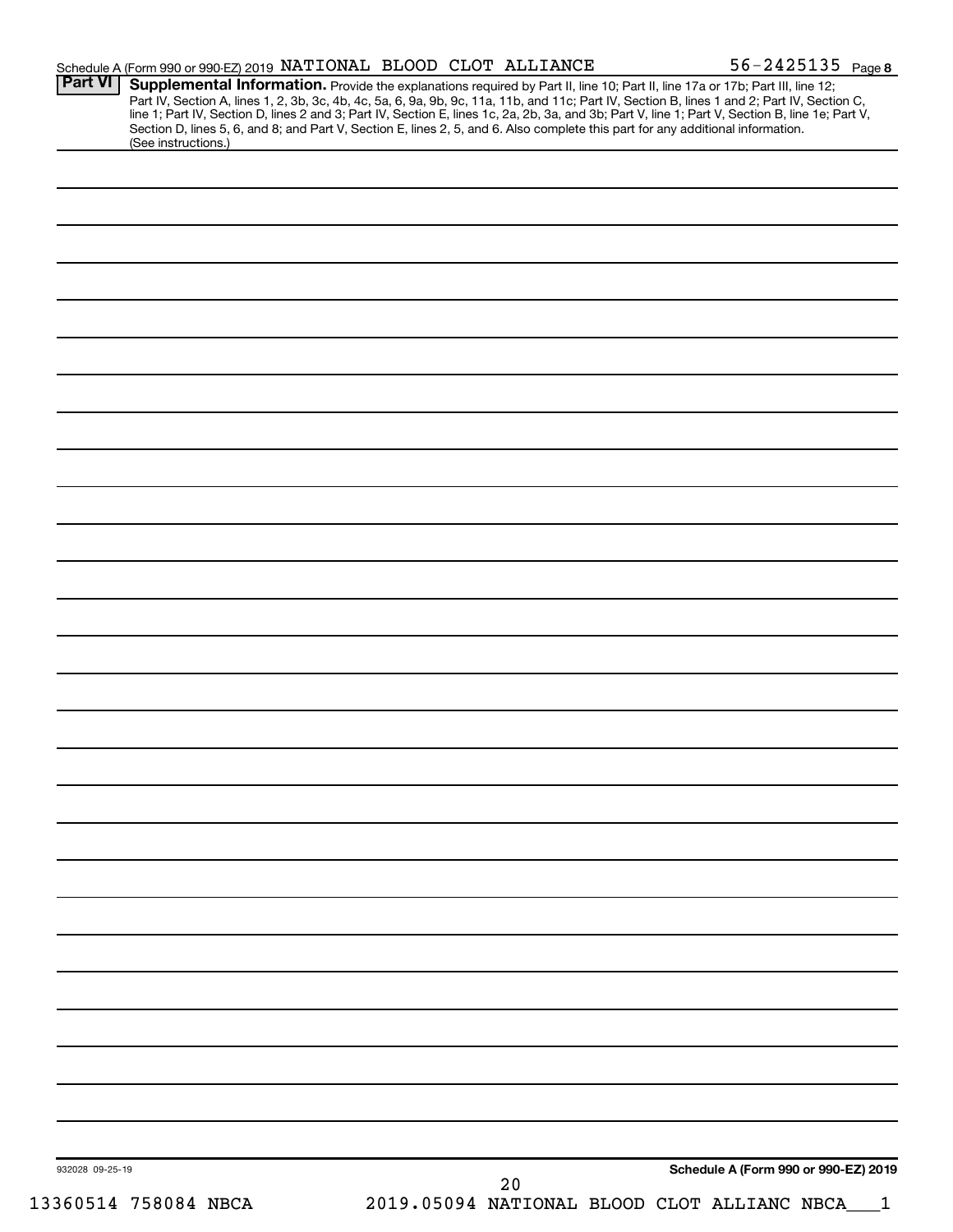## **Schedule B Schedule of Contributors**

**or 990-PF) | Attach to Form 990, Form 990-EZ, or Form 990-PF. | Go to www.irs.gov/Form990 for the latest information.** OMB No. 1545-0047

**2019**

**Employer identification number**

| 56-2425135 |  |
|------------|--|
|------------|--|

| Name of the organization |  |
|--------------------------|--|
|--------------------------|--|

| <b>Organization type</b> (check one): |                                                                           |  |
|---------------------------------------|---------------------------------------------------------------------------|--|
| Filers of:                            | Section:                                                                  |  |
| Form 990 or 990-EZ                    | $\boxed{\textbf{X}}$ 501(c)( 3) (enter number) organization               |  |
|                                       | 4947(a)(1) nonexempt charitable trust not treated as a private foundation |  |
|                                       | 527 political organization                                                |  |
| Form 990-PF                           | 501(c)(3) exempt private foundation                                       |  |
|                                       | 4947(a)(1) nonexempt charitable trust treated as a private foundation     |  |
|                                       | 501(c)(3) taxable private foundation                                      |  |
|                                       |                                                                           |  |

NATIONAL BLOOD CLOT ALLIANCE

Check if your organization is covered by the General Rule or a Special Rule. **Note:**  Only a section 501(c)(7), (8), or (10) organization can check boxes for both the General Rule and a Special Rule. See instructions.

## **General Rule**

 $\mathcal{L}^{\text{eff}}$ 

For an organization filing Form 990, 990-EZ, or 990-PF that received, during the year, contributions totaling \$5,000 or more (in money or property) from any one contributor. Complete Parts I and II. See instructions for determining a contributor's total contributions.

### **Special Rules**

any one contributor, during the year, total contributions of the greater of (1) \$5,000; or (2) 2% of the amount on (i) Form 990, Part VIII, line 1h;  $\boxed{\text{X}}$  For an organization described in section 501(c)(3) filing Form 990 or 990-EZ that met the 33 1/3% support test of the regulations under sections 509(a)(1) and 170(b)(1)(A)(vi), that checked Schedule A (Form 990 or 990-EZ), Part II, line 13, 16a, or 16b, and that received from or (ii) Form 990-EZ, line 1. Complete Parts I and II.

year, total contributions of more than \$1,000 *exclusively* for religious, charitable, scientific, literary, or educational purposes, or for the For an organization described in section 501(c)(7), (8), or (10) filing Form 990 or 990-EZ that received from any one contributor, during the prevention of cruelty to children or animals. Complete Parts I, II, and III.  $\mathcal{L}^{\text{eff}}$ 

purpose. Don't complete any of the parts unless the General Rule applies to this organization because it received nonexclusively year, contributions exclusively for religious, charitable, etc., purposes, but no such contributions totaled more than \$1,000. If this box is checked, enter here the total contributions that were received during the year for an exclusively religious, charitable, etc., For an organization described in section 501(c)(7), (8), or (10) filing Form 990 or 990-EZ that received from any one contributor, during the religious, charitable, etc., contributions totaling \$5,000 or more during the year  $~\ldots\ldots\ldots\ldots\ldots\ldots\ldots\ldots\ldots\blacktriangleright~$ \$  $\mathcal{L}^{\text{eff}}$ 

**Caution:**  An organization that isn't covered by the General Rule and/or the Special Rules doesn't file Schedule B (Form 990, 990-EZ, or 990-PF),  **must** but it answer "No" on Part IV, line 2, of its Form 990; or check the box on line H of its Form 990-EZ or on its Form 990-PF, Part I, line 2, to certify that it doesn't meet the filing requirements of Schedule B (Form 990, 990-EZ, or 990-PF).

**For Paperwork Reduction Act Notice, see the instructions for Form 990, 990-EZ, or 990-PF. Schedule B (Form 990, 990-EZ, or 990-PF) (2019)** LHA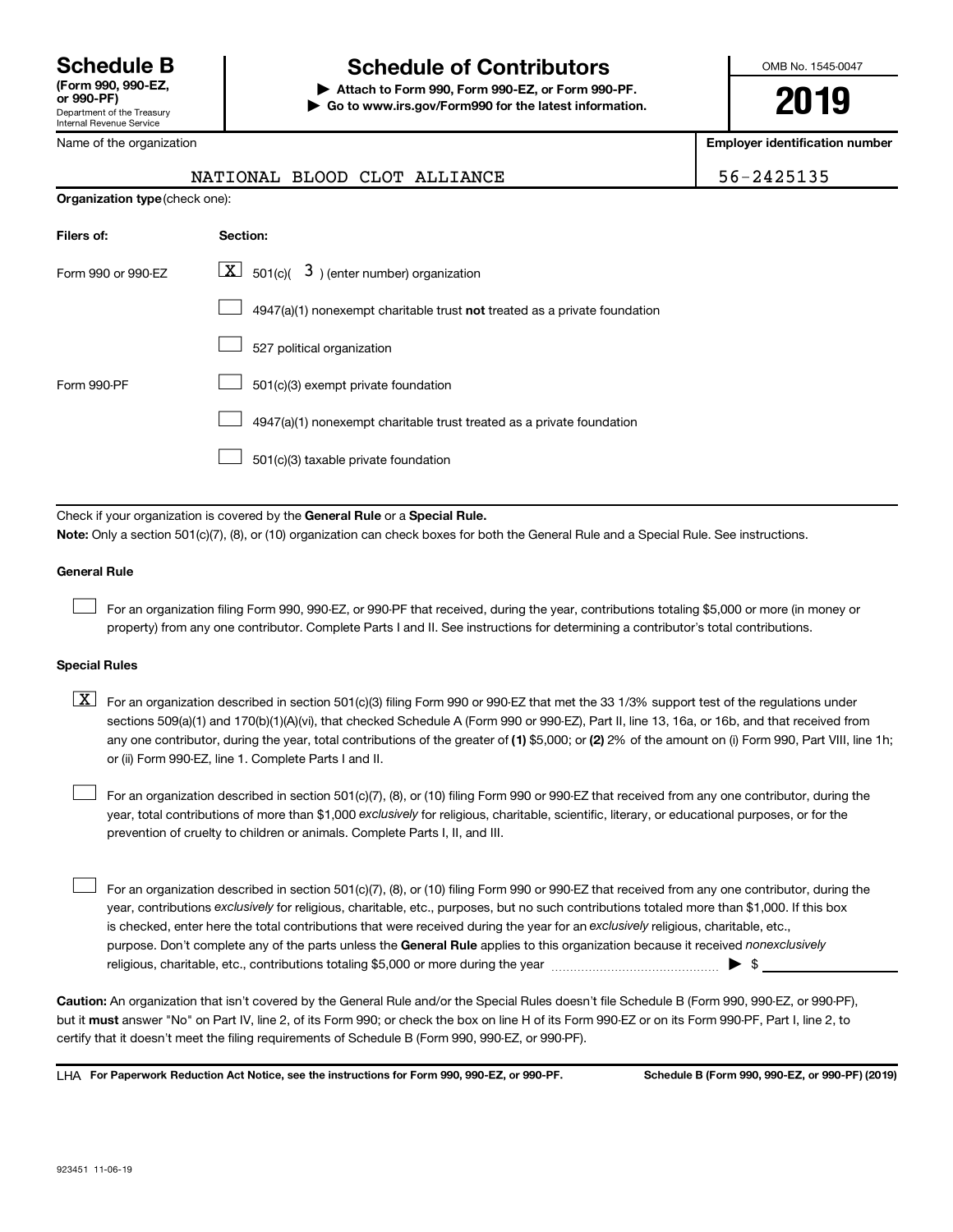Name of organization

**(d)**

 $\boxed{\text{X}}$  $\Box$  $\Box$ 

**Employer identification number**

## NATIONAL BLOOD CLOT ALLIANCE | 56-2425135

**(a) No. (b) Name, address, and ZIP + 4 (c) Total contributions Type of contribution Person Payroll Noncash (a) No. (b) Name, address, and ZIP + 4 (c) Total contributions** Part I Contributors (see instructions). Use duplicate copies of Part I if additional space is needed. \$ (Complete Part II for noncash contributions.)  $\begin{array}{|c|c|c|c|c|}\hline \ \text{1} & \text{Person} & \text{X} \ \hline \end{array}$ 76,206.

| (a)             | (b)                               | (c)                               | (d)                                                                                                         |
|-----------------|-----------------------------------|-----------------------------------|-------------------------------------------------------------------------------------------------------------|
| No.             | Name, address, and ZIP + 4        | <b>Total contributions</b>        | Type of contribution                                                                                        |
| $\overline{a}$  |                                   | 26,189.<br>\$                     | $\boxed{\textbf{X}}$<br>Person<br>Payroll<br>Noncash<br>(Complete Part II for<br>noncash contributions.)    |
| (a)<br>No.      | (b)<br>Name, address, and ZIP + 4 | (c)<br><b>Total contributions</b> | (d)<br>Type of contribution                                                                                 |
| 3               |                                   | 50,000.<br>\$                     | $\boxed{\mathbf{X}}$<br>Person<br>Payroll<br>Noncash<br>(Complete Part II for<br>noncash contributions.)    |
| (a)<br>No.      | (b)<br>Name, address, and ZIP + 4 | (c)<br><b>Total contributions</b> | (d)<br>Type of contribution                                                                                 |
| 4               |                                   | 290,263.<br>\$                    | $\boxed{\mathbf{X}}$<br>Person<br>Payroll<br>Noncash<br>(Complete Part II for<br>noncash contributions.)    |
| (a)<br>No.      | (b)<br>Name, address, and ZIP + 4 | (c)<br><b>Total contributions</b> | (d)<br>Type of contribution                                                                                 |
| 5               |                                   | 25,000.<br>\$                     | $\overline{\mathbf{X}}$<br>Person<br>Payroll<br>Noncash<br>(Complete Part II for<br>noncash contributions.) |
| (a)<br>No.      | (b)<br>Name, address, and ZIP + 4 | (c)<br><b>Total contributions</b> | (d)<br>Type of contribution                                                                                 |
| 6               |                                   | 32,226.<br>\$                     | $\boxed{\textbf{X}}$<br>Person<br>Payroll<br>Noncash<br>(Complete Part II for<br>noncash contributions.)    |
| 923452 11-06-19 | ົາ                                |                                   | Schedule B (Form 990, 990-EZ, or 990-PF) (2019)                                                             |

13360514 758084 NBCA 2019.05094 NATIONAL BLOOD CLOT ALLIANC NBCA\_\_\_1

22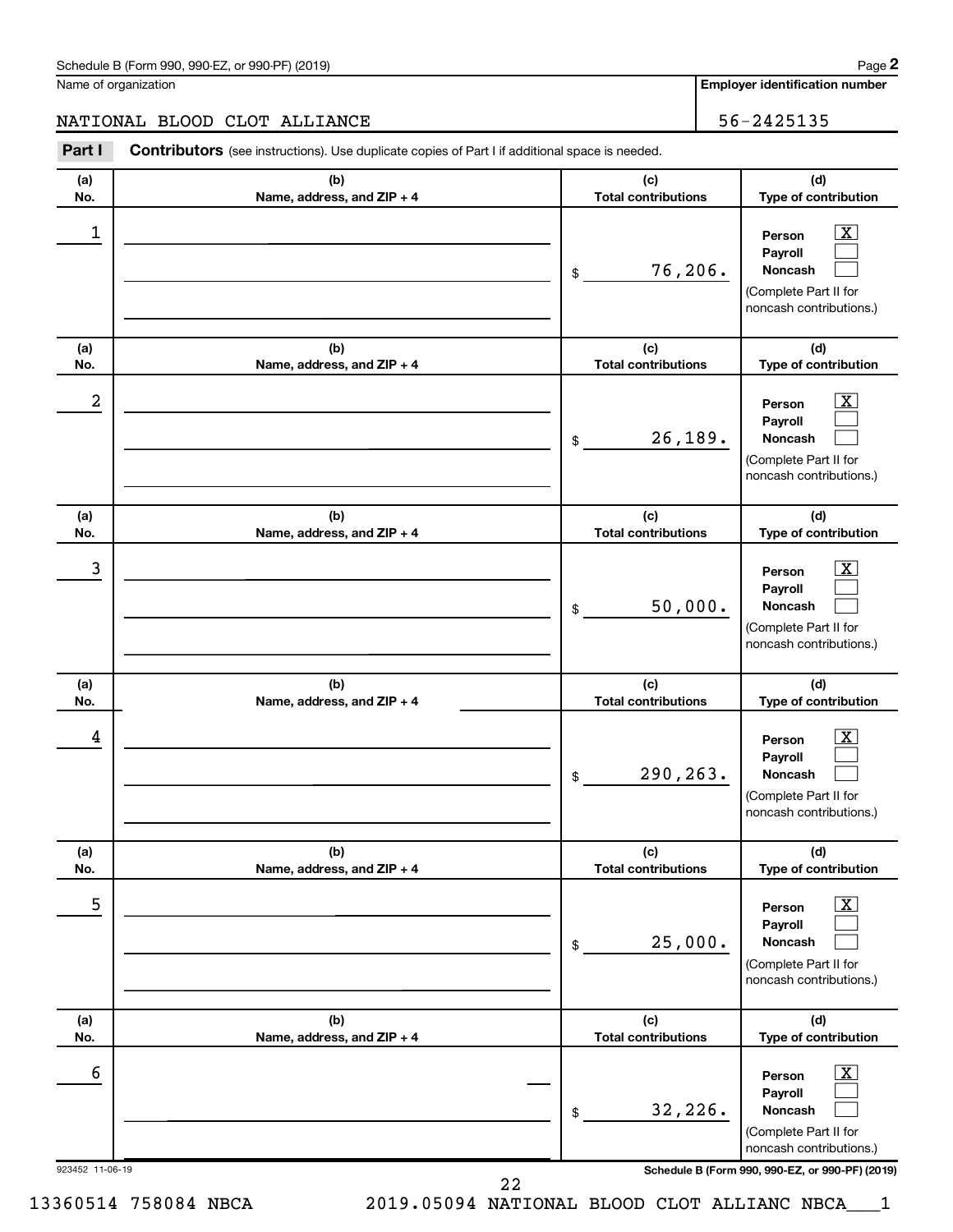Name of organization

**Employer identification number**

|            | NATIONAL BLOOD CLOT ALLIANCE                                                                   |                                   | 56-2425135                                                                                   |
|------------|------------------------------------------------------------------------------------------------|-----------------------------------|----------------------------------------------------------------------------------------------|
| Part I     | Contributors (see instructions). Use duplicate copies of Part I if additional space is needed. |                                   |                                                                                              |
| (a)<br>No. | (b)<br>Name, address, and ZIP + 4                                                              | (c)<br><b>Total contributions</b> | (d)<br>Type of contribution                                                                  |
| 7          |                                                                                                | 30,000.<br>\$                     | x<br>Person<br>Payroll<br><b>Noncash</b><br>(Complete Part II for<br>noncash contributions.) |
| (a)<br>No. | (b)<br>Name, address, and ZIP + 4                                                              | (c)<br><b>Total contributions</b> | (d)<br>Type of contribution                                                                  |
| 8          |                                                                                                | 25,000.<br>\$                     | x<br>Person<br>Payroll<br><b>Noncash</b><br>(Complete Part II for<br>noncash contributions.) |
| (a)<br>No. | (b)<br>Name, address, and ZIP + 4                                                              | (c)<br><b>Total contributions</b> | (d)<br>Type of contribution                                                                  |
| 9          |                                                                                                | 27,673.<br>\$                     | X.<br>Person<br>Payroll<br>Noncash<br>(Complete Part II for<br>noncash contributions.)       |
| (a)<br>No. | (b)<br>Name, address, and ZIP + 4                                                              | (c)<br><b>Total contributions</b> | (d)<br>Type of contribution                                                                  |
| 10         |                                                                                                | 20,000.<br>\$                     | X.<br>Person<br>Payroll<br>Noncash<br>(Complete Part II for<br>noncash contributions.)       |
| (a)<br>No. | (b)<br>Name, address, and ZIP + 4                                                              | (c)<br><b>Total contributions</b> | (d)<br>Type of contribution                                                                  |
|            |                                                                                                | \$                                | Person<br>Payroll<br><b>Noncash</b><br>(Complete Part II for<br>noncash contributions.)      |
| (a)<br>No. | (b)<br>Name, address, and ZIP + 4                                                              | (c)<br><b>Total contributions</b> | (d)<br>Type of contribution                                                                  |
|            |                                                                                                | \$                                | Person<br>Payroll<br>Noncash<br>(Complete Part II for<br>noncash contributions.)             |

923452 11-06-19 **Schedule B (Form 990, 990-EZ, or 990-PF) (2019)**

23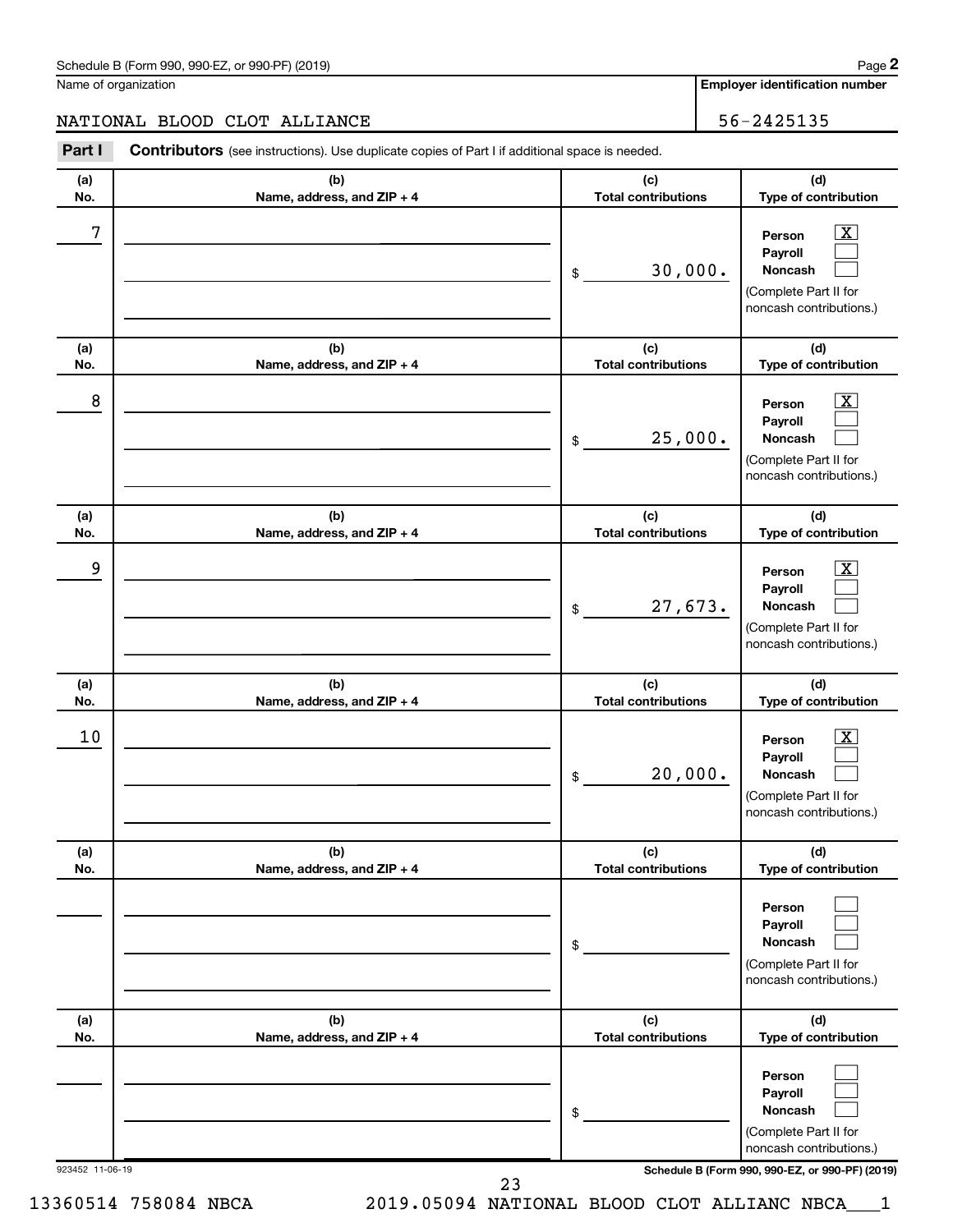Name of organization

**Employer identification number**

## NATIONAL BLOOD CLOT ALLIANCE 36-2425135

Part II Noncash Property (see instructions). Use duplicate copies of Part II if additional space is needed.

| (a)<br>No.                   | (b)                                          | (c)                                             | (d)                  |
|------------------------------|----------------------------------------------|-------------------------------------------------|----------------------|
| from<br>Part I               | Description of noncash property given        | FMV (or estimate)<br>(See instructions.)        | Date received        |
|                              |                                              |                                                 |                      |
|                              |                                              | $\frac{1}{2}$                                   |                      |
| (a)<br>No.<br>from<br>Part I | (b)<br>Description of noncash property given | (c)<br>FMV (or estimate)<br>(See instructions.) | (d)<br>Date received |
|                              |                                              |                                                 |                      |
|                              |                                              | $\frac{1}{2}$                                   |                      |
| (a)<br>No.<br>from<br>Part I | (b)<br>Description of noncash property given | (c)<br>FMV (or estimate)<br>(See instructions.) | (d)<br>Date received |
|                              |                                              |                                                 |                      |
|                              |                                              | $\frac{1}{2}$                                   |                      |
| (a)<br>No.<br>from<br>Part I | (b)<br>Description of noncash property given | (c)<br>FMV (or estimate)<br>(See instructions.) | (d)<br>Date received |
|                              |                                              |                                                 |                      |
|                              |                                              | $\circ$                                         |                      |
| (a)<br>No.<br>from<br>Part I | (b)<br>Description of noncash property given | (c)<br>FMV (or estimate)<br>(See instructions.) | (d)<br>Date received |
|                              |                                              |                                                 |                      |
|                              |                                              | \$                                              |                      |
| (a)<br>No.<br>from<br>Part I | (b)<br>Description of noncash property given | (c)<br>FMV (or estimate)<br>(See instructions.) | (d)<br>Date received |
|                              |                                              |                                                 |                      |
|                              |                                              | \$                                              |                      |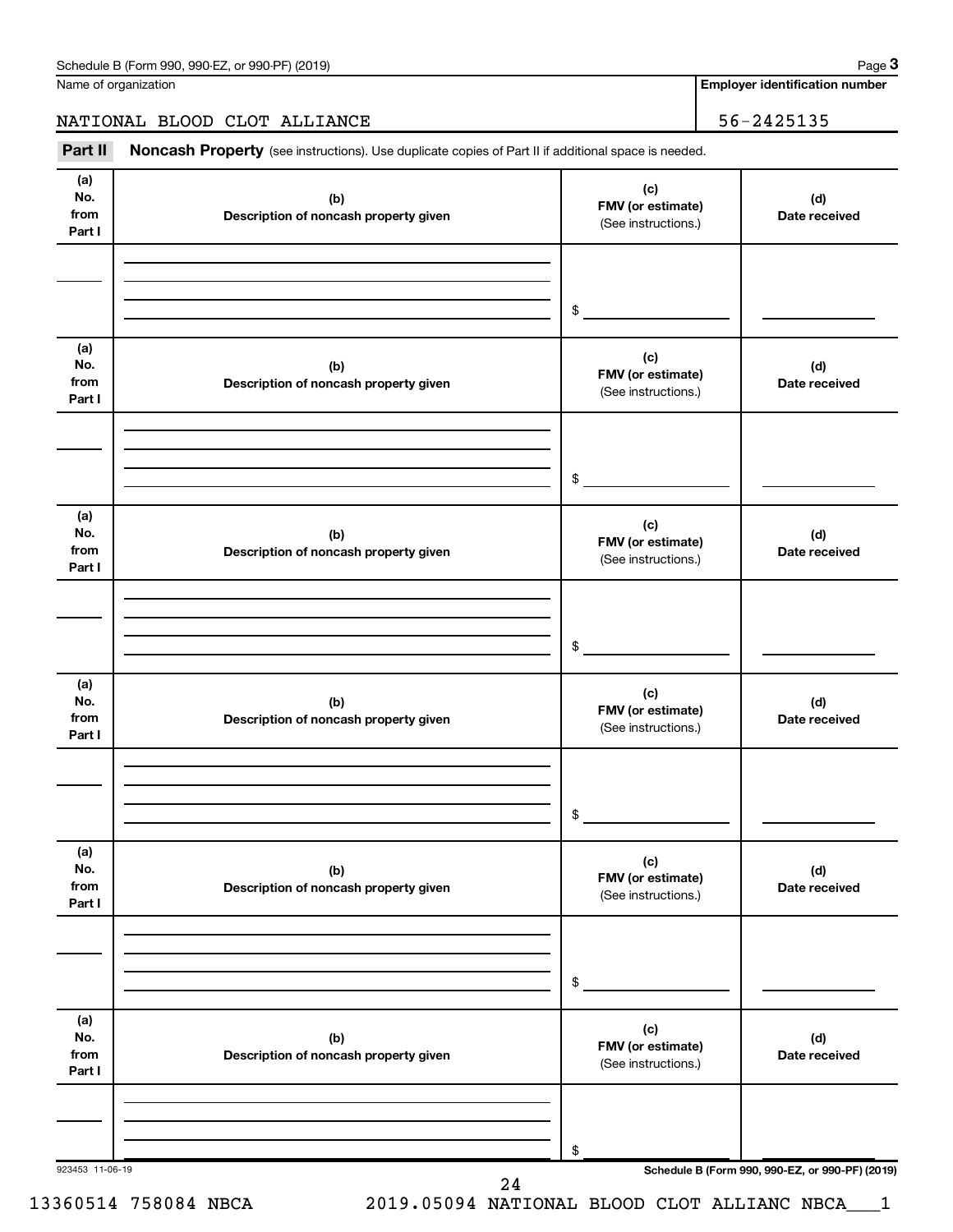|                           | Name of organization                                                                                                                                                                                                                                                                                                                                                                                                                                                                                        |                      | <b>Employer identification number</b>           |
|---------------------------|-------------------------------------------------------------------------------------------------------------------------------------------------------------------------------------------------------------------------------------------------------------------------------------------------------------------------------------------------------------------------------------------------------------------------------------------------------------------------------------------------------------|----------------------|-------------------------------------------------|
|                           | NATIONAL BLOOD CLOT ALLIANCE                                                                                                                                                                                                                                                                                                                                                                                                                                                                                |                      | 56-2425135                                      |
| Part III                  | Exclusively religious, charitable, etc., contributions to organizations described in section 501(c)(7), (8), or (10) that total more than \$1,000 for the year<br>from any one contributor. Complete columns (a) through (e) and the following line entry. For organizations<br>completing Part III, enter the total of exclusively religious, charitable, etc., contributions of \$1,000 or less for the year. (Enter this info. once.)<br>Use duplicate copies of Part III if additional space is needed. |                      |                                                 |
| (a) No.                   |                                                                                                                                                                                                                                                                                                                                                                                                                                                                                                             |                      |                                                 |
| from<br>Part I            | (b) Purpose of gift                                                                                                                                                                                                                                                                                                                                                                                                                                                                                         | (c) Use of gift      | (d) Description of how gift is held             |
|                           |                                                                                                                                                                                                                                                                                                                                                                                                                                                                                                             | (e) Transfer of gift |                                                 |
|                           | Transferee's name, address, and ZIP + 4                                                                                                                                                                                                                                                                                                                                                                                                                                                                     |                      | Relationship of transferor to transferee        |
| (a) No.<br>from           | (b) Purpose of gift                                                                                                                                                                                                                                                                                                                                                                                                                                                                                         | (c) Use of gift      | (d) Description of how gift is held             |
| Part I                    |                                                                                                                                                                                                                                                                                                                                                                                                                                                                                                             |                      |                                                 |
|                           |                                                                                                                                                                                                                                                                                                                                                                                                                                                                                                             | (e) Transfer of gift |                                                 |
|                           | Transferee's name, address, and $ZIP + 4$                                                                                                                                                                                                                                                                                                                                                                                                                                                                   |                      | Relationship of transferor to transferee        |
| (a) No.                   |                                                                                                                                                                                                                                                                                                                                                                                                                                                                                                             |                      |                                                 |
| from<br>Part I            | (b) Purpose of gift                                                                                                                                                                                                                                                                                                                                                                                                                                                                                         | (c) Use of gift      | (d) Description of how gift is held             |
|                           |                                                                                                                                                                                                                                                                                                                                                                                                                                                                                                             | (e) Transfer of gift |                                                 |
|                           | Transferee's name, address, and $ZIP + 4$                                                                                                                                                                                                                                                                                                                                                                                                                                                                   |                      | Relationship of transferor to transferee        |
| (a) No.<br>from<br>Part I | (b) Purpose of gift                                                                                                                                                                                                                                                                                                                                                                                                                                                                                         | (c) Use of gift      | (d) Description of how gift is held             |
|                           |                                                                                                                                                                                                                                                                                                                                                                                                                                                                                                             |                      |                                                 |
|                           |                                                                                                                                                                                                                                                                                                                                                                                                                                                                                                             | (e) Transfer of gift |                                                 |
|                           | Transferee's name, address, and $ZIP + 4$                                                                                                                                                                                                                                                                                                                                                                                                                                                                   |                      | Relationship of transferor to transferee        |
|                           |                                                                                                                                                                                                                                                                                                                                                                                                                                                                                                             |                      |                                                 |
| 923454 11-06-19           |                                                                                                                                                                                                                                                                                                                                                                                                                                                                                                             | 25                   | Schedule B (Form 990, 990-EZ, or 990-PF) (2019) |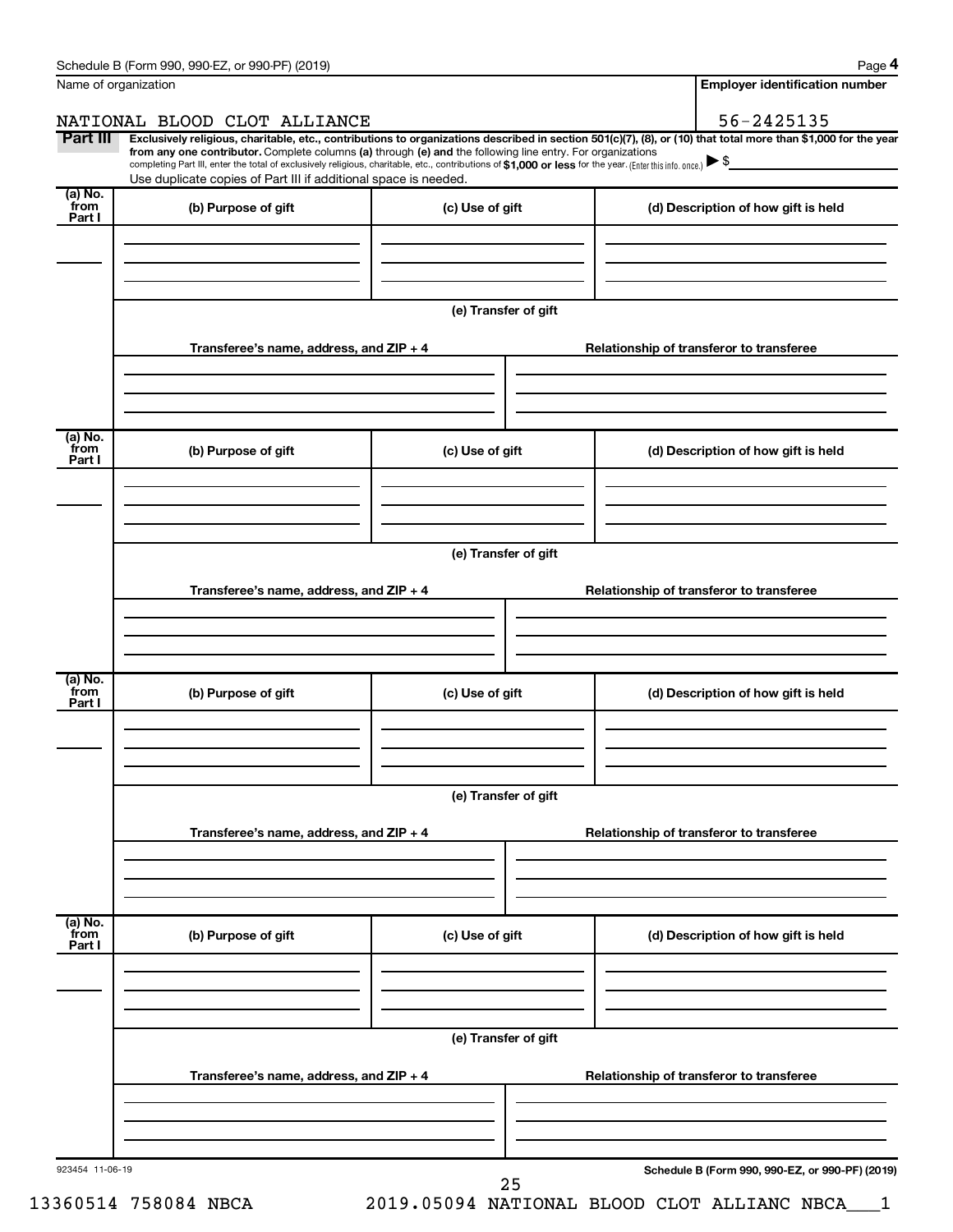| (Form 990) |  |
|------------|--|
|------------|--|

# **SCHEDULE D Supplemental Financial Statements**<br> **Form 990 2019**<br> **Part IV** line 6.7.8.9.10, 11a, 11b, 11d, 11d, 11d, 11d, 11d, 12a, 0r, 12b

**(Form 990) | Complete if the organization answered "Yes" on Form 990, Part IV, line 6, 7, 8, 9, 10, 11a, 11b, 11c, 11d, 11e, 11f, 12a, or 12b.**

**| Attach to Form 990. |Go to www.irs.gov/Form990 for instructions and the latest information.**



Department of the Treasury Internal Revenue Service **Name of the organization Employer identification number**

## NATIONAL BLOOD CLOT ALLIANCE 56-2425135

| 1       |                                                                                                                                                                                                                               | organization answered "Yes" on Form 990, Part IV, line 6.<br>(a) Donor advised funds | (b) Funds and other accounts                       |
|---------|-------------------------------------------------------------------------------------------------------------------------------------------------------------------------------------------------------------------------------|--------------------------------------------------------------------------------------|----------------------------------------------------|
|         |                                                                                                                                                                                                                               |                                                                                      |                                                    |
| 2       | Aggregate value of contributions to (during year)                                                                                                                                                                             |                                                                                      |                                                    |
| 3       | Aggregate value of grants from (during year)                                                                                                                                                                                  |                                                                                      |                                                    |
| 4       |                                                                                                                                                                                                                               |                                                                                      |                                                    |
| 5       | Did the organization inform all donors and donor advisors in writing that the assets held in donor advised funds                                                                                                              |                                                                                      |                                                    |
|         |                                                                                                                                                                                                                               |                                                                                      | Yes                                                |
| 6       | Did the organization inform all grantees, donors, and donor advisors in writing that grant funds can be used only                                                                                                             |                                                                                      |                                                    |
|         | for charitable purposes and not for the benefit of the donor or donor advisor, or for any other purpose conferring                                                                                                            |                                                                                      |                                                    |
|         |                                                                                                                                                                                                                               |                                                                                      | Yes                                                |
| Part II | Conservation Easements. Complete if the organization answered "Yes" on Form 990, Part IV, line 7.                                                                                                                             |                                                                                      |                                                    |
| 1.      | Purpose(s) of conservation easements held by the organization (check all that apply).                                                                                                                                         |                                                                                      |                                                    |
|         | Preservation of land for public use (for example, recreation or education)                                                                                                                                                    |                                                                                      | Preservation of a historically important land area |
|         | Protection of natural habitat                                                                                                                                                                                                 |                                                                                      | Preservation of a certified historic structure     |
|         | Preservation of open space                                                                                                                                                                                                    |                                                                                      |                                                    |
| 2       | Complete lines 2a through 2d if the organization held a qualified conservation contribution in the form of a conservation easement on the last                                                                                |                                                                                      |                                                    |
|         | day of the tax year.                                                                                                                                                                                                          |                                                                                      | Held at the End of the Tax Year                    |
| а       |                                                                                                                                                                                                                               |                                                                                      | 2a                                                 |
|         |                                                                                                                                                                                                                               |                                                                                      | 2 <sub>b</sub>                                     |
|         |                                                                                                                                                                                                                               |                                                                                      | 2c                                                 |
| d       | Number of conservation easements included in (c) acquired after 7/25/06, and not on a historic structure                                                                                                                      |                                                                                      |                                                    |
|         | listed in the National Register [111] Marshall Register [11] Marshall Register [11] Marshall Register [11] Marshall Register [11] Marshall Register [11] Marshall Register [11] Marshall Register [11] Marshall Register [11] |                                                                                      | 2d                                                 |
| 3       | Number of conservation easements modified, transferred, released, extinguished, or terminated by the organization during the tax                                                                                              |                                                                                      |                                                    |
|         | $year \blacktriangleright$                                                                                                                                                                                                    |                                                                                      |                                                    |
| 4       | Number of states where property subject to conservation easement is located >                                                                                                                                                 |                                                                                      |                                                    |
| 5       | Does the organization have a written policy regarding the periodic monitoring, inspection, handling of                                                                                                                        |                                                                                      |                                                    |
|         |                                                                                                                                                                                                                               |                                                                                      | Yes                                                |
| 6       | Staff and volunteer hours devoted to monitoring, inspecting, handling of violations, and enforcing conservation easements during the year                                                                                     |                                                                                      |                                                    |
|         |                                                                                                                                                                                                                               |                                                                                      |                                                    |
| 7       | Amount of expenses incurred in monitoring, inspecting, handling of violations, and enforcing conservation easements during the year                                                                                           |                                                                                      |                                                    |
|         | $\blacktriangleright$ s                                                                                                                                                                                                       |                                                                                      |                                                    |
| 8       | Does each conservation easement reported on line 2(d) above satisfy the requirements of section 170(h)(4)(B)(i)                                                                                                               |                                                                                      |                                                    |
|         |                                                                                                                                                                                                                               |                                                                                      | Yes                                                |
|         |                                                                                                                                                                                                                               |                                                                                      |                                                    |
|         |                                                                                                                                                                                                                               |                                                                                      |                                                    |
| 9       | In Part XIII, describe how the organization reports conservation easements in its revenue and expense statement and                                                                                                           |                                                                                      |                                                    |
|         | balance sheet, and include, if applicable, the text of the footnote to the organization's financial statements that describes the                                                                                             |                                                                                      |                                                    |
|         | organization's accounting for conservation easements.                                                                                                                                                                         |                                                                                      |                                                    |
|         | Organizations Maintaining Collections of Art, Historical Treasures, or Other Similar Assets.<br>Part III                                                                                                                      |                                                                                      |                                                    |
|         | Complete if the organization answered "Yes" on Form 990, Part IV, line 8.                                                                                                                                                     |                                                                                      |                                                    |
|         | 1a If the organization elected, as permitted under FASB ASC 958, not to report in its revenue statement and balance sheet works                                                                                               |                                                                                      |                                                    |
|         | of art, historical treasures, or other similar assets held for public exhibition, education, or research in furtherance of public                                                                                             |                                                                                      |                                                    |
|         | service, provide in Part XIII the text of the footnote to its financial statements that describes these items.                                                                                                                |                                                                                      |                                                    |
|         | b If the organization elected, as permitted under FASB ASC 958, to report in its revenue statement and balance sheet works of                                                                                                 |                                                                                      |                                                    |
|         | art, historical treasures, or other similar assets held for public exhibition, education, or research in furtherance of public service,                                                                                       |                                                                                      |                                                    |
|         | provide the following amounts relating to these items:                                                                                                                                                                        |                                                                                      |                                                    |
|         |                                                                                                                                                                                                                               |                                                                                      |                                                    |
|         | (ii) Assets included in Form 990, Part X                                                                                                                                                                                      |                                                                                      | $\mathsf{\$}$                                      |
|         | If the organization received or held works of art, historical treasures, or other similar assets for financial gain, provide                                                                                                  |                                                                                      |                                                    |
| 2       | the following amounts required to be reported under FASB ASC 958 relating to these items:                                                                                                                                     |                                                                                      |                                                    |
| а       |                                                                                                                                                                                                                               |                                                                                      | -\$                                                |
|         |                                                                                                                                                                                                                               |                                                                                      | - \$                                               |
|         | LHA For Paperwork Reduction Act Notice, see the Instructions for Form 990.                                                                                                                                                    |                                                                                      | Schedule D (Form 990) 2019                         |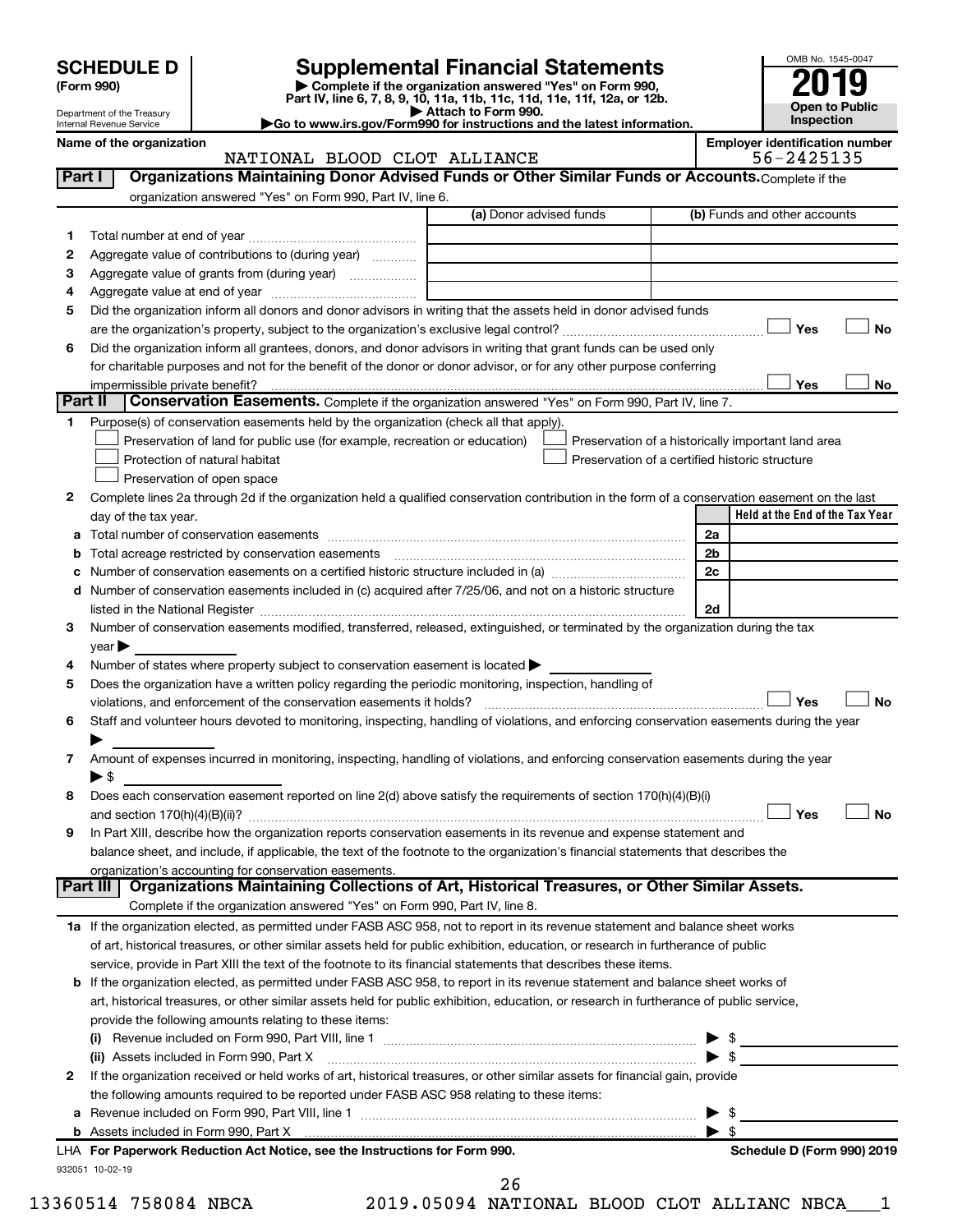|               | Schedule D (Form 990) 2019                                                                                                                                                                                                          | NATIONAL BLOOD CLOT ALLIANCE |   |                |                                                                                                               |  |                 | $56 - 2425135$ Page 2 |                |     |                  |
|---------------|-------------------------------------------------------------------------------------------------------------------------------------------------------------------------------------------------------------------------------------|------------------------------|---|----------------|---------------------------------------------------------------------------------------------------------------|--|-----------------|-----------------------|----------------|-----|------------------|
|               | Part III  <br>Organizations Maintaining Collections of Art, Historical Treasures, or Other Similar Assets (continued)                                                                                                               |                              |   |                |                                                                                                               |  |                 |                       |                |     |                  |
| 3             | Using the organization's acquisition, accession, and other records, check any of the following that make significant use of its                                                                                                     |                              |   |                |                                                                                                               |  |                 |                       |                |     |                  |
|               | collection items (check all that apply):                                                                                                                                                                                            |                              |   |                |                                                                                                               |  |                 |                       |                |     |                  |
| a             | Public exhibition                                                                                                                                                                                                                   |                              |   |                | Loan or exchange program                                                                                      |  |                 |                       |                |     |                  |
| b             | Scholarly research                                                                                                                                                                                                                  |                              |   |                | Other and the contract of the contract of the contract of the contract of the contract of the contract of the |  |                 |                       |                |     |                  |
| с             | Preservation for future generations                                                                                                                                                                                                 |                              |   |                |                                                                                                               |  |                 |                       |                |     |                  |
| 4             | Provide a description of the organization's collections and explain how they further the organization's exempt purpose in Part XIII.                                                                                                |                              |   |                |                                                                                                               |  |                 |                       |                |     |                  |
| 5             | During the year, did the organization solicit or receive donations of art, historical treasures, or other similar assets                                                                                                            |                              |   |                |                                                                                                               |  |                 |                       |                |     |                  |
|               |                                                                                                                                                                                                                                     |                              |   |                |                                                                                                               |  |                 |                       | Yes            |     | No               |
|               | Part IV<br><b>Escrow and Custodial Arrangements.</b> Complete if the organization answered "Yes" on Form 990, Part IV, line 9, or                                                                                                   |                              |   |                |                                                                                                               |  |                 |                       |                |     |                  |
|               | reported an amount on Form 990, Part X, line 21.                                                                                                                                                                                    |                              |   |                |                                                                                                               |  |                 |                       |                |     |                  |
|               | 1a Is the organization an agent, trustee, custodian or other intermediary for contributions or other assets not included                                                                                                            |                              |   |                |                                                                                                               |  |                 |                       |                |     |                  |
|               |                                                                                                                                                                                                                                     |                              |   |                |                                                                                                               |  |                 |                       | Yes            |     | No               |
|               | b If "Yes," explain the arrangement in Part XIII and complete the following table:                                                                                                                                                  |                              |   |                |                                                                                                               |  |                 |                       |                |     |                  |
|               |                                                                                                                                                                                                                                     |                              |   |                |                                                                                                               |  |                 |                       | Amount         |     |                  |
|               | c Beginning balance <b>communications</b> and a construction of the construction of the construction of the construction of the construction of the construction of the construction of the construction of the construction of the |                              |   |                |                                                                                                               |  | 1c<br>1d        |                       |                |     |                  |
|               | e Distributions during the year manufactured and continuum and continuum and continuum and continuum and continuum and continuum and continuum and continuum and continuum and continuum and continuum and continuum and conti      |                              |   |                |                                                                                                               |  | 1е              |                       |                |     |                  |
|               |                                                                                                                                                                                                                                     |                              |   |                |                                                                                                               |  | 1f              |                       |                |     |                  |
|               | 2a Did the organization include an amount on Form 990, Part X, line 21, for escrow or custodial account liability?                                                                                                                  |                              |   |                |                                                                                                               |  |                 |                       | Yes            |     | No               |
|               |                                                                                                                                                                                                                                     |                              |   |                |                                                                                                               |  |                 |                       |                |     |                  |
| <b>Part V</b> | Endowment Funds. Complete if the organization answered "Yes" on Form 990, Part IV, line 10.                                                                                                                                         |                              |   |                |                                                                                                               |  |                 |                       |                |     |                  |
|               |                                                                                                                                                                                                                                     | (a) Current year             |   | (b) Prior year | (c) Two years back $\vert$ (d) Three years back $\vert$ (e) Four years back                                   |  |                 |                       |                |     |                  |
|               | 1a Beginning of year balance                                                                                                                                                                                                        |                              |   |                |                                                                                                               |  |                 |                       |                |     |                  |
| b             |                                                                                                                                                                                                                                     |                              |   |                |                                                                                                               |  |                 |                       |                |     |                  |
|               | Net investment earnings, gains, and losses                                                                                                                                                                                          |                              |   |                |                                                                                                               |  |                 |                       |                |     |                  |
|               | d Grants or scholarships                                                                                                                                                                                                            |                              |   |                |                                                                                                               |  |                 |                       |                |     |                  |
|               | e Other expenditures for facilities                                                                                                                                                                                                 |                              |   |                |                                                                                                               |  |                 |                       |                |     |                  |
|               | and programs                                                                                                                                                                                                                        |                              |   |                |                                                                                                               |  |                 |                       |                |     |                  |
|               |                                                                                                                                                                                                                                     |                              |   |                |                                                                                                               |  |                 |                       |                |     |                  |
| g             |                                                                                                                                                                                                                                     |                              |   |                |                                                                                                               |  |                 |                       |                |     |                  |
| 2             | Provide the estimated percentage of the current year end balance (line 1g, column (a)) held as:                                                                                                                                     |                              |   |                |                                                                                                               |  |                 |                       |                |     |                  |
| а             | Board designated or quasi-endowment >                                                                                                                                                                                               |                              | % |                |                                                                                                               |  |                 |                       |                |     |                  |
| b             | Permanent endowment                                                                                                                                                                                                                 | %                            |   |                |                                                                                                               |  |                 |                       |                |     |                  |
|               | $c$ Term endowment $\blacktriangleright$                                                                                                                                                                                            | %                            |   |                |                                                                                                               |  |                 |                       |                |     |                  |
|               | The percentages on lines 2a, 2b, and 2c should equal 100%.                                                                                                                                                                          |                              |   |                |                                                                                                               |  |                 |                       |                |     |                  |
|               | 3a Are there endowment funds not in the possession of the organization that are held and administered for the organization                                                                                                          |                              |   |                |                                                                                                               |  |                 |                       |                |     |                  |
|               | by:                                                                                                                                                                                                                                 |                              |   |                |                                                                                                               |  |                 |                       |                | Yes | No               |
|               | (i)                                                                                                                                                                                                                                 |                              |   |                |                                                                                                               |  |                 |                       | 3a(i)          |     |                  |
|               | (ii) Related organizations [11] Related organizations [11] Maximum material contract to the contract of the contract of the contract of the contract of the contract of the contract of the contract of the contract of the co      |                              |   |                |                                                                                                               |  |                 |                       | 3a(ii)         |     |                  |
| 4             |                                                                                                                                                                                                                                     |                              |   |                |                                                                                                               |  |                 |                       | 3b             |     |                  |
|               | Describe in Part XIII the intended uses of the organization's endowment funds.<br><b>Part VI</b><br><b>Land, Buildings, and Equipment.</b>                                                                                          |                              |   |                |                                                                                                               |  |                 |                       |                |     |                  |
|               | Complete if the organization answered "Yes" on Form 990, Part IV, line 11a. See Form 990, Part X, line 10.                                                                                                                          |                              |   |                |                                                                                                               |  |                 |                       |                |     |                  |
|               | Description of property                                                                                                                                                                                                             | (a) Cost or other            |   |                | (b) Cost or other                                                                                             |  | (c) Accumulated |                       | (d) Book value |     |                  |
|               |                                                                                                                                                                                                                                     | basis (investment)           |   |                | basis (other)                                                                                                 |  | depreciation    |                       |                |     |                  |
|               |                                                                                                                                                                                                                                     |                              |   |                |                                                                                                               |  |                 |                       |                |     |                  |
| b             |                                                                                                                                                                                                                                     |                              |   |                |                                                                                                               |  |                 |                       |                |     |                  |
| С             |                                                                                                                                                                                                                                     |                              |   |                |                                                                                                               |  |                 |                       |                |     |                  |
|               |                                                                                                                                                                                                                                     |                              |   |                | 11,676.                                                                                                       |  | 11,676.         |                       |                |     | 0.               |
|               |                                                                                                                                                                                                                                     |                              |   |                | 2,109.                                                                                                        |  | 2,109.          |                       |                |     | $\overline{0}$ . |
|               | Total. Add lines 1a through 1e. (Column (d) must equal Form 990, Part X, column (B), line 10c.)                                                                                                                                     |                              |   |                |                                                                                                               |  |                 |                       |                |     | $\overline{0}$ . |
|               |                                                                                                                                                                                                                                     |                              |   |                |                                                                                                               |  |                 |                       |                |     |                  |

**Schedule D (Form 990) 2019**

932052 10-02-19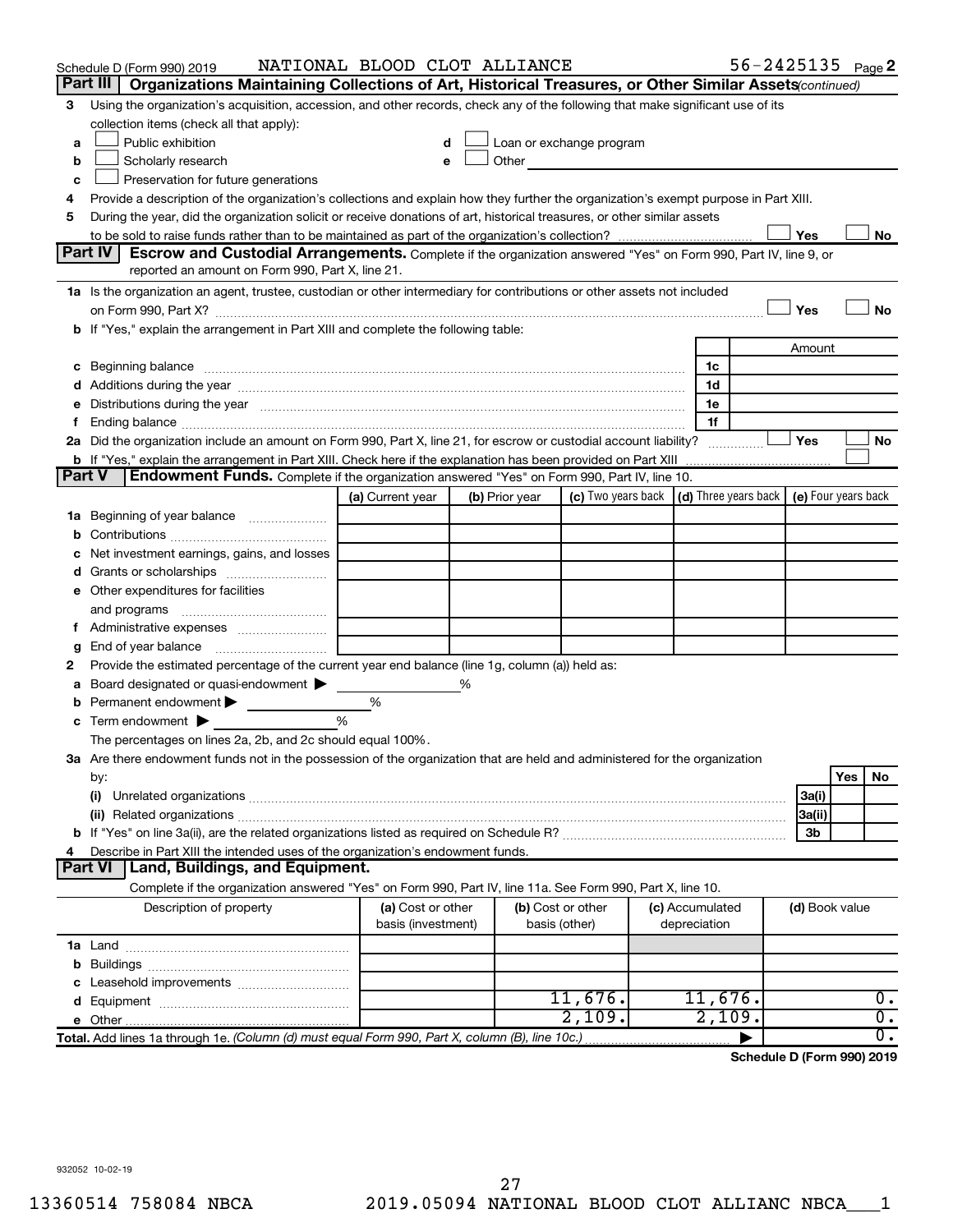| Schedule D (Form 990) 2019                      | NATIONAL BLOOD CLOT ALLIANCE | $56 - 2425135$ Page 3 |  |
|-------------------------------------------------|------------------------------|-----------------------|--|
| <b>Part VII</b> Investments - Other Securities. |                              |                       |  |

| Complete if the organization answered "Yes" on Form 990, Part IV, line 11b. See Form 990, Part X, line 12.                                        |                 |                                                           |                |
|---------------------------------------------------------------------------------------------------------------------------------------------------|-----------------|-----------------------------------------------------------|----------------|
| (a) Description of security or category (including name of security)                                                                              | (b) Book value  | (c) Method of valuation: Cost or end-of-year market value |                |
| (1) Financial derivatives                                                                                                                         |                 |                                                           |                |
|                                                                                                                                                   |                 |                                                           |                |
| (3) Other                                                                                                                                         |                 |                                                           |                |
| (A)                                                                                                                                               |                 |                                                           |                |
| (B)                                                                                                                                               |                 |                                                           |                |
| (C)                                                                                                                                               |                 |                                                           |                |
| (D)                                                                                                                                               |                 |                                                           |                |
| (E)                                                                                                                                               |                 |                                                           |                |
| (F)                                                                                                                                               |                 |                                                           |                |
| (G)                                                                                                                                               |                 |                                                           |                |
| (H)                                                                                                                                               |                 |                                                           |                |
| <b>Total.</b> (Col. (b) must equal Form 990, Part X, col. (B) line 12.) $\blacktriangleright$                                                     |                 |                                                           |                |
| Part VIII Investments - Program Related.                                                                                                          |                 |                                                           |                |
| Complete if the organization answered "Yes" on Form 990, Part IV, line 11c. See Form 990, Part X, line 13.                                        |                 |                                                           |                |
| (a) Description of investment                                                                                                                     | (b) Book value  | (c) Method of valuation: Cost or end-of-year market value |                |
| (1)                                                                                                                                               |                 |                                                           |                |
| (2)                                                                                                                                               |                 |                                                           |                |
| (3)                                                                                                                                               |                 |                                                           |                |
| (4)                                                                                                                                               |                 |                                                           |                |
| (5)                                                                                                                                               |                 |                                                           |                |
| (6)                                                                                                                                               |                 |                                                           |                |
| (7)                                                                                                                                               |                 |                                                           |                |
| (8)                                                                                                                                               |                 |                                                           |                |
| (9)                                                                                                                                               |                 |                                                           |                |
| <b>Total.</b> (Col. (b) must equal Form 990, Part X, col. (B) line $13$ .)                                                                        |                 |                                                           |                |
| Part $ X $<br><b>Other Assets.</b>                                                                                                                |                 |                                                           |                |
| Complete if the organization answered "Yes" on Form 990, Part IV, line 11d. See Form 990, Part X, line 15.                                        |                 |                                                           |                |
|                                                                                                                                                   | (a) Description |                                                           | (b) Book value |
| (1)                                                                                                                                               |                 |                                                           |                |
| (2)                                                                                                                                               |                 |                                                           |                |
| (3)                                                                                                                                               |                 |                                                           |                |
| (4)                                                                                                                                               |                 |                                                           |                |
| (5)                                                                                                                                               |                 |                                                           |                |
| (6)                                                                                                                                               |                 |                                                           |                |
| (7)                                                                                                                                               |                 |                                                           |                |
| (8)                                                                                                                                               |                 |                                                           |                |
| (9)                                                                                                                                               |                 |                                                           |                |
| Total. (Column (b) must equal Form 990, Part X, col. (B) line 15.)                                                                                |                 |                                                           |                |
| <b>Other Liabilities.</b><br>Part X                                                                                                               |                 |                                                           |                |
| Complete if the organization answered "Yes" on Form 990, Part IV, line 11e or 11f. See Form 990, Part X, line 25.                                 |                 |                                                           |                |
| (a) Description of liability                                                                                                                      |                 |                                                           | (b) Book value |
| 1.                                                                                                                                                |                 |                                                           |                |
| Federal income taxes<br>(1)<br>REFUNDABLE ADVANCE                                                                                                 |                 |                                                           | 83,600.        |
| (2)                                                                                                                                               |                 |                                                           |                |
| (3)                                                                                                                                               |                 |                                                           |                |
| (4)                                                                                                                                               |                 |                                                           |                |
| (5)                                                                                                                                               |                 |                                                           |                |
| (6)                                                                                                                                               |                 |                                                           |                |
| (7)                                                                                                                                               |                 |                                                           |                |
| (8)                                                                                                                                               |                 |                                                           |                |
| (9)                                                                                                                                               |                 |                                                           |                |
| <b>Total.</b> (Column (b) must equal Form 990, Part X, col. (B) line 25.) <i>manageronana communimana con</i>                                     |                 |                                                           | 83,600.        |
| 2 Liability for uncertain tax positions In Part XIII provide the text of the footpote to the organization's financial statements that reports the |                 |                                                           |                |

**2.** Liability for uncertain tax positions. In Part XIII, provide the text of the footnote to the organization's financial statements that reports the organization's liability for uncertain tax positions under FASB ASC 740. Check here if the text of the footnote has been provided in Part XIII.

**Schedule D (Form 990) 2019**

 $\Box$ 

932053 10-02-19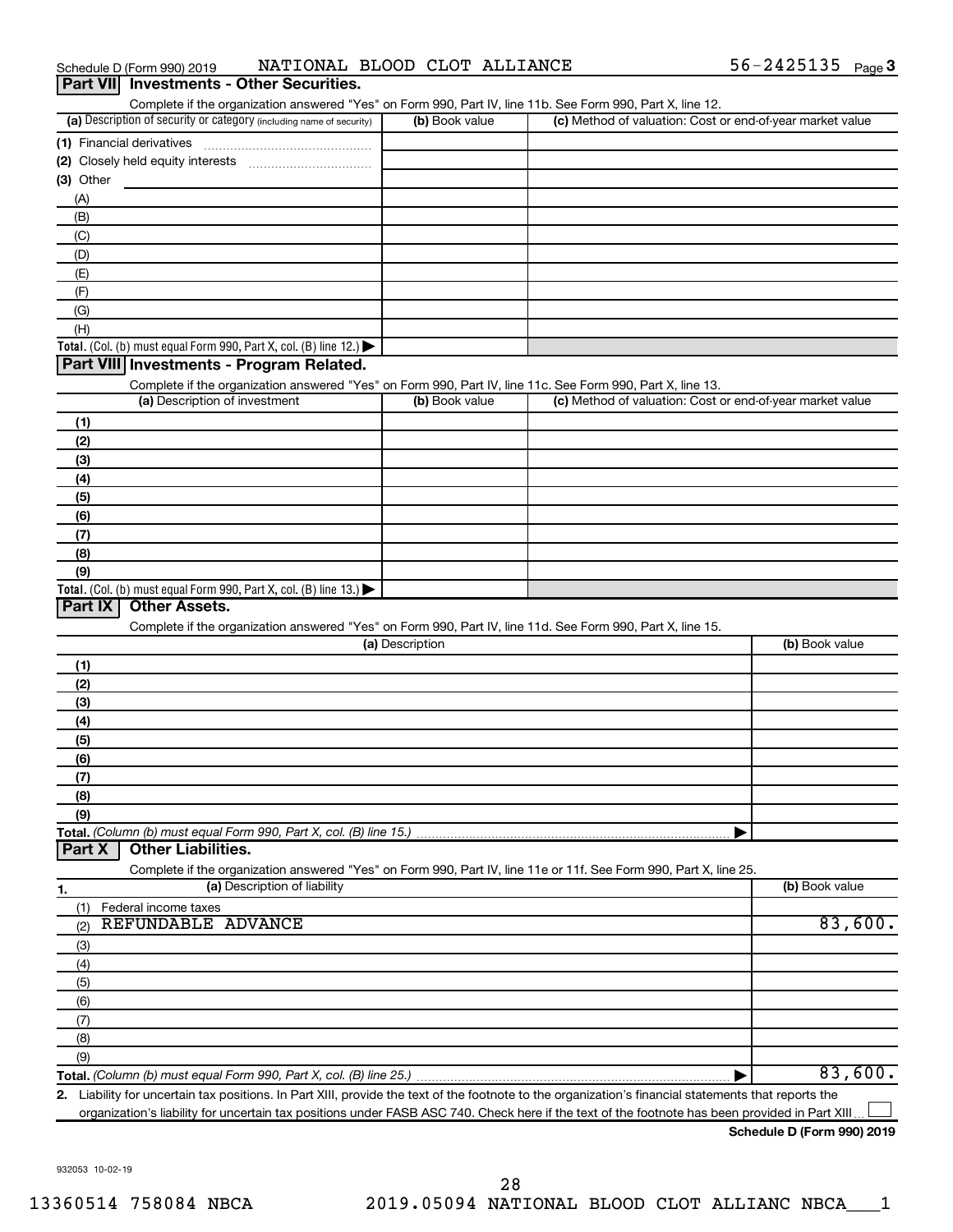|    | NATIONAL BLOOD CLOT ALLIANCE<br>Schedule D (Form 990) 2019                                                                                                                                                                           |                |                | $56 - 2425135$ Page 4 |  |
|----|--------------------------------------------------------------------------------------------------------------------------------------------------------------------------------------------------------------------------------------|----------------|----------------|-----------------------|--|
|    | Reconciliation of Revenue per Audited Financial Statements With Revenue per Return.<br>Part XI                                                                                                                                       |                |                |                       |  |
|    | Complete if the organization answered "Yes" on Form 990, Part IV, line 12a.                                                                                                                                                          |                |                |                       |  |
| 1  | Total revenue, gains, and other support per audited financial statements [11] [11] Total revenue, [21] Total revenue of the support per audited financial statements                                                                 |                | $\mathbf{1}$   |                       |  |
| 2  | Amounts included on line 1 but not on Form 990, Part VIII, line 12:                                                                                                                                                                  |                |                |                       |  |
| a  |                                                                                                                                                                                                                                      | 2a             |                |                       |  |
|    |                                                                                                                                                                                                                                      | 2 <sub>b</sub> |                |                       |  |
| с  |                                                                                                                                                                                                                                      | 2 <sub>c</sub> |                |                       |  |
| d  |                                                                                                                                                                                                                                      | 2d             |                |                       |  |
| е  | Add lines 2a through 2d <b>continuum contract and contract and contract and contract and contract and contract and contract and contract and contract and contract and contract and contract and contract and contract and contr</b> |                | <b>2e</b>      |                       |  |
| 3  |                                                                                                                                                                                                                                      |                | 3              |                       |  |
| 4  | Amounts included on Form 990, Part VIII, line 12, but not on line 1:                                                                                                                                                                 |                |                |                       |  |
|    |                                                                                                                                                                                                                                      | 4a l           |                |                       |  |
| b  |                                                                                                                                                                                                                                      | 4 <sub>b</sub> |                |                       |  |
|    | Add lines 4a and 4b                                                                                                                                                                                                                  |                | 4с             |                       |  |
| 5. |                                                                                                                                                                                                                                      |                | 5              |                       |  |
|    | Part XII Reconciliation of Expenses per Audited Financial Statements With Expenses per Return.                                                                                                                                       |                |                |                       |  |
|    | Complete if the organization answered "Yes" on Form 990, Part IV, line 12a.                                                                                                                                                          |                |                |                       |  |
| 1  |                                                                                                                                                                                                                                      |                | $\blacksquare$ |                       |  |
| 2  | Amounts included on line 1 but not on Form 990, Part IX, line 25:                                                                                                                                                                    |                |                |                       |  |
| a  |                                                                                                                                                                                                                                      | 2a             |                |                       |  |
| b  |                                                                                                                                                                                                                                      | 2 <sub>b</sub> |                |                       |  |
|    |                                                                                                                                                                                                                                      | 2c             |                |                       |  |
|    |                                                                                                                                                                                                                                      | 2d             |                |                       |  |
| е  | Add lines 2a through 2d <b>must be a constructed as the constant of the constant of the constant of the construction</b>                                                                                                             |                | 2е             |                       |  |
| 3  |                                                                                                                                                                                                                                      |                | 3              |                       |  |
| 4  | Amounts included on Form 990, Part IX, line 25, but not on line 1:                                                                                                                                                                   |                |                |                       |  |
| а  | Investment expenses not included on Form 990, Part VIII, line 7b [11, 11, 11, 11, 11]                                                                                                                                                | 4a             |                |                       |  |
|    |                                                                                                                                                                                                                                      | 4b.            |                |                       |  |
|    | c Add lines 4a and 4b                                                                                                                                                                                                                |                | 4c             |                       |  |
| 5. |                                                                                                                                                                                                                                      |                | 5              |                       |  |
|    | Part XIII Supplemental Information.                                                                                                                                                                                                  |                |                |                       |  |

Provide the descriptions required for Part II, lines 3, 5, and 9; Part III, lines 1a and 4; Part IV, lines 1b and 2b; Part V, line 4; Part X, line 2; Part XI, lines 2d and 4b; and Part XII, lines 2d and 4b. Also complete this part to provide any additional information.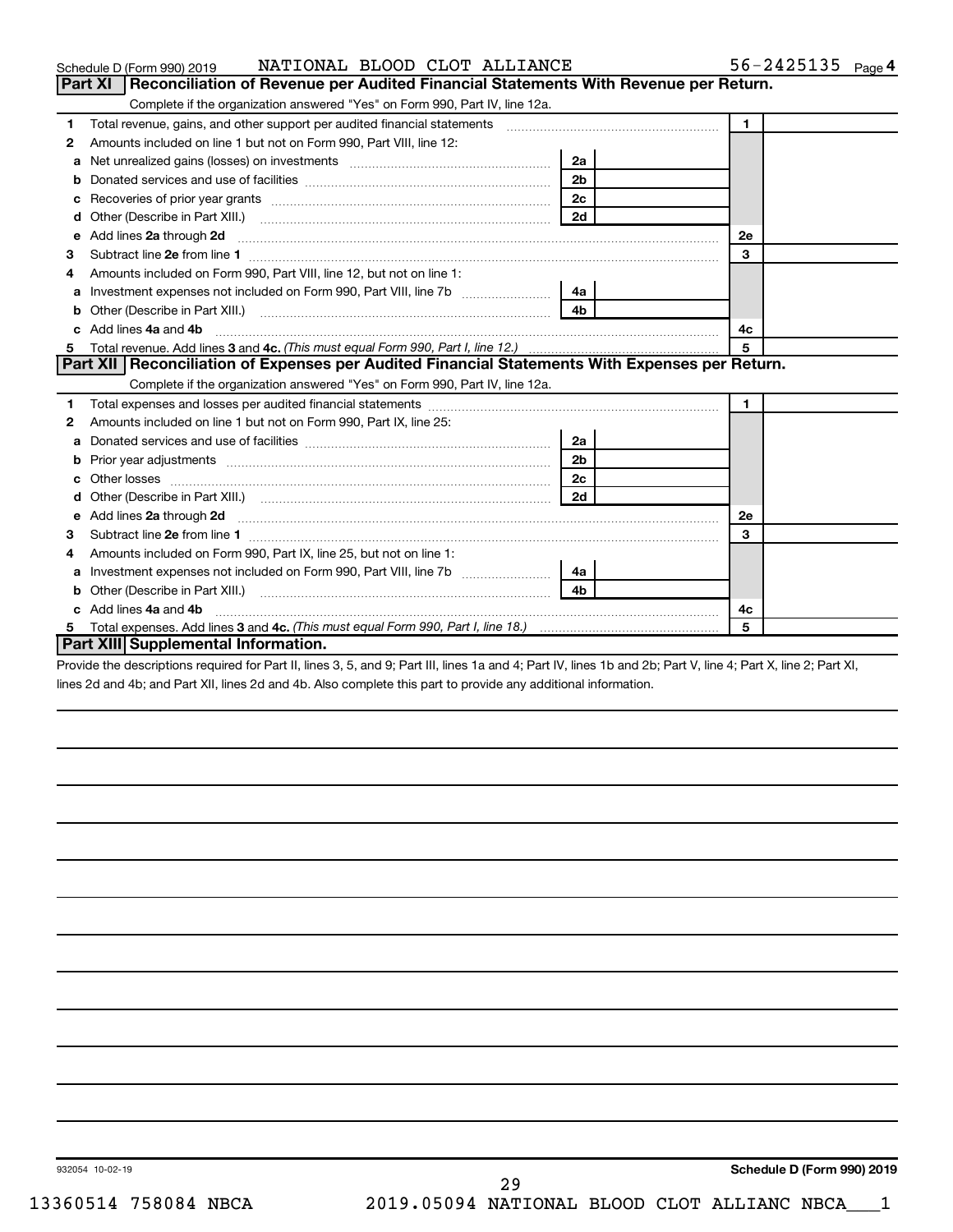| <b>SCHEDULE G</b>                                                                                                                                                                                                                                                                                                                                                                                                                                                                                                                                                                                                                                                                                                                                                                                                                                                                |                                                                                                                                                                     | <b>Supplemental Information Regarding Fundraising or Gaming Activities</b>                                                                         |                                                          |                |                                      |  |                                                                            | OMB No. 1545-0047                                       |  |  |
|----------------------------------------------------------------------------------------------------------------------------------------------------------------------------------------------------------------------------------------------------------------------------------------------------------------------------------------------------------------------------------------------------------------------------------------------------------------------------------------------------------------------------------------------------------------------------------------------------------------------------------------------------------------------------------------------------------------------------------------------------------------------------------------------------------------------------------------------------------------------------------|---------------------------------------------------------------------------------------------------------------------------------------------------------------------|----------------------------------------------------------------------------------------------------------------------------------------------------|----------------------------------------------------------|----------------|--------------------------------------|--|----------------------------------------------------------------------------|---------------------------------------------------------|--|--|
| (Form 990 or 990-EZ)                                                                                                                                                                                                                                                                                                                                                                                                                                                                                                                                                                                                                                                                                                                                                                                                                                                             | Complete if the organization answered "Yes" on Form 990, Part IV, line 17, 18, or 19, or if the<br>organization entered more than \$15,000 on Form 990-EZ, line 6a. |                                                                                                                                                    |                                                          |                |                                      |  |                                                                            |                                                         |  |  |
| Department of the Treasury                                                                                                                                                                                                                                                                                                                                                                                                                                                                                                                                                                                                                                                                                                                                                                                                                                                       | Attach to Form 990 or Form 990-EZ.<br><b>Open to Public</b><br>Inspection                                                                                           |                                                                                                                                                    |                                                          |                |                                      |  |                                                                            |                                                         |  |  |
| Internal Revenue Service                                                                                                                                                                                                                                                                                                                                                                                                                                                                                                                                                                                                                                                                                                                                                                                                                                                         |                                                                                                                                                                     | Go to www.irs.gov/Form990 for instructions and the latest information.                                                                             |                                                          |                |                                      |  |                                                                            |                                                         |  |  |
| Name of the organization                                                                                                                                                                                                                                                                                                                                                                                                                                                                                                                                                                                                                                                                                                                                                                                                                                                         |                                                                                                                                                                     | NATIONAL BLOOD CLOT ALLIANCE                                                                                                                       |                                                          |                |                                      |  | 56-2425135                                                                 | <b>Employer identification number</b>                   |  |  |
| Part I                                                                                                                                                                                                                                                                                                                                                                                                                                                                                                                                                                                                                                                                                                                                                                                                                                                                           | Fundraising Activities. Complete if the organization answered "Yes" on Form 990, Part IV, line 17. Form 990-EZ filers are not                                       |                                                                                                                                                    |                                                          |                |                                      |  |                                                                            |                                                         |  |  |
| required to complete this part.<br>Indicate whether the organization raised funds through any of the following activities. Check all that apply.<br>1.<br>Mail solicitations<br>Solicitation of non-government grants<br>a<br>e<br>Internet and email solicitations<br>Solicitation of government grants<br>f<br>b<br>Phone solicitations<br>Special fundraising events<br>с<br>g<br>In-person solicitations<br>d<br>2 a Did the organization have a written or oral agreement with any individual (including officers, directors, trustees, or<br><b>No</b><br>key employees listed in Form 990, Part VII) or entity in connection with professional fundraising services?<br>Yes<br>b If "Yes," list the 10 highest paid individuals or entities (fundraisers) pursuant to agreements under which the fundraiser is to be<br>compensated at least \$5,000 by the organization. |                                                                                                                                                                     |                                                                                                                                                    |                                                          |                |                                      |  |                                                                            |                                                         |  |  |
| (i) Name and address of individual<br>or entity (fundraiser)                                                                                                                                                                                                                                                                                                                                                                                                                                                                                                                                                                                                                                                                                                                                                                                                                     |                                                                                                                                                                     | (ii) Activity                                                                                                                                      | (iii) Did<br>fundraiser<br>have custody<br>or control of | contributions? | (iv) Gross receipts<br>from activity |  | (v) Amount paid<br>to (or retained by)<br>fundraiser<br>listed in col. (i) | (vi) Amount paid<br>to (or retained by)<br>organization |  |  |
|                                                                                                                                                                                                                                                                                                                                                                                                                                                                                                                                                                                                                                                                                                                                                                                                                                                                                  |                                                                                                                                                                     |                                                                                                                                                    | Yes                                                      | No             |                                      |  |                                                                            |                                                         |  |  |
|                                                                                                                                                                                                                                                                                                                                                                                                                                                                                                                                                                                                                                                                                                                                                                                                                                                                                  |                                                                                                                                                                     |                                                                                                                                                    |                                                          |                |                                      |  |                                                                            |                                                         |  |  |
|                                                                                                                                                                                                                                                                                                                                                                                                                                                                                                                                                                                                                                                                                                                                                                                                                                                                                  |                                                                                                                                                                     |                                                                                                                                                    |                                                          |                |                                      |  |                                                                            |                                                         |  |  |
|                                                                                                                                                                                                                                                                                                                                                                                                                                                                                                                                                                                                                                                                                                                                                                                                                                                                                  |                                                                                                                                                                     |                                                                                                                                                    |                                                          |                |                                      |  |                                                                            |                                                         |  |  |
|                                                                                                                                                                                                                                                                                                                                                                                                                                                                                                                                                                                                                                                                                                                                                                                                                                                                                  |                                                                                                                                                                     |                                                                                                                                                    |                                                          |                |                                      |  |                                                                            |                                                         |  |  |
|                                                                                                                                                                                                                                                                                                                                                                                                                                                                                                                                                                                                                                                                                                                                                                                                                                                                                  |                                                                                                                                                                     |                                                                                                                                                    |                                                          |                |                                      |  |                                                                            |                                                         |  |  |
|                                                                                                                                                                                                                                                                                                                                                                                                                                                                                                                                                                                                                                                                                                                                                                                                                                                                                  |                                                                                                                                                                     |                                                                                                                                                    |                                                          |                |                                      |  |                                                                            |                                                         |  |  |
|                                                                                                                                                                                                                                                                                                                                                                                                                                                                                                                                                                                                                                                                                                                                                                                                                                                                                  |                                                                                                                                                                     |                                                                                                                                                    |                                                          |                |                                      |  |                                                                            |                                                         |  |  |
|                                                                                                                                                                                                                                                                                                                                                                                                                                                                                                                                                                                                                                                                                                                                                                                                                                                                                  |                                                                                                                                                                     |                                                                                                                                                    |                                                          |                |                                      |  |                                                                            |                                                         |  |  |
|                                                                                                                                                                                                                                                                                                                                                                                                                                                                                                                                                                                                                                                                                                                                                                                                                                                                                  |                                                                                                                                                                     |                                                                                                                                                    |                                                          |                |                                      |  |                                                                            |                                                         |  |  |
|                                                                                                                                                                                                                                                                                                                                                                                                                                                                                                                                                                                                                                                                                                                                                                                                                                                                                  |                                                                                                                                                                     |                                                                                                                                                    |                                                          |                |                                      |  |                                                                            |                                                         |  |  |
| Total<br>or licensing.                                                                                                                                                                                                                                                                                                                                                                                                                                                                                                                                                                                                                                                                                                                                                                                                                                                           |                                                                                                                                                                     | 3 List all states in which the organization is registered or licensed to solicit contributions or has been notified it is exempt from registration |                                                          |                |                                      |  |                                                                            |                                                         |  |  |
|                                                                                                                                                                                                                                                                                                                                                                                                                                                                                                                                                                                                                                                                                                                                                                                                                                                                                  |                                                                                                                                                                     |                                                                                                                                                    |                                                          |                |                                      |  |                                                                            |                                                         |  |  |
|                                                                                                                                                                                                                                                                                                                                                                                                                                                                                                                                                                                                                                                                                                                                                                                                                                                                                  |                                                                                                                                                                     |                                                                                                                                                    |                                                          |                |                                      |  |                                                                            |                                                         |  |  |
|                                                                                                                                                                                                                                                                                                                                                                                                                                                                                                                                                                                                                                                                                                                                                                                                                                                                                  |                                                                                                                                                                     |                                                                                                                                                    |                                                          |                |                                      |  |                                                                            |                                                         |  |  |
|                                                                                                                                                                                                                                                                                                                                                                                                                                                                                                                                                                                                                                                                                                                                                                                                                                                                                  |                                                                                                                                                                     |                                                                                                                                                    |                                                          |                |                                      |  |                                                                            |                                                         |  |  |
|                                                                                                                                                                                                                                                                                                                                                                                                                                                                                                                                                                                                                                                                                                                                                                                                                                                                                  |                                                                                                                                                                     |                                                                                                                                                    |                                                          |                |                                      |  |                                                                            |                                                         |  |  |
|                                                                                                                                                                                                                                                                                                                                                                                                                                                                                                                                                                                                                                                                                                                                                                                                                                                                                  |                                                                                                                                                                     |                                                                                                                                                    |                                                          |                |                                      |  |                                                                            |                                                         |  |  |
|                                                                                                                                                                                                                                                                                                                                                                                                                                                                                                                                                                                                                                                                                                                                                                                                                                                                                  |                                                                                                                                                                     |                                                                                                                                                    |                                                          |                |                                      |  |                                                                            |                                                         |  |  |
|                                                                                                                                                                                                                                                                                                                                                                                                                                                                                                                                                                                                                                                                                                                                                                                                                                                                                  |                                                                                                                                                                     |                                                                                                                                                    |                                                          |                |                                      |  |                                                                            |                                                         |  |  |

**For Paperwork Reduction Act Notice, see the Instructions for Form 990 or 990-EZ. Schedule G (Form 990 or 990-EZ) 2019** LHA

932081 09-11-19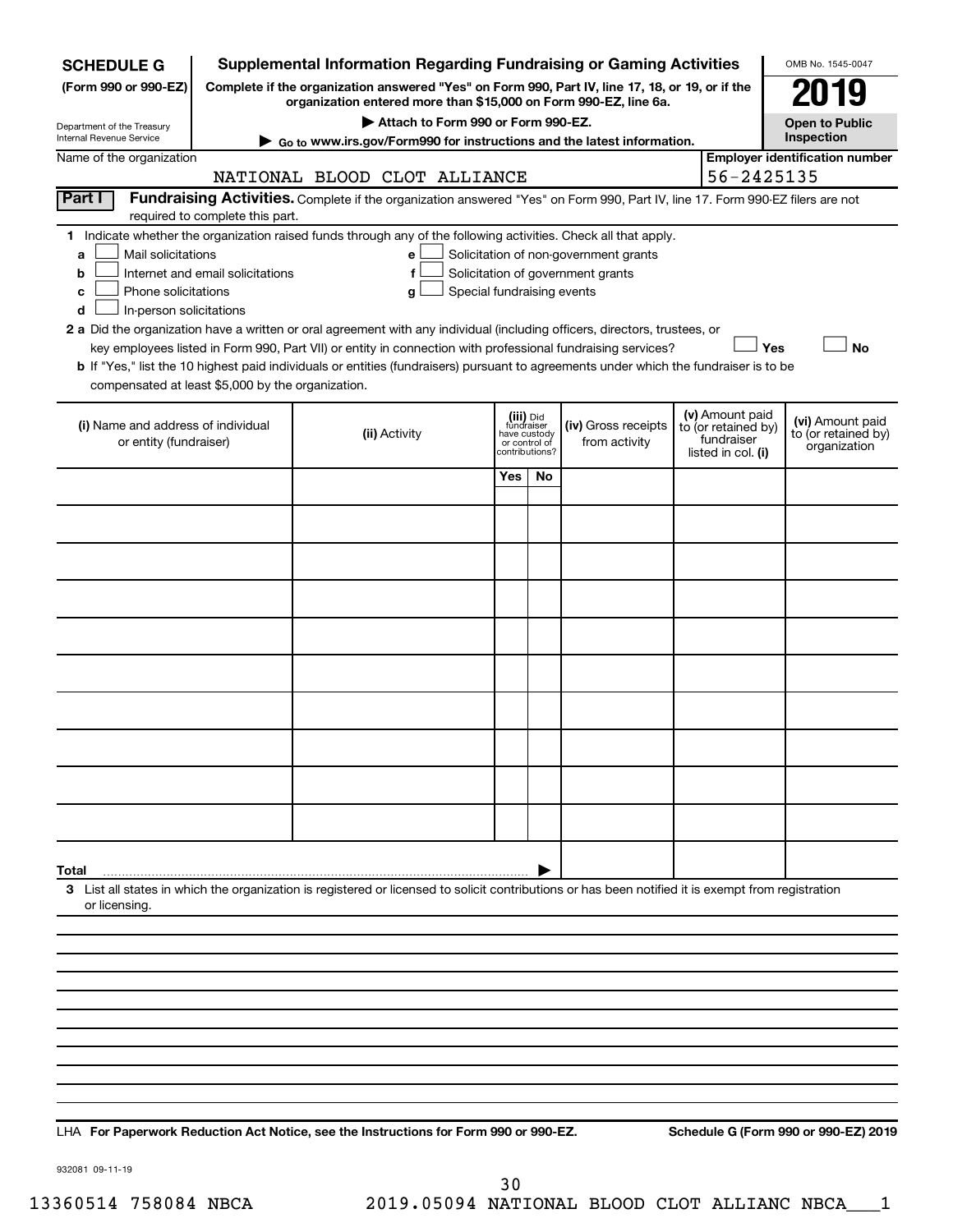## Schedule G (Form 990 or 990-EZ) 2019  $\texttt{NATIONAL}$  BLOOD CLOT  $\texttt{ALLIANCE}$  56 - 2425135  $\texttt{Page}$

Part II | Fundraising Events. Complete if the organization answered "Yes" on Form 990, Part IV, line 18, or reported more than \$15,000 of fundraising event contributions and gross income on Form 990-EZ, lines 1 and 6b. List events with gross receipts greater than \$5,000.

|                 |        |                                                                                                                                                 | (a) Event #1                                                                              | $(b)$ Event #2          | (c) Other events<br><b>NONE</b> | (d) Total events<br>(add col. (a) through |
|-----------------|--------|-------------------------------------------------------------------------------------------------------------------------------------------------|-------------------------------------------------------------------------------------------|-------------------------|---------------------------------|-------------------------------------------|
|                 |        |                                                                                                                                                 | <b>MARATHON</b>                                                                           |                         |                                 | col. (c)                                  |
|                 |        |                                                                                                                                                 | (event type)                                                                              | (event type)            | (total number)                  |                                           |
| Revenue         | 1.     |                                                                                                                                                 | 43,872.                                                                                   |                         |                                 | 43,872.                                   |
|                 | 2      |                                                                                                                                                 | 43,872.                                                                                   |                         |                                 | 43,872.                                   |
|                 |        |                                                                                                                                                 |                                                                                           |                         |                                 |                                           |
|                 |        | 3 Gross income (line 1 minus line 2)                                                                                                            |                                                                                           |                         |                                 |                                           |
|                 |        |                                                                                                                                                 |                                                                                           |                         |                                 |                                           |
|                 | 5      |                                                                                                                                                 |                                                                                           |                         |                                 |                                           |
| Direct Expenses | 6      |                                                                                                                                                 |                                                                                           |                         |                                 |                                           |
|                 | 7      | Food and beverages                                                                                                                              |                                                                                           |                         |                                 |                                           |
|                 |        |                                                                                                                                                 |                                                                                           |                         |                                 |                                           |
|                 | 8<br>9 |                                                                                                                                                 | 15,940.                                                                                   |                         |                                 | 15,940.                                   |
|                 | 10     | Direct expense summary. Add lines 4 through 9 in column (d)                                                                                     |                                                                                           |                         | $\blacktriangleright$           | 15,940.                                   |
|                 |        | 11 Net income summary. Subtract line 10 from line 3, column (d)                                                                                 |                                                                                           |                         |                                 | $-15,940.$                                |
| <b>Part III</b> |        | Gaming. Complete if the organization answered "Yes" on Form 990, Part IV, line 19, or reported more than                                        |                                                                                           |                         |                                 |                                           |
|                 |        | \$15,000 on Form 990-EZ, line 6a.                                                                                                               |                                                                                           |                         |                                 |                                           |
|                 |        |                                                                                                                                                 | (a) Bingo                                                                                 | (b) Pull tabs/instant   | (c) Other gaming                | (d) Total gaming (add                     |
| Revenue         |        |                                                                                                                                                 |                                                                                           | bingo/progressive bingo |                                 | col. (a) through col. (c))                |
|                 |        |                                                                                                                                                 |                                                                                           |                         |                                 |                                           |
|                 |        |                                                                                                                                                 |                                                                                           |                         |                                 |                                           |
|                 |        |                                                                                                                                                 |                                                                                           |                         |                                 |                                           |
|                 |        |                                                                                                                                                 |                                                                                           |                         |                                 |                                           |
|                 |        |                                                                                                                                                 |                                                                                           |                         |                                 |                                           |
|                 | 3      |                                                                                                                                                 |                                                                                           |                         |                                 |                                           |
| Direct Expenses | 4      |                                                                                                                                                 |                                                                                           |                         |                                 |                                           |
|                 |        |                                                                                                                                                 |                                                                                           |                         |                                 |                                           |
|                 |        |                                                                                                                                                 | Yes<br>%                                                                                  | Yes<br>%                | Yes<br>%                        |                                           |
|                 | 6      | Volunteer labor                                                                                                                                 | No                                                                                        | No                      | No                              |                                           |
|                 |        |                                                                                                                                                 |                                                                                           |                         |                                 |                                           |
|                 | 7      | Direct expense summary. Add lines 2 through 5 in column (d)                                                                                     |                                                                                           |                         |                                 |                                           |
|                 | 8      |                                                                                                                                                 |                                                                                           |                         |                                 |                                           |
|                 |        |                                                                                                                                                 |                                                                                           |                         |                                 |                                           |
| 9               |        | Enter the state(s) in which the organization conducts gaming activities:                                                                        |                                                                                           |                         |                                 |                                           |
|                 |        |                                                                                                                                                 |                                                                                           |                         |                                 | Yes<br>No                                 |
|                 |        | <b>b</b> If "No," explain:                                                                                                                      | the control of the control of the control of the control of the control of the control of |                         |                                 |                                           |
|                 |        |                                                                                                                                                 |                                                                                           |                         |                                 |                                           |
|                 |        |                                                                                                                                                 |                                                                                           |                         |                                 |                                           |
|                 |        |                                                                                                                                                 |                                                                                           | Yes<br>No               |                                 |                                           |
|                 |        | <b>b</b> If "Yes," explain:<br>and the control of the control of the control of the control of the control of the control of the control of the |                                                                                           |                         |                                 |                                           |
|                 |        |                                                                                                                                                 |                                                                                           |                         |                                 |                                           |
|                 |        |                                                                                                                                                 |                                                                                           |                         |                                 |                                           |
|                 |        | 932082 09-11-19                                                                                                                                 |                                                                                           |                         |                                 | Schedule G (Form 990 or 990-EZ) 2019      |
|                 |        |                                                                                                                                                 |                                                                                           |                         |                                 |                                           |
|                 |        |                                                                                                                                                 |                                                                                           |                         |                                 |                                           |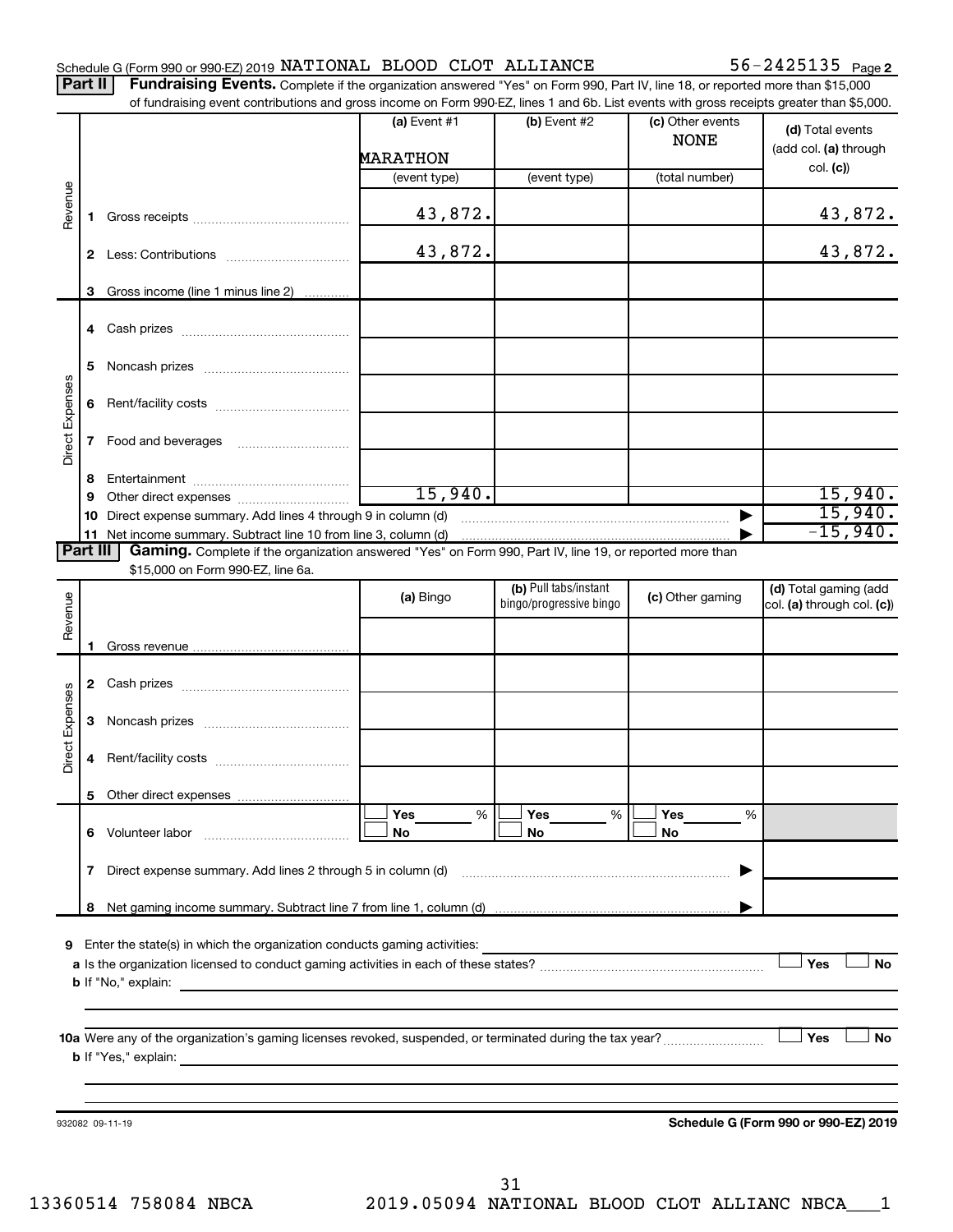|    | Schedule G (Form 990 or 990-EZ) 2019 NATIONAL BLOOD CLOT ALLIANCE                                                                                                                                                                                                  | 56-2425135                                   | Page 3    |
|----|--------------------------------------------------------------------------------------------------------------------------------------------------------------------------------------------------------------------------------------------------------------------|----------------------------------------------|-----------|
|    |                                                                                                                                                                                                                                                                    | Yes                                          | <b>No</b> |
|    | 12 Is the organization a grantor, beneficiary or trustee of a trust, or a member of a partnership or other entity formed                                                                                                                                           | Yes                                          | No        |
|    | 13 Indicate the percentage of gaming activity conducted in:                                                                                                                                                                                                        |                                              |           |
|    |                                                                                                                                                                                                                                                                    | 1За                                          | %         |
|    | <b>b</b> An outside facility <i>www.communicality www.communicality.communicality www.communicality www.communicality www.communicality www.communicality.com</i>                                                                                                  | 13 <sub>b</sub>                              | %         |
|    | 14 Enter the name and address of the person who prepares the organization's gaming/special events books and records:                                                                                                                                               |                                              |           |
|    | Name $\blacktriangleright$<br><u>and the state of the state of the state of the state of the state of the state of the state of the state of the state of the state of the state of the state of the state of the state of the state of the state of the state</u> |                                              |           |
|    |                                                                                                                                                                                                                                                                    |                                              |           |
|    |                                                                                                                                                                                                                                                                    |                                              | <b>No</b> |
|    |                                                                                                                                                                                                                                                                    |                                              |           |
|    | of gaming revenue retained by the third party $\triangleright$ \$                                                                                                                                                                                                  |                                              |           |
|    | c If "Yes," enter name and address of the third party:                                                                                                                                                                                                             |                                              |           |
|    | <u>and the state of the state of the state of the state of the state of the state of the state of the state of the state of the state of the state of the state of the state of the state of the state of the state of the state</u><br>Name $\blacktriangleright$ |                                              |           |
|    |                                                                                                                                                                                                                                                                    |                                              |           |
| 16 | Gaming manager information:                                                                                                                                                                                                                                        |                                              |           |
|    | Name $\blacktriangleright$                                                                                                                                                                                                                                         |                                              |           |
|    |                                                                                                                                                                                                                                                                    |                                              |           |
|    | Gaming manager compensation > \$                                                                                                                                                                                                                                   |                                              |           |
|    | Description of services provided <b>by the contract of the contract of the contract of services provided by the contract of the contract of the contract of the contract of the contract of the contract of the contract of th</b>                                 |                                              |           |
|    |                                                                                                                                                                                                                                                                    |                                              |           |
|    | Director/officer<br>Employee<br>Independent contractor                                                                                                                                                                                                             |                                              |           |
|    | <b>17</b> Mandatory distributions:                                                                                                                                                                                                                                 |                                              |           |
|    | a Is the organization required under state law to make charitable distributions from the gaming proceeds to                                                                                                                                                        |                                              |           |
|    | retain the state gaming license?                                                                                                                                                                                                                                   | $\mathbin{\sqcup}$ Yes $\mathbin{\sqcup}$ No |           |
|    | <b>b</b> Enter the amount of distributions required under state law to be distributed to other exempt organizations or spent in the                                                                                                                                |                                              |           |
|    | organization's own exempt activities during the tax year $\triangleright$ \$                                                                                                                                                                                       |                                              |           |
|    | Supplemental Information. Provide the explanations required by Part I, line 2b, columns (iii) and (v); and Part III, lines 9, 9b, 10b,<br> Part IV<br>15b, 15c, 16, and 17b, as applicable. Also provide any additional information. See instructions.             |                                              |           |
|    |                                                                                                                                                                                                                                                                    |                                              |           |
|    |                                                                                                                                                                                                                                                                    |                                              |           |
|    |                                                                                                                                                                                                                                                                    |                                              |           |
|    |                                                                                                                                                                                                                                                                    |                                              |           |
|    |                                                                                                                                                                                                                                                                    |                                              |           |
|    |                                                                                                                                                                                                                                                                    |                                              |           |
|    |                                                                                                                                                                                                                                                                    |                                              |           |
|    |                                                                                                                                                                                                                                                                    |                                              |           |
|    |                                                                                                                                                                                                                                                                    |                                              |           |
|    |                                                                                                                                                                                                                                                                    |                                              |           |
|    | 932083 09-11-19<br>32                                                                                                                                                                                                                                              | Schedule G (Form 990 or 990-EZ) 2019         |           |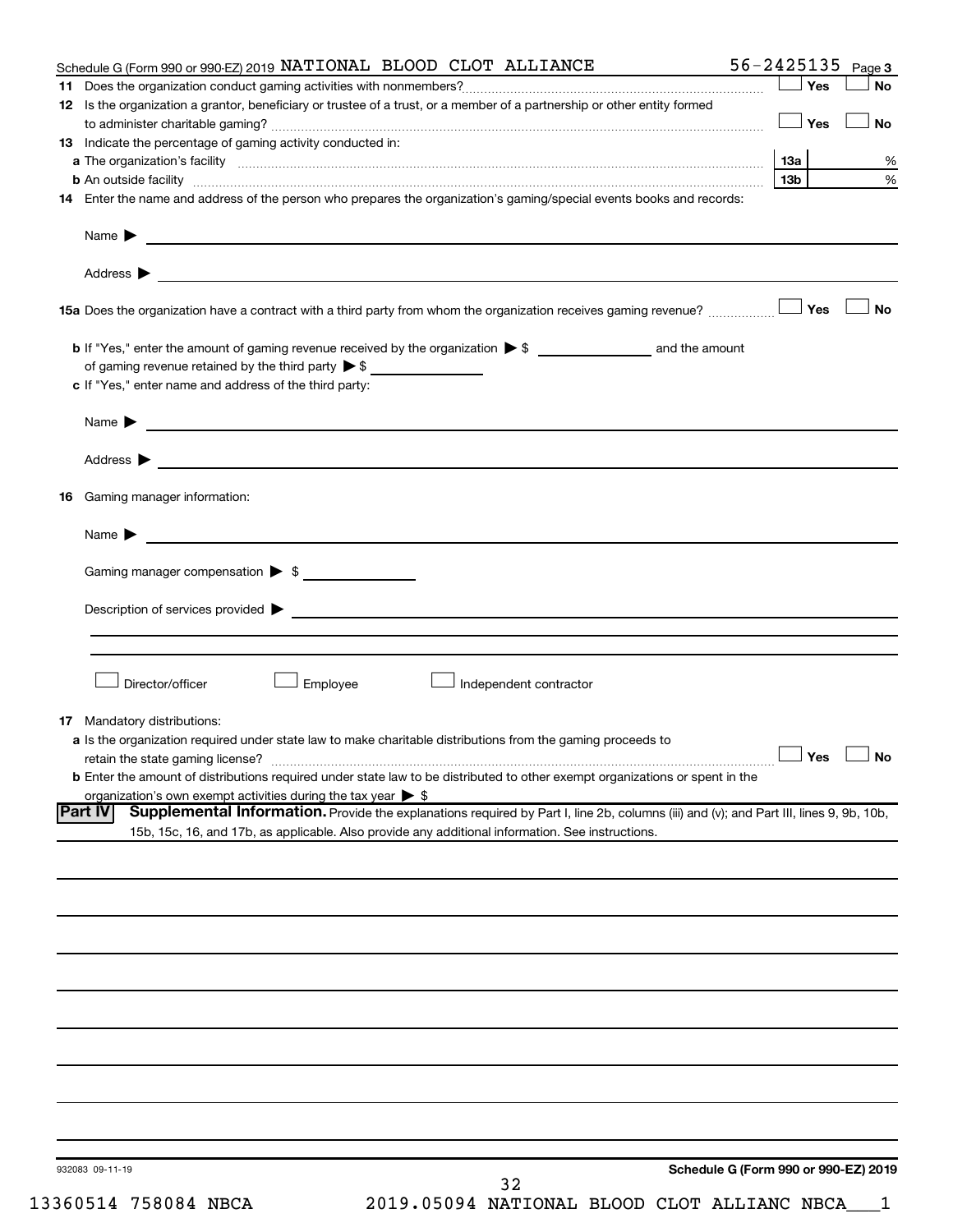| 932084 04-01-19 |  |    | Schedule G (Form 990 or 990-EZ) |
|-----------------|--|----|---------------------------------|
|                 |  | 33 |                                 |